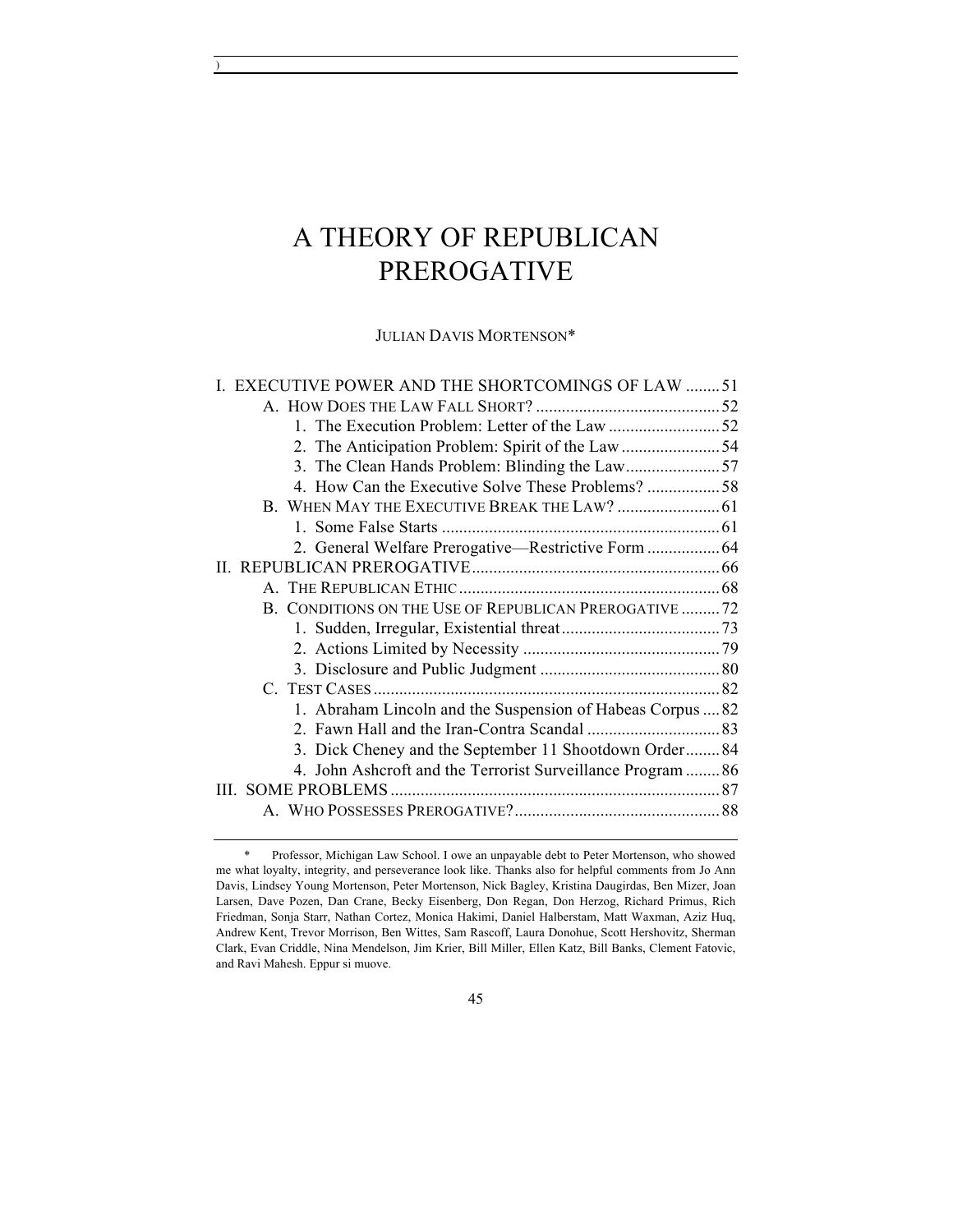| 46 | SOUTHERN CALIFORNIA LAW REVIEW                       | [Vol. 88:45] |
|----|------------------------------------------------------|--------------|
|    | B. DOES PREROGATIVE MEAN EMERGENCY STATUTES ARE      |              |
|    |                                                      |              |
|    | C. WHAT ABOUT OTHER MORAL GROUNDS TO DISOBEY THE     |              |
|    |                                                      |              |
|    | D. WHAT IF PREROGATIVE REQUIRES SELF-DESTRUCTION? 93 |              |

IV. CONCLUSION ....................................................................................95

*Let reverence for the laws, be breathed by every American mother, to the lisping babe, that prattles on her lap—let it be taught in schools, in seminaries, and in colleges; let it be written in Primmers, spelling books, and in Almanacs;—let it be preached from the pulpit, proclaimed in legislative halls, and enforced in courts of justice. And, in short, let it become the political religion of the nation . . . .*

—Abraham Lincoln, Lyceum Address, January 27, 18381

*"Is there, in all republics, this inherent, and fatal weakness?" "Must a government, of necessity, be too strong for the liberties of its people, or too weak to maintain its own existence?"*

*. . .*

*[T]he attention of the country has been called to the proposition that one who is sworn to 'take care that the laws be faithfully executed,' should not himself violate them. . . . To state the question more directly, are all the laws, but one, to go unexecuted, and the government itself go to pieces, lest that one be violated?*

—Abraham Lincoln, Message to Congress, July 4,  $1861<sup>2</sup>$ 

It was a dark time for the United States. Hopelessly outnumbered and outgunned, the federal troops at Fort Sumter surrendered to Confederate forces on April 13, 1861. Four days later, Virginia politicians voted to secede, and the Commonwealth militia mobilized to seize federal positions throughout the state. Terror swept through Washington, D.C., which suddenly found itself "on a military frontier."<sup>3</sup> Then things got worse. The

<sup>1.</sup> Abraham Lincoln, Address to the Young Men's Lyceum of Springfield, Illinois (Jan. 27, 1838), *in* ABRAHAM LINCOLN: SPEECHES AND WRITINGS 1832–1858, at 28, 32 (Don E. Fehrenbacher ed., 1989).

<sup>2.</sup> Abraham Lincoln, Message to Congress in Special Session (July 4, 1861), *in* 4 THE COLLECTED WORKS OF ABRAHAM LINCOLN 421, 426, 429–30 (Roy P. Basler ed., 1953) [hereinafter WORKS OF LINCOLN].

<sup>3.</sup> BENJAMIN FRANKLIN COOLING, SYMBOL, SWORD AND SHIELD: DEFENDING WASHINGTON DURING THE CIVIL WAR 29–30 (1975). *See also id.* at 37 (describing 2,000 Virginian militiamen setting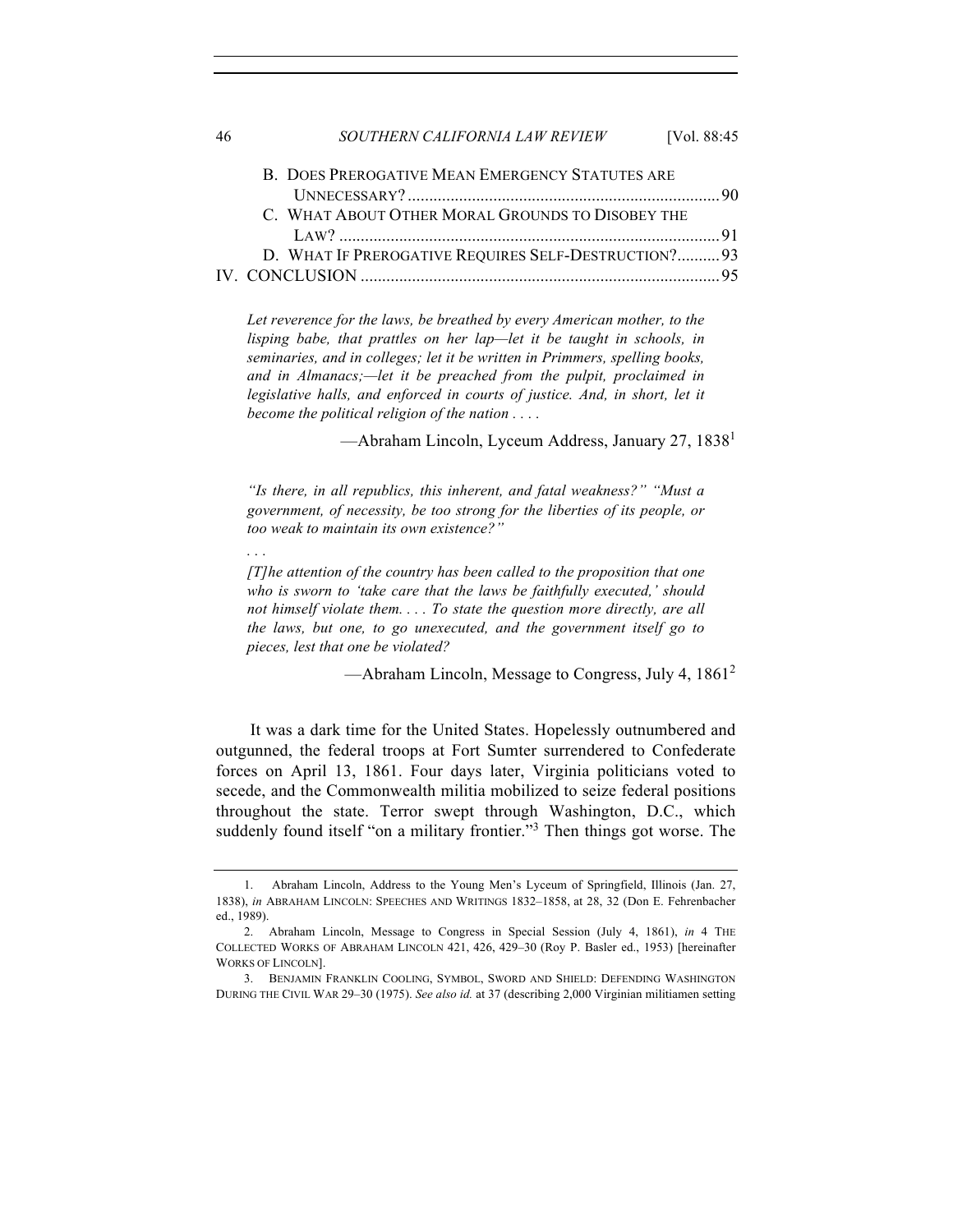Maryland state legislature announced a special session to decide whether to follow Virginia's example. Riots by Confederate sympathizers exploded across Baltimore as word got out that the federal government was trying to bring in reinforcements by train. Mobs in Maryland blocked Massachusetts's troops from reinforcing the pathetically under-defended capital. Authorities in Baltimore burned the city's main railroad bridges an act that "looked like plain treason" and left the government in Washington "defenseless and cut off from the rest of the North."<sup>4</sup>

War was "an hour away from the capital and moving closer every minute,"<sup>5</sup> terrified civilians were flooding out of Washington, $6$  and even the first arrival of reinforcements by boat left 1600 Union soldiers facing 8000 Confederate soldiers right outside the city.<sup>7</sup> On April 26, 1861, General-in-Chief Winfield Scott warned that "an attack on Washington was possible at any moment" and issued "desperate orders" "not to give way on the bridges leading into the city 'till actually pushed by the bayonet.'<sup>3</sup> The next day, Lincoln issued a tersely worded order authorizing General Scott to suspend habeas corpus "at any point on or in the vicinity of any military line, which shall be used between the City of Philadelphia and the City of Washington."<sup>9</sup> Union forces made hundreds of arrests in the ensuing weeks, including of leading politicians and private citizens whose worst crime seems to have been skepticism about the Union case.<sup>10</sup> And Washington did not fall.

Lincoln's suspension of habeas corpus is widely recognized as

5. PHILLIP SHAW PALUDAN, THE PRESIDENCY OF ABRAHAM LINCOLN 69 (1994).

6. COOLING, *supra* note 3, at 34 (describing an exodus of women and children from Washington).

7. NEELY, *supra* note 4, at 8.

up an artillery emplacement at Mount Vernon); JAMES M. MCPHERSON, BATTLE CRY OF FREEDOM: THE CIVIL WAR ERA 278–80 (1988) (discussing Virginia's secession from the Union).

<sup>4.</sup> MARK E. NEELY, JR., THE FATE OF LIBERTY: ABRAHAM LINCOLN AND CIVIL LIBERTIES 5 (1991). *See also* COOLING, *supra* note 3, at 34 (describing bridge burning as an effort "to prevent more northern volunteers from moving through the city to Washington"); DANIEL FARBER, LINCOLN'S CONSTITUTION 16 (2003) ("Washington was defended only by eight army companies, two hundred marines, and the city's militia."). *See generally* GEORGE EDGAR TURNER, VICTORY RODE THE RAILS: THE STRATEGIC PLACE OF THE RAILROADS IN THE CIVIL WAR (1953) (describing the Union's heavy reliance on railroads for troop movements throughout the war). Note that the famous John Merryman was held without charge for burning train bridges in Baltimore. *Ex parte* Merryman, 17 F. Cas. 144, 147–48 (C.C.D. Md. 1861) (No. 9,478).

<sup>8.</sup> *Id*.

<sup>9.</sup> Letter from President Abraham Lincoln to General Winfield Scott (Apr. 27, 1861), *in* 4 WORKS OF LINCOLN, *supra* note 2, at 347, 347. There were two versions of the letter from Lincoln to Scott. For an explanation of which order was actually received by Scott, see NEELY, *supra* note 4, at 8– 9.

<sup>10.</sup> NEELY, *supra* note 4, at 14–31.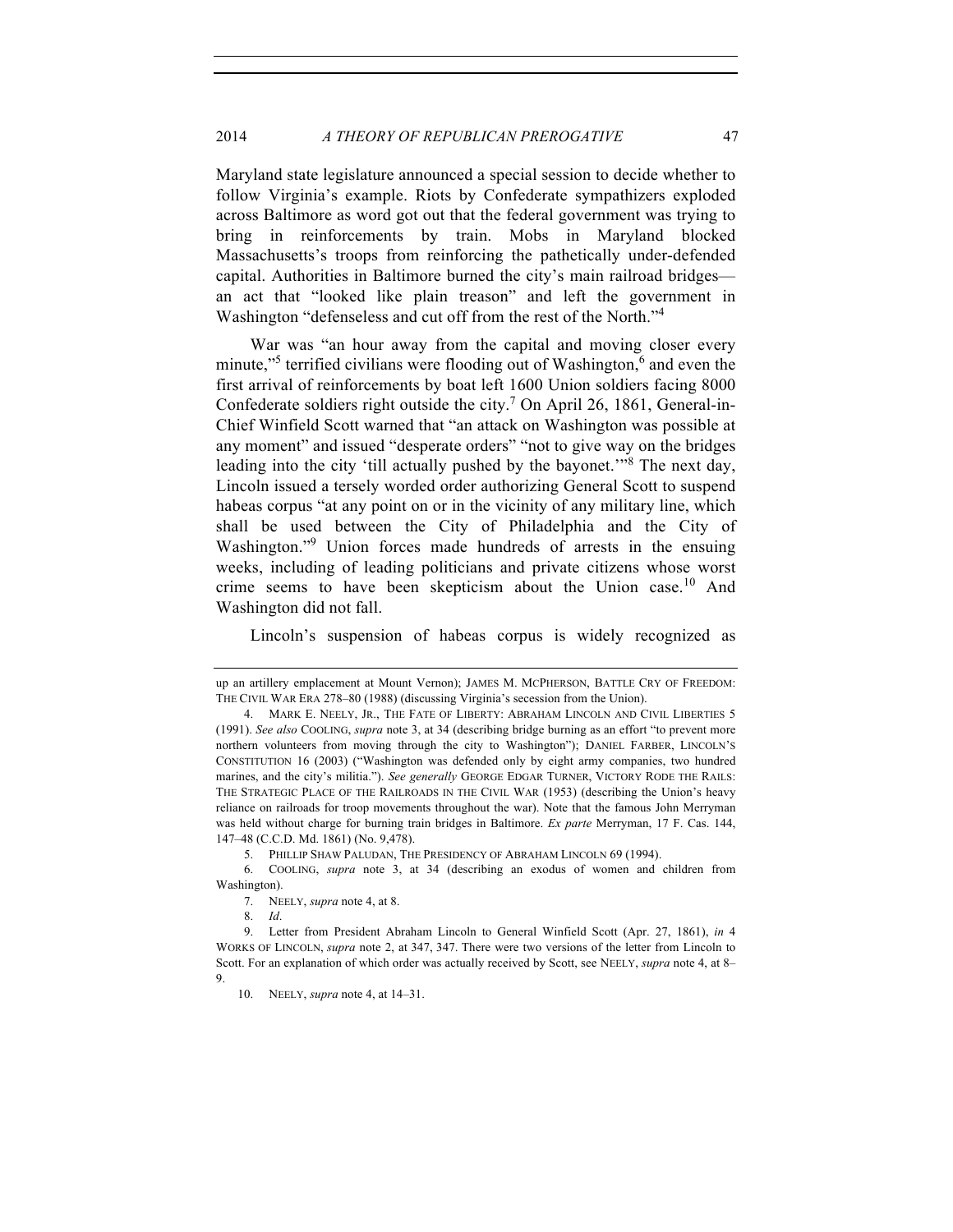unconstitutional. And yet, somehow, it is also widely seen as an act of necessary statesmanship. What should we make of this decision to break the law in the teeth of a crisis—and perhaps more important, what should we make of how history has evaluated that choice? Largely in response to that puzzle, this Article introduces a pair of ideas: the privilege of republican prerogative and the obligation of a republican ethic. Together, they offer a coherent and principled account of how our political culture can accommodate certain forms of executive lawbreaking without resorting to catchall claims of legal privilege or constitutional override. Republican prerogative is probably not the only plausible justification for extraconstitutional lawbreaking, but it is a crucial one, with deep roots in our intellectual tradition.

One qualification is so important as to be worth additional emphasis. As a definitional matter, and in keeping with the political theory literature, I use the word "prerogative" here to reference extralegal executive action that claims neither statutory nor constitutional sanction. As a methodological matter, that is because the Article seeks in part simply to *describe* an important intellectual tradition that as a matter of historical fact approaches certain official lawbreaking in precisely that way: as illegal, unconstitutional—and yet entirely justifiable. To be sure, the historical materials synthesized here are certainly relevant to constitutional arguments grounded in structure and tradition. But making a viable legal case for a comparable constitutional privilege would require further engagement with questions about legitimate sources of constitutional meaning and their relative priority, in a context of doctrinally relevant political practice that is limited at best.<sup>11</sup> The Article thus leaves open the question of what comparable privileges might be claimed under Article II of the Constitution.

On that background, the Article has two goals. First, it offers a coherent taxonomy of the surprisingly undisciplined field of extralegal prerogative theory. Modern prerogative theorists have focused on hotly contested debates about the conceptual relationship between emergency and the rule of law, $12$  about whether to legalize executive lawbreaking in

<sup>11.</sup> Some might also have normative and prudential misgivings about lodging a non-textual emergency privilege in the Constitution. *See infra* Part I.A.4 (describing potential misgivings).

<sup>12.</sup> *See generally* BONNIE HONIG, EMERGENCY POLITICS: PARADOX, LAW, DEMOCRACY 65–86 (2009); PAUL W. KAHN, POLITICAL THEOLOGY: FOUR NEW CHAPTERS ON THE CONCEPT OF SOVEREIGNTY 121–22 (2011); CARL SCHMITT, POLITICAL THEOLOGY: FOUR CHAPTERS ON THE CONCEPT OF SOVEREIGNTY 10–12 (George Schwab trans., 1922); GIORGIO AGAMBEN, STATE OF EXCEPTION (Kevin Attell trans., 2005); NOMI CLAIRE LAZAR, STATES OF EMERGENCY IN LIBERAL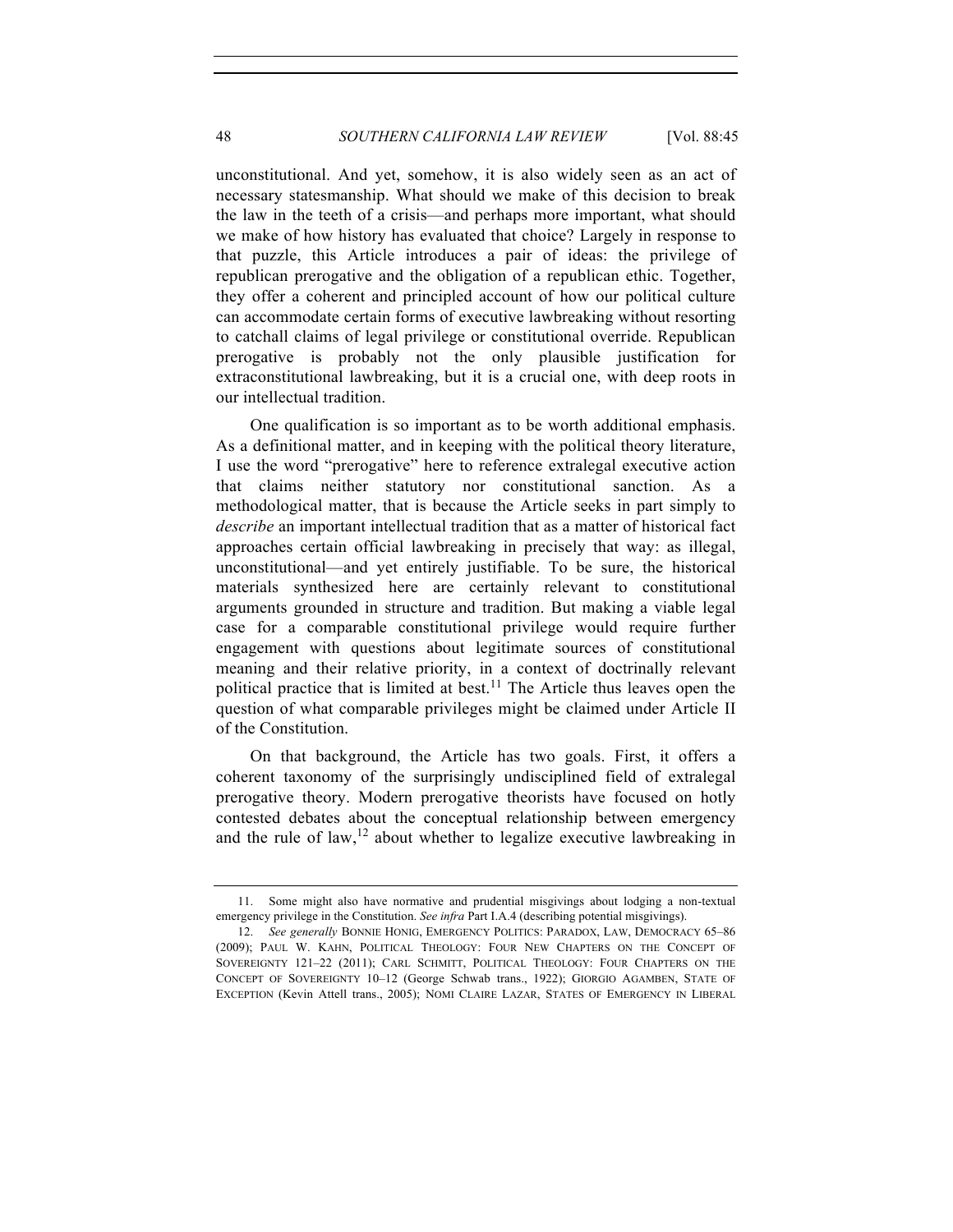emergency,<sup>13</sup> and about whether the executive can actually be checked.<sup>14</sup> Comparably careful attention has not been paid to the requirements that would condition any extraconstitutional version of the privilege. The various views on that question tend to be hinted at rather than developed, emerging from stray comments, illustrative examples, and brief gestures toward the imponderability of such things. Even the most systematic writings on this subject, moreover, are often internally contradictory. The authors and actors contain multitudes, as real people so often do, and often cycle through a variety of different instincts about extralegal action. From that welter, this Article seeks to extract five distinct views on extralegal and non-constitutional prerogative: legal absolutism; legal nihilism; a general welfare prerogative in both permissive and restrictive forms; and a "republican" prerogative.<sup>15</sup>

As the focus of this Article, republican prerogative is both subtler and more complicated than the other views of extralegal justification. As its various threads have emerged from historical discussions, republican prerogative is available when: (1) the republic faces a sudden, irregular, and existentially severe threat; (2) the executive adopts a response that is

14. *See generally* BRUCE ACKERMAN, THE DECLINE AND FALL OF THE AMERICAN REPUBLIC (2010); JACK GOLDSMITH, POWER AND CONSTRAINT: THE ACCOUNTABLE PRESIDENCY AFTER 9/11 (2012); ERIC A. POSNER & ADRIAN VERMEULE, THE EXECUTIVE UNBOUND: AFTER THE MADISONIAN REPUBLIC (2010); FREDERICK A.O. SCHWARZ JR. & AZIZ Z. HUQ, UNCHECKED AND UNBALANCED: PRESIDENTIAL POWER IN A TIME OF TERROR (2007).

15. The use of "republican" here is meant in a relatively thin and emphatically historical sense. The basic sketch in the Stanford Encyclopedia of Philosophy is as good a summary as any:

DEMOCRACIES (2009); THE LIMITS OF CONSTITUTIONAL DEMOCRACY (Jeffrey K. Tulis & Stephen Macedo eds., 2010); Richard H. Fallon, Jr., *Interpreting Presidential Powers*, 63 DUKE L.J. 347 (2013).

<sup>13.</sup> *See generally* BRUCE ACKERMAN, BEFORE THE NEXT ATTACK: PRESERVING CIVIL LIBERTIES IN AN AGE OF TERRORISM (2006); CLEMENT FATOVIC, OUTSIDE THE LAW: EMERGENCY AND EXECUTIVE POWER (2009); MICHAEL A. GENOVESE, PRESIDENTIAL PREROGATIVE: IMPERIAL POWER IN AN AGE OF TERRORISM (2011); OREN GROSS & FIONNUALA NÍ AOLÁIN, LAW IN TIMES OF CRISIS: EMERGENCY POWERS IN THEORY AND PRACTICE (2006); BENJAMIN A. KLEINERMAN, THE DISCRETIONARY PRESIDENT: THE PROMISE AND PERIL OF EXECUTIVE POWER (2009); CLINTON L. ROSSITER, CONSTITUTIONAL DICTATORSHIP: CRISIS GOVERNMENT IN MODERN DEMOCRACIES (1948).

<sup>&</sup>quot;[Classical] republicanism refers to a loose tradition or family of writers in the history of western political thought, including especially: Machiavelli and his fifteenth-century Italian predecessors; the English republicans Milton, Harrington, Sidney, and others; Montesquieu and Blackstone; the eighteenth-century English commonwealthmen; and many Americans of the founding era such as Jefferson and Madison. The writers in this tradition emphasize many common ideas and concerns, such as the importance of civic virtue and political participation, the dangers of corruption, the benefits of a mixed constitution and the rule of law, etc.; and it is characteristic of their rhetorical style to draw heavily on classical examples  $\dots$ 

Frank Lovett, *Republicanism*, THE STANFORD ENCYCLOPEDIA OF PHILOSOPHY (Edward N. Zalta ed., Summer 2014), http://plato.stanford.edu/archives/sum2014/entries/republicanism. To that list I would add two points of particular emphasis: (1) a special concern with the positive aspects of liberty, especially the capacity to participate in the collective construction of national identity; and (2) a faith in the rule of law as grounded in the legitimacy that only popular sovereignty can bestow.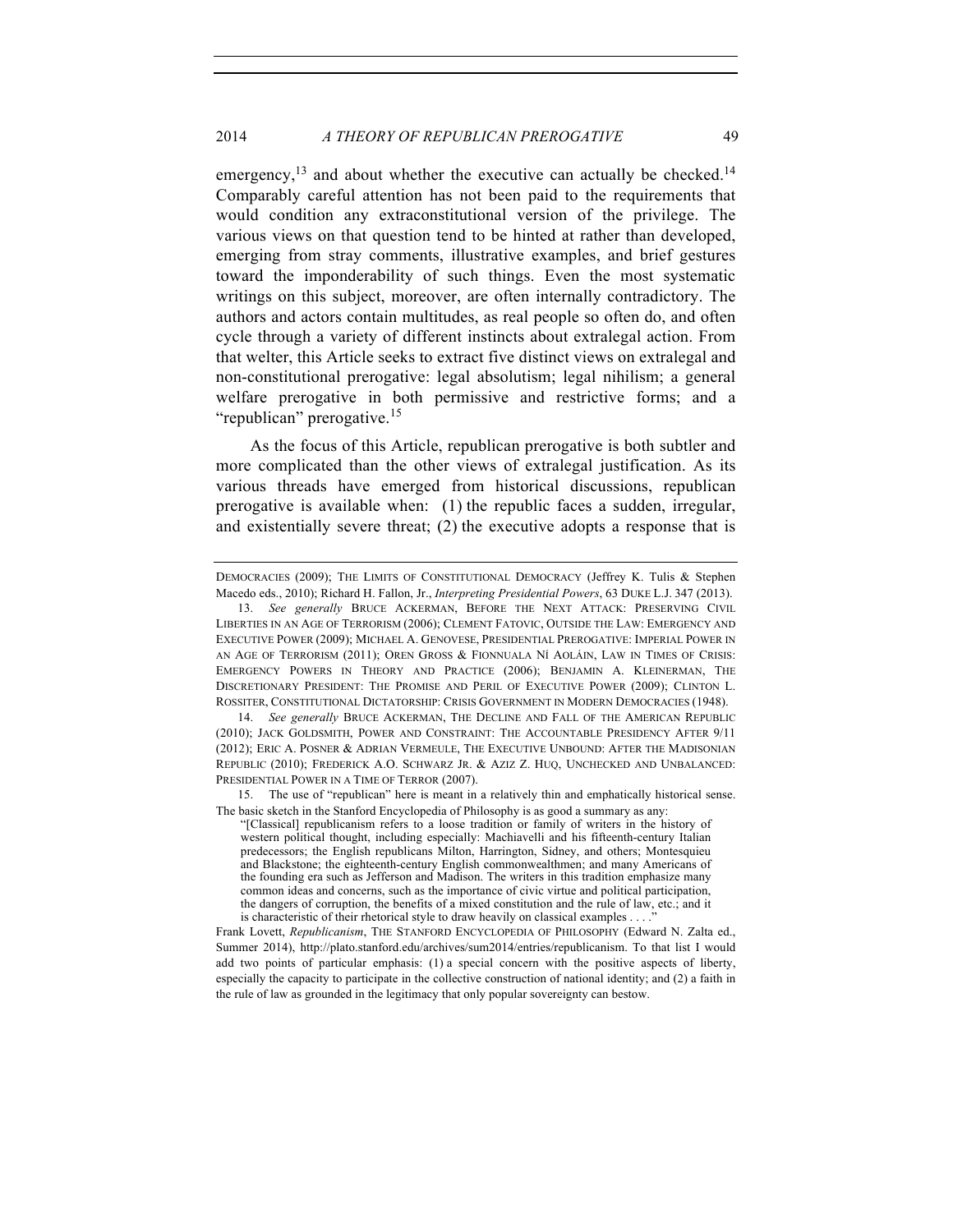strictly necessary and strictly limited to the exigency of the moment; and (3) the executive discloses and takes responsibility for the violation. This view has the peculiar characteristic of being advocated in worked-out form nowhere and yet gestured at piecemeal almost everywhere. The Article therefore places special emphasis on identifying and systematizing republican prerogative as one particular claim of lawbreaking privilege that has a long (though theoretically underdeveloped) historical pedigree and a striking (though latent) coherence.

The Article's second goal is to engage a problem that has plagued discussions of extralegal prerogative for centuries: if the prerogative framework exists by definition entirely outside of the legal infrastructure, then how can we speak intelligibly of limits on its exercise? The existing literature does not appear even to recognize this problem, let alone offer a solution to it. At least for republican prerogative, it seems the answer must be grounded in what is described here as the republican ethic: a normative claim that our constitutional republic, in the form that we have given it, is an intrinsically value-bearing entity, worthy of moral consideration and creating moral obligations in its own right. On this view, the republican prerogative must be grounded in a belief that the moral requirements of a republican ethic trump the legal requirements of our Constitution and laws. In that sense, the elements of republican prerogative collectively reflect a sufficient (though likely not necessary) condition for officials to break the law.

We are all familiar with the idea of moral obligations trumping legal ones. But this draws on moral considerations of a somewhat different stripe. Exercising republican prerogative is like violating a categorical ban on theft by stealing bread for your hungry child, in that it answers moral imperatives to which a particular law is blind. But it is unlike that sort of morally justified illegality in its imposition of a far more demanding necessity requirement. It is like the civil disobedience of Jim Crow protests in that it relies on a moral claim that offers no cognizable legal defense. But it is unlike that form of morally justified illegality in that it does not elevate non-legal considerations over the law, much less contemplate resistance to laws that are themselves systematically unjust. Instead, the prerogative contemplates a regretful, even tragic, violation of the very laws that that the violator's act aims ultimately to preserve.

The Article proceeds in three steps. The first should be of interest for both legal and extralegal theories of executive lawbreaking. The second and third are of most obvious interest to the latter, although they also bear on questions of constitutional structure and tradition. Part I starts with an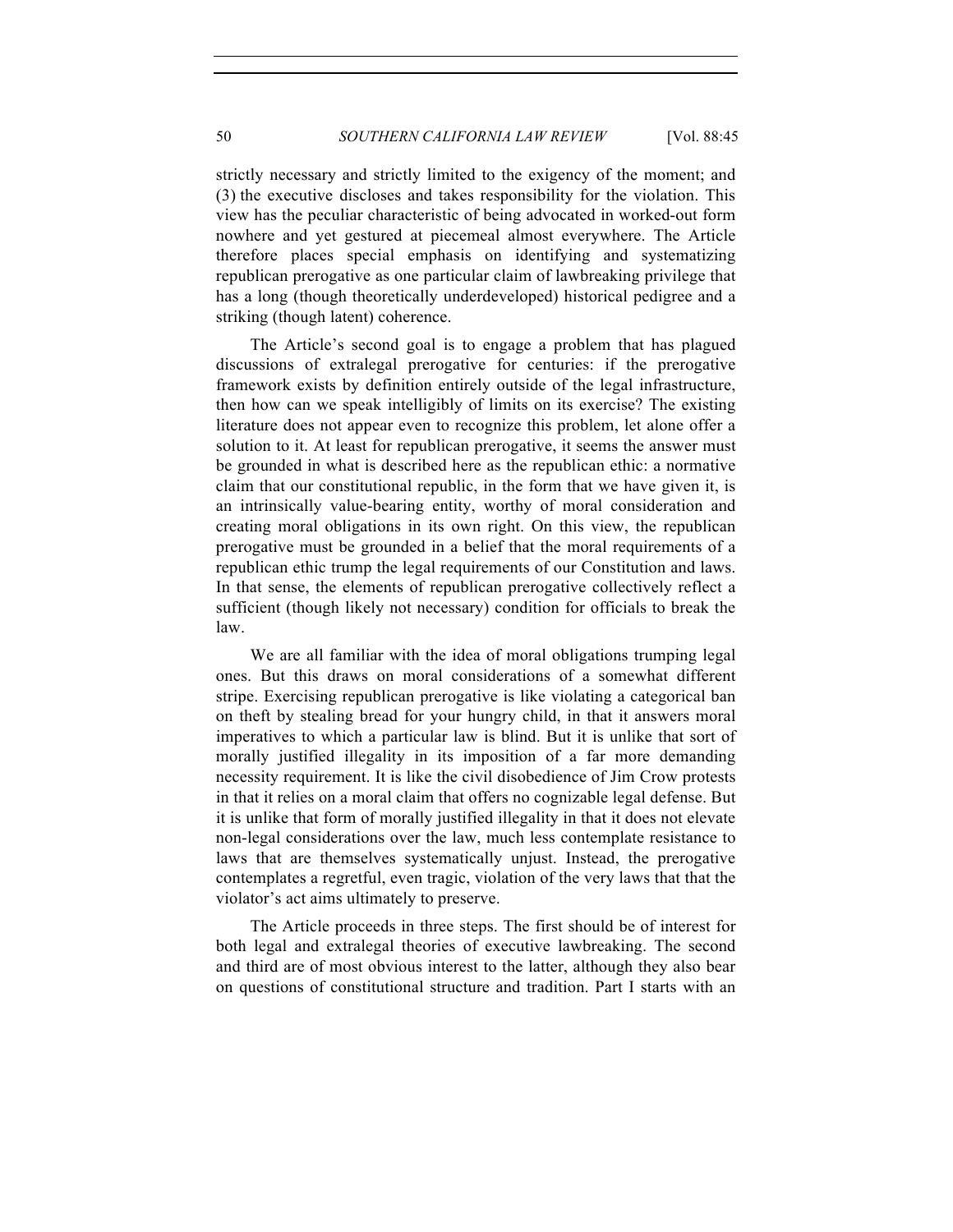## 2014 *A THEORY OF REPUBLICAN PREROGATIVE* 51

indispensable predicate inquiry: how does the rule of law fall predictably short, and how can the office of the executive be empowered to respond? This question turns out to be of central importance for understanding and evaluating the range of historical views on extralegal prerogative. Relying on that discussion, Part II then isolates, identifies, and descriptively synthesizes as "republican prerogative" an important historical strain that has not previously been recognized for what it is. This second part seeks both to describe the elements of republican prerogative and to explain how a republican ethic limits its exercise. It concludes by reviewing four historical episodes as test cases for the theory. Part III then explores some important implications of republican prerogative and confronts the most significant problems that it raises. At a minimum, it suggests, the republican prerogative offers a moral safe harbor for some kinds of executive lawbreaking and subverts claims of historical precedent for a constitutional privilege to break the law.<sup>16</sup>

The concept of republican prerogative neither specifies a foolproof formula for deciding difficult cases nor renders this inherently troubling area untroubling. But it may offer a normatively appealing and honest way to approach one of the hardest ethical problems of crisis governance.

# I. EXECUTIVE POWER AND THE SHORTCOMINGS OF LAW

To develop the conceptual tools for identifying, understanding, and critiquing the various understandings of executive prerogative that have emerged from our intellectual tradition, we have to start out basic. Why should a liberal democracy committed to the rule of law have an executive at all?<sup>17</sup> Political theorists have for centuries claimed that liberal constitutionalism cannot function without an executive power, whether

<sup>16.</sup> Note in this respect that the republican prerogative may unsettle the custom and tradition analysis that has long been a central feature of our separation of powers jurisprudence. Before the presidency of George W. Bush, it was Abraham Lincoln and Franklin Roosevelt who came closest to asserting an authority to violate substantive legal restrictions. On Lincoln, see *infra* Part II.C.1. On Roosevelt, see 88 CONG. REC. 7,042–45 (1942) for Franklin Roosevelt's speech on the Emergency Price Control Act. Even stipulating that this is the best way to understand what Lincoln did and what Roosevelt threatened to do, the possibility that their approach was grounded in some form of extralegal prerogative has significant implications for custom and tradition analysis. Certainly if the trigger conditions for republican prerogative have ever been in play in the United States, it was at the front end of the crises that those two presidents confronted. This is a complicated possibility and requires further analysis, but at a minimum, the existence of an American tradition of republican prerogative complicates any argument that Roosevelt and Lincoln were embracing a *legalized* claim of constitutional privilege.

<sup>17.</sup> I use the term "executive" to refer to that political function as it has been understood in Anglo-American political thought. Asking why we have a President, in the sense of the constitutionally independent office created by Article II, would require a different and much longer answer.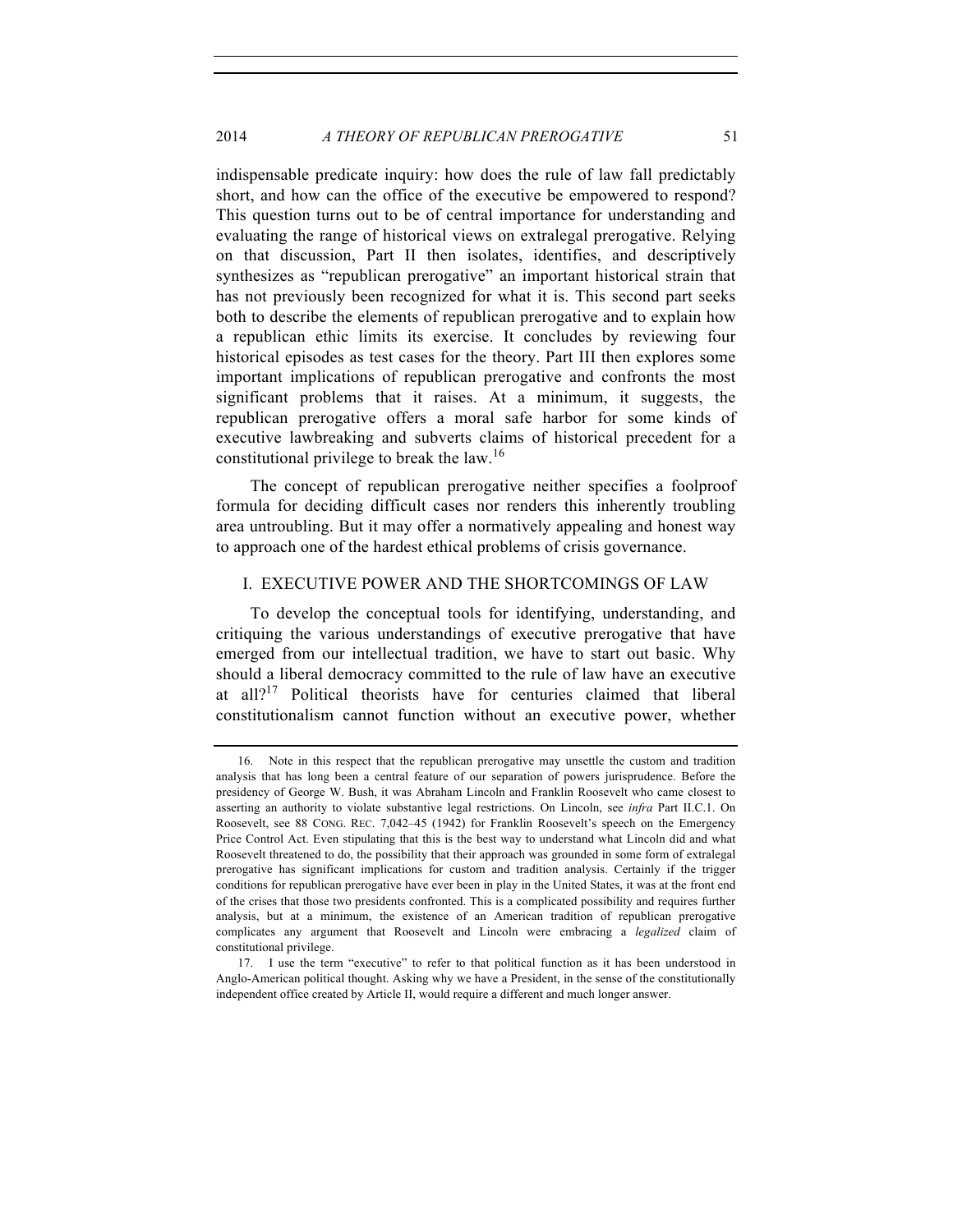located within the legislature or not. Why? If liberal constitutionalism is substantially defined by a rights-respecting commitment to governance through ex ante legislative enactment, what problem within that framework is the executive function meant to solve? It turns out that some<sup>18</sup> of the answers to that foundational problem of liberal political theory play a vital role in motivating executive prerogative in all of its various forms.

## A. HOW DOES THE LAW FALL SHORT?

## 1. The Execution Problem: Letter of the Law

Let's start with the Execution Problem: a liberal democracy has an executive because the laws won't execute themselves. This is true in at least two respects. First, *imperfect obedience*. In a world where a nation of reasonable citizens obeyed reasonable rules selected by a reasonable legislature through a reasonable process, the executive branch might look pretty superfluous. The world we actually inhabit, however, doesn't look anything like that, with the unfortunate result that our laws don't execute themselves spontaneously. The G-Men have to nab counterfeiters. The IRS has to track down tax evaders. And the EPA has to round up sludge dumpers.

But even if everyone outside the government did exactly what the law required, we would still need an executive. That is because of the second component of the execution problem: the need for *active agency*. Some government objectives require a creative force rather than a crossing guard.<sup>19</sup> Besides making sure that private citizens comply with law in the largely negative sense of respecting legislative prohibitions, society also needs some power always in being that will carry out the affirmative

<sup>18.</sup> This part offers not an exhaustive account of the executive's role, but a survey of executive functions that appear conceptually necessary for a liberal state to remain viable in the real world. So, for example, the sometime roles of the executive as a parliamentary-style legislative leader or as symbolic head of state are not addressed. These are in the category of contingent and (potentially) helpful functions of the executive branch, but they are not necessary components of a functional liberal constitution. Similarly, the role of an executive as administrative gap filler, while related to the Anticipation Problem discussed *infra*, is left to one side because it has more to do with the efficiency of the liberal state than with its viability. *See infra* Part I.A.2.

<sup>19.</sup> "[L]awes without execucion, be no more profitable, than belles without clappers." JOHN PONET, A SHORT TREATISE OF POLITIC POWER 7 (photo. reprint 1970) (1556). As a thought experiment, we might collapse this function into the first by imagining a society where every legislative program was carried out by commandeering private citizens ("Amalia, you collect taxes from everybody and keep them in your bank account; Seong, it's your job to drive the fire truck next month; George, you're militia captain this week; Oscar, you have to spend Saturday building that bridge on West Stadium."). But in the real world, the institutional executive has an agency function that is distinct from and additional to its job of compelling the people to comply with their individual legal obligations.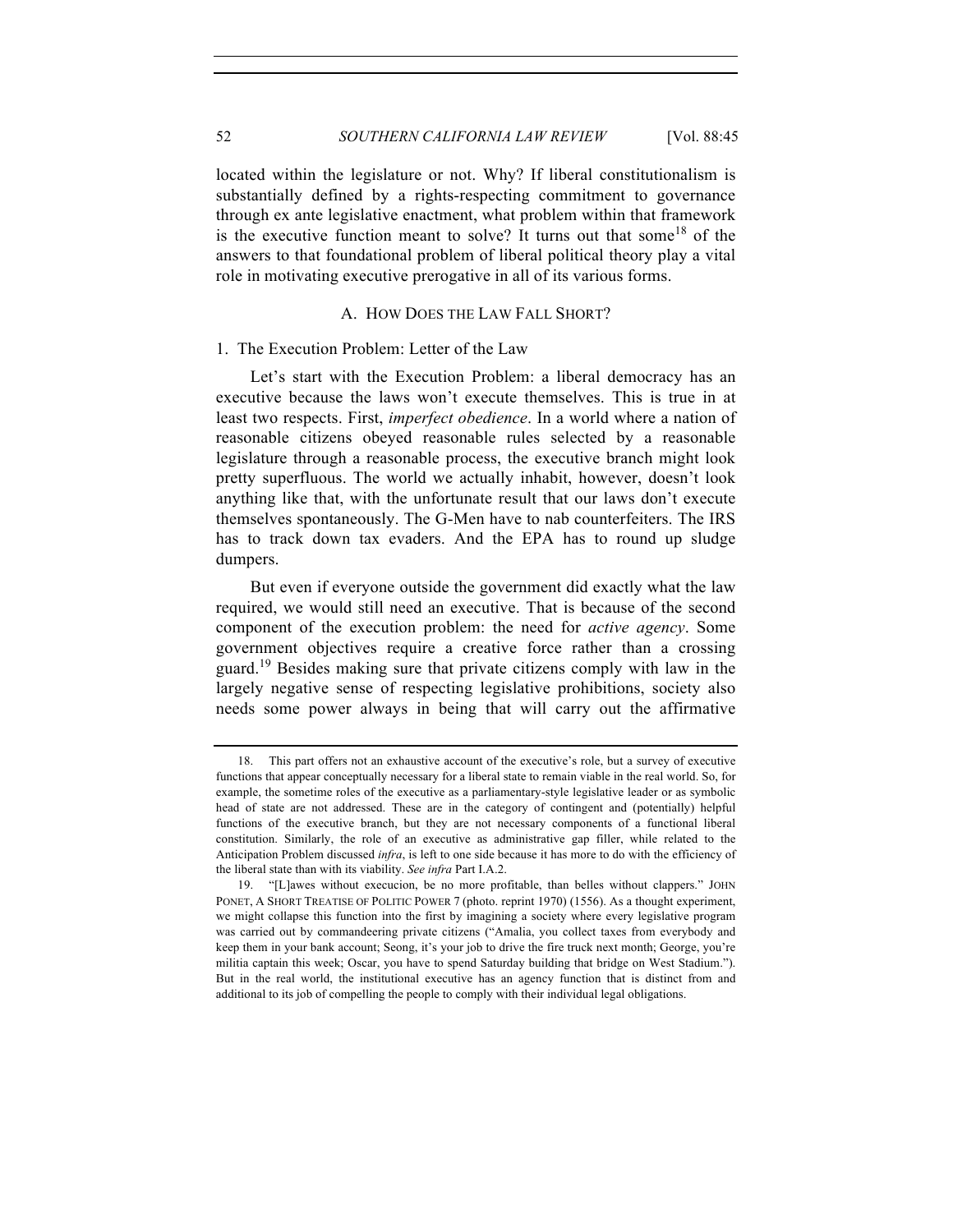services that the legislature elects to provide: traffic signs; fire stations; welfare programs; aggressive foreign wars. That's where the executive comes in: these government programs won't execute themselves without an agent acting at the behest of the legislative principal, and in many cases, outsourcing to private parties is neither politically nor practically viable.

Together, the twin needs to enforce public obedience and to implement the legislature's affirmative projects constitute the first answer to our question. We have an executive because we need someone to carry out—to *execute*—the legislature's will. Note that if this first answer is the only one we settle on, it yields a conceptually limited vision of the President's powers. This is the "messenger-boy" of *Youngstown* fame,<sup>20</sup> one who does what (and only what) the legislature specifically commands him to do, and who stops citizens from acting if (and only if) the legislature specifically so commands. Grounded in a longstanding Anglo-American fear of concentrating legislative and executive power in the same hands,  $2<sup>1</sup>$ this vision has an illustrious pedigree that stretches from English republicans to American ultra-Whigs, including at least three Presidents.<sup>22</sup>

21. The most stringent version of this view demands that all determinate rule content come from the legislature, and is nearly as offended by broad delegations of rulemaking power as by executive lawbreaking. *See, e.g.*, O.A. BROWNSON, THE AMERICAN REPUBLIC: ITS CONSTITUTION, TENDENCIES, AND DESTINY 372 (1865) (criticizing the "growing disposition on the part of Congress to throw as much of the business of government as possible into the hands of the Executive," and observing that "the danger in this respect is all the greater because it did not originate with the [Civil War], but had manifested itself for a long time before"); DAVID DYZENHAUS, THE CONSTITUTION OF LAW: LEGALITY IN A TIME OF EMERGENCY 48, 61 (2006) (arguing that it abandons legality to replace "the normal situation of law, where positive law provides clear, determinate answers" with broad delegations that offer "a hint of legislative authorization"); Gary Lawson, *The Rise and Rise of the Administrative State*, 107 HARV. L. REV. 1231, 1231 (1994) ("The post-New Deal administrative state is unconstitutional, and its validation by the legal system amounts to nothing less than a bloodless constitutional revolution." (footnote omitted)). *Cf.* EDWARD S. CORWIN, TOTAL WAR AND THE CONSTITUTION 47 (1947) (asking "how, in view of the scope that legislative delegations take nowadays, is the line between *delegation* and *abdication* to be maintained?"); A. V. DICEY, INTRODUCTION TO THE STUDY OF THE LAW OF THE CONSTITUTION, at xxxviii (reprint 1920) (8th ed. 1915) (describing delegation to administrative agencies as evincing a "marked decline" in "the rule of law . . . in England").

22. *See, e.g.*, James Madison, *Helvidius Number 1*, *in* THE PACIFICUS-HELVIDUS DEBATES OF 1793–1794: TOWARD THE COMPLETION OF THE AMERICAN FOUNDING 55, 59 (Morton J. Frisch ed., 2007) ("The natural province of the executive magistrate is to execute laws, as that of the legislature is to make laws. All his acts therefore, properly executive, must presuppose the existence of the laws to be executed."); 1 THE RECORDS OF THE FEDERAL CONVENTION OF 1787, at 65 (June 1, 1787) (Max Farrand ed., 1911) (describing "the Executive magistracy as nothing more than an institution for carrying the will of the Legislature into effect"); ALGERNON SIDNEY, DISCOURSES CONCERNING GOVERNMENT 176, at ch. 2, § 24 (1702) (The magistrate "is not set up to do what he lists, but what the

<sup>20.</sup> Youngstown Sheet & Tube Co. v. Sawyer, 343 U.S. 579, 708 (1952) (Vinson, C.J., dissenting). Think also of *Bowsher v. Synar*, which defines "the executive power" essentially as doing what Congress tells you to do. Bowsher v. Synar, 478 U.S. 714, 733 (1986) ("Interpreting a law enacted by Congress to implement the legislative mandate is the very essence of 'execution' of the law.").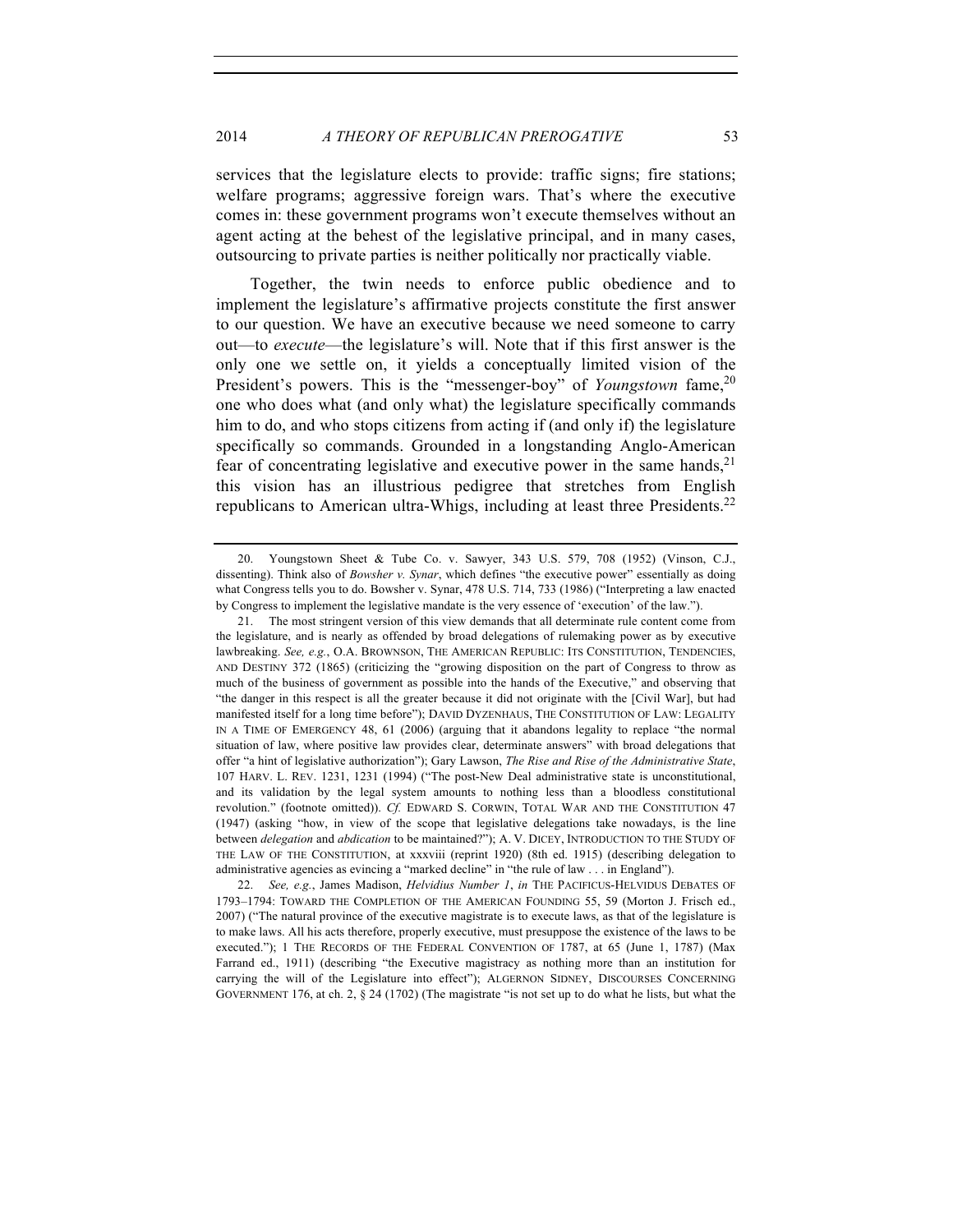Yet it has often been subject to various versions of Harvey Mansfield's criticism: "if any real president confined himself to this definition, he would be contemptuously called an 'errand boy,' considered nothing in himself."<sup>23</sup> This is overstated, but the point stands. Many people feel there's more to being President than mechanistically effectuating the precise letter of highly specified laws. What more is there, and how might we justify it?

## 2. The Anticipation Problem: Spirit of the Law

That's where the Anticipation Problem comes in. Even in a state generally committed to the rule of law, the executive function offers an essential safety valve in the face of uncertainty, unpredictability, and the limits of legislative foresight.<sup>24</sup> On this view, executive discretion is the political analogue of judicial equity, which developed historically as a way to effectuate the spirit of the laws when their letter failed to do so.<sup>25</sup>

Such discretion takes two forms. As John Locke put it, the executive may be forced to "act according to discretion for the public good, [1] without the prescription of the law and [2] sometimes even against

Law appoints . . . and as he has no other Power than what the Law allows, so the same Law limits and directs the exercise of that which he has."); JOHN MILTON, DEFENCE OF THE PEOPLE OF ENGLAND 182, 202 (1695) (the King of England "was not constituted to make laws, but to see those laws kept, which the people made," and "the King was created to put [Parliament's] laws in execution"). *See also* EDWARD S. CORWIN, THE PRESIDENT: OFFICE AND POWERS 19 (1940) (describing "Jefferson's conception of executive power" as "more Whig than that of the British Whigs themselves"); WILLIAM HOWARD TAFT, OUR CHIEF MAGISTRATE AND HIS POWERS 139–40 (1916) ("[T]he President can exercise no power which cannot be fairly and reasonably traced to some specific grant of power or justly implied and included within such express grant . . . . There is no undefined residuum of power which he can exercise . . . .").

<sup>23.</sup> HARVEY C. MANSFIELD JR., TAMING THE PRINCE: THE AMBIVALENCE OF MODERN EXECUTIVE POWER 2–3 (1989). This is surely overstated. In the first place, most people don't tend to disdain someone who wields the kind of physical force monopolized by the government. Perhaps more to the point, in the modern administrative context of broad delegations to the executive power, doing "what the legislature specifically tells him to do" often entails an extraordinary amount of discretion.

<sup>24.</sup> The very first page of probably the most famous American treatise on executive power defines it in essentially those terms, as "the power of government which is most spontaneously responsive to emergency conditions; conditions, that is, which have not attained enough of stability or recurrency to admit of their being dealt with according to rule." CORWIN, *supra* note 22, at 1.

<sup>25.</sup> JILL E. MARTIN, HANBURY & MARTIN: MODERN EQUITY ¶ 1-001 (19th ed. 2012) ("Rules formulated to deal with particular situations may subsequently work unfairly as society develops. Equity is the body of rules which evolved to mitigate the severity of the rules of the common law."). Note that adopting equity as a rule of decision renders it law as this Article uses that term. *Cf.* 2 WILLIAM BLACKSTONE, COMMENTARIES \*430 ("[D]raw[ing] a line . . . by setting law and equity in opposition to each other, will be found totally erroneous or erroneous to a certain degree."); Douglas Laycock, *The Triumph of Equity*, 56 L. & CONTEMP. PROBS. 53–54 (1993) (arguing that equity is no longer a distinct subdivision of the law).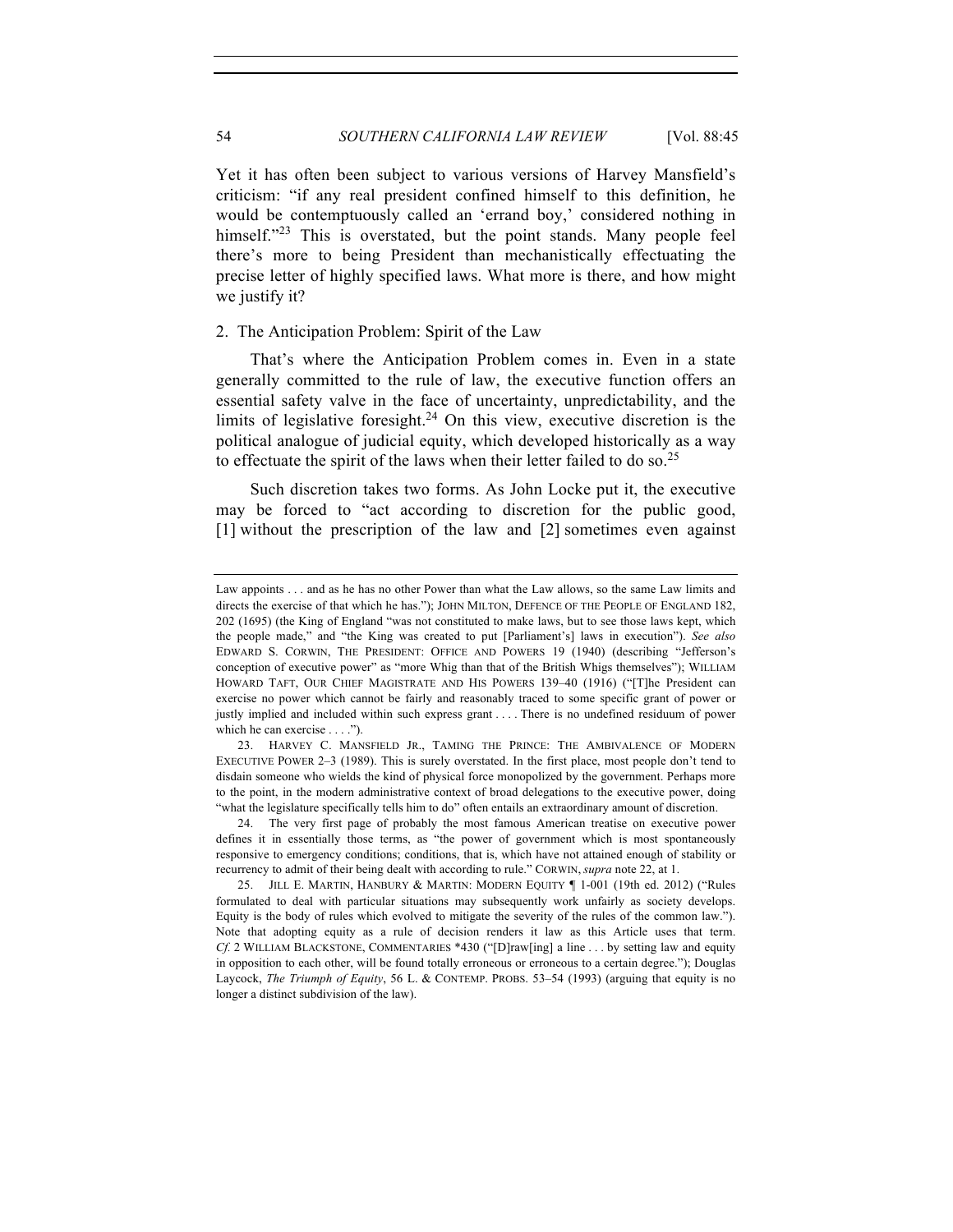it . . . ."26 This formulation calls out two very different attributes of executive power: the ability to act without legislative authorization; and the ability to act despite legislative prohibition. It is no accident that these categories map roughly onto a familiar expository device from American constitutional law. In *Youngstown Sheet & Tube Co. v. Sawyer*, Justice Jackson's concurring opinion split the separation of powers playing field into what we now know as Zone 1 (presidential action pursuant to congressional authorization), Zone 2 (presidential action in the face of congressional silence), and Zone 3 (presidential action in defiance of a congressional prohibition).<sup>27</sup> That model has guided separation of powers discussions ever since.

What does this mean in practice? Let's start with Zone 2—executive action without the prescription of the law. Why might this sometimes be necessary? Well, imagine that a statute authorizes the executive to stop anyone from bringing pistols, machine guns, or shotguns into the park. Now imagine that a lunatic shows up in the park with a bag of grenades and starts lobbing them at the kids' play structure. Must police officers just stand by until the legislature meets to say, "that was silly; we should have added explosive devices too"? Or may they intervene at once? Locke's answer is simple: of course the executive may step in, and post-haste.

This is the stuff of *In re Neagle* and *In re Debs*, a pair of nineteenthcentury cases in which the statutory framework failed affirmatively to authorize executive action that was reasonably understood to be necessary under the circumstances. In *Neagle*, the question was whether a federal marshal had exceeded his delegated power when he shot a man who was trying to murder a Supreme Court Justice.<sup>28</sup> In *Debs*, the question was whether a U.S. Attorney could seek an injunction to prevent strikers from illegally disrupting train service.<sup>29</sup> Students are often surprised to hear that *Neagle* and *Debs* were viewed as hard cases: Of course U.S. marshals can stop an assassin from murdering a federal judge! Of course the federal

<sup>26.</sup> JOHN LOCKE, THE SECOND TREATISE OF GOVERNMENT § 160, at 92 (Thomas P. Peardon ed., 1952). Locke continues: "[F]or since in some governments the lawmaking power is not always in being, and is usually too numerous and so too slow for the dispatch requisite to execution, and because also it is impossible to foresee, and so by laws to provide for, all accidents and necessities that may concern the public, or to make such laws as will do no harm if they are executed with an inflexible rigor on all occasions and upon all persons that may come in their way, therefore there is a latitude left to the executive power to do many things of choice which the laws do not prescribe." *Id.*

 <sup>27.</sup> Youngstown Sheet & Tube Co. v. Sawyer, 343 U.S. 579, 635–38 (1952) (Jackson, J., concurring).

 <sup>28.</sup> *In re* Neagle, 135 U.S. 1, 5–6 (1890).

 <sup>29.</sup> *In re* Debs, 158 U.S. 564, 566–67, 578 (1895).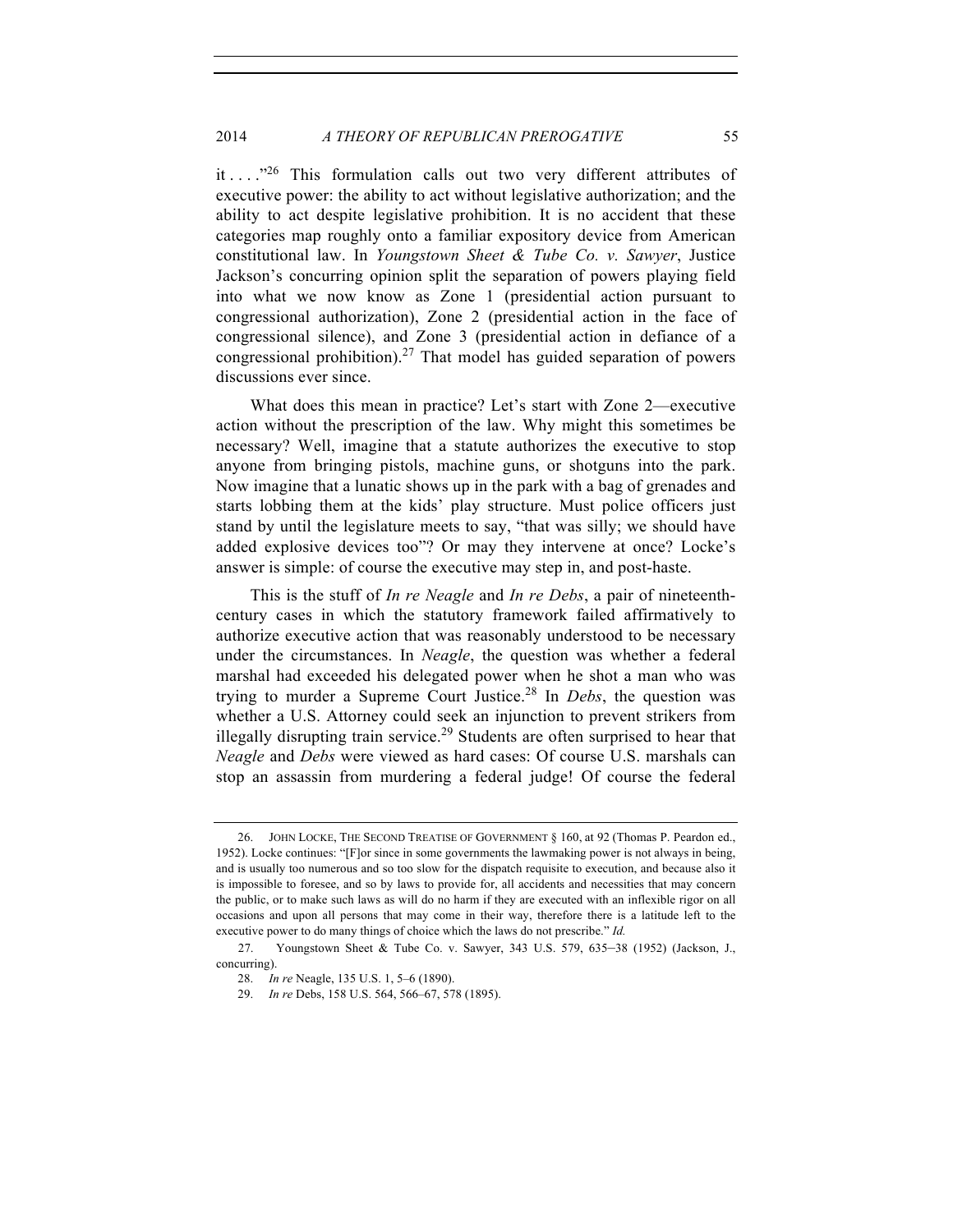government can sue the perpetrators of illegal activity! But the errand boy concept of the executive clarifies the difficulty. In each case, the executive sought to take action without specific and concrete authorization to do *that particular thing*. For an errand boy executive, such activity is simply off the table; in an era where ultra-Whiggism played a far larger role in the popular imagination than it does today, *Neagle* and *Debs* presented wrenching constitutional dilemmas.<sup>30</sup> Without law affirmatively granting power to the errand boy, he lacks a legitimate basis to act.<sup>31</sup>

Now let's move to Zone 3. Imagine the President knows that a terrorist is driving to New York City with a nuclear bomb, which the terrorist intends to set off at 4:00 a.m. At five till the hour, drone surveillance finds the terrorist's van racing south on a deserted Seventh Avenue. The nearest police car is ten blocks away, and in any event the terrorist would detonate the bomb as soon as he saw someone in pursuit. The only chance of stopping the terrorist is to fire a missile from the drone that spotted him. But just last week, in the face of widespread outrage about federal drone strikes on methamphetamine labs in rural Ohio, Congress enacted a hasty prohibition on firing drone-based missiles at any target on American soil, The statutory text even specifies that "there are absolutely no exceptions to this ban." Should the President order the drone to launch its missile and kill the terrorist? It seems safe to predict that most of us would say, fire away. And if that's right, then in addition to Zone 2 authority (at least sometimes) to act without authorization, the Anticipation Problem also necessitates Zone 3 executive authority (at least sometimes) to defy the law.

Note that these two problems actually present the same legislative failure in different guises. In both cases, a reasonable legislature—at least if good faith compliance with its mandate could be assumed—would surely have written the law so as to enable the necessary action, if only the legislators had anticipated the circumstances. The difference is largely technical: in Zone 2, the legislature didn't think to add the full range of authority that everyone would agree is appropriate, and in Zone 3, the legislature didn't think to add an exception that everyone would agree is

<sup>30.</sup> Modern commentators thus stumble when they cite language from *Neagle*, *Debs*, and other Zone 2 controversies in support of assertions about presidential power in Zone 3. *See, e.g.*, Christopher S. Yoo, Steven G. Calabresi & Laurence D. Nee, *The Unitary Executive During the Third Half-Century, 1889*–*1945*, 80 NOTRE DAME L. REV. 1, 12–16 (2004). The former has nothing to do with the latter.

<sup>31.</sup> This discussion of the Anticipation Problem proceeds as though no legislative fix is possible. In principle, it is of course technically feasible to draft statutory language covering many such problems. But unless those delegations are couched in terms so broad as to vitiate the rule of law itself, the Anticipation Problem can, almost by definition, never be resolved perfectly by the laws themselves.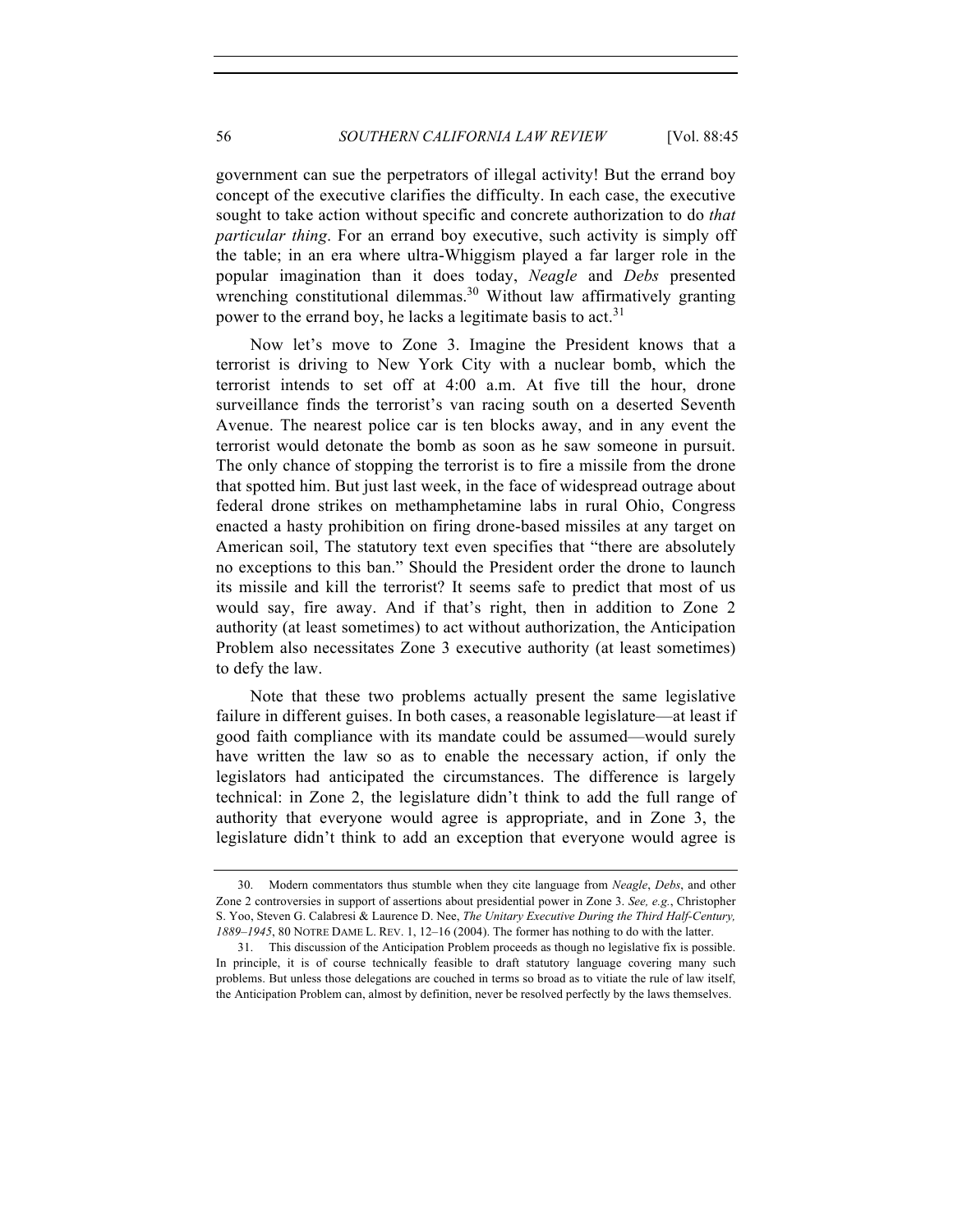appropriate.<sup>32</sup> In both cases, the legislature didn't realize that its drafting choices would produce awful results: in the first case, the legislature didn't realize that it was failing to grant a specific *power* whose absence would cause big problems; and in the second case, the legislature didn't realize that it was failing to create an *exception* whose absence would cause big problems. Despite the structural similarity of these problems—and stipulating that it can sometimes be difficult to decide which zone applies to a given scenario—Zone 3 activity is treated as something especially serious by both Jackson (who said that the president's power is here at its "lowest ebb") $33$  and Locke (who placed particular emphasis on acting "even against" the laws). $34$ 

## 3. The Clean Hands Problem: Blinding the Law

At least one other kind of legal insufficiency may also necessitate an executive function: when the legislature purposely prohibits something that it actually hopes will be done, at least in certain circumstances. This is the Clean Hands Problem: not the inevitable though accidental insufficiency of the laws, but their *intentional* insufficiency despite the full foreseeability of the relevant problem. On this view, the executive is a fixer, ready to work "sort of [on] the dark side, if you will"<sup>35</sup>—and therefore perhaps of particular interest to contemporary thought.

This one is unpleasant. Imagine that a sociopath has locked a dozen elementary school children in a basement. The basement contains a hydrogen cyanide pump set to go off at noon, at which time it will kill the children. The police find the sociopath hiding in a park at 11:45, but he refuses to say where the children are. The only way to save the children is to torture the sociopath for the information. But the criminal law prohibits torture and expressly precludes a necessity defense. Even if most

<sup>32.</sup> Perhaps you wouldn't kill the conceded perpetrator (who is going to die anyway) when the author of the hypo has told you it is the only way to save millions of innocents. But I doubt you'd have much company in that view.

<sup>33.</sup> Youngstown Sheet & Tube Co. v. Sawyer, 343 U.S. 579, 637 (1952) (Jackson, J., concurring).

<sup>34.</sup> There are various reasons this might be so. Perhaps the likeliest is that we are more inclined to infer an *actual* failure of anticipation in the face of "true" silence on an entire subject than in the face of statutory text that tries to tackle the kind of problem at issue.

<sup>35.</sup> *See* Interview by Tim Russert with Dick Cheney, Vice President of the United States, in *Meet the Press* (MSNBC television broadcast Sept. 16, 2001). In naming this problem, I am borrowing from Michael Walzer, who uses this idea for a different but closely related concept. Michael Walzer, *Political Action: The Problem of Dirty Hands*, 2 PHIL. & PUB. AFF. 160 (1973). *Cf.* Max Weber, *Politics as a Vocation*, *in* THE VOCATION LECTURES 32 (David Owen & Tracy B. Strong eds., Rodney Livingstone, trans., 2004). Note that we could imagine a version of the nuclear terrorist hypothetical that was likewise premised on a Clean Hands problem rather than on a genuine Anticipation Problem.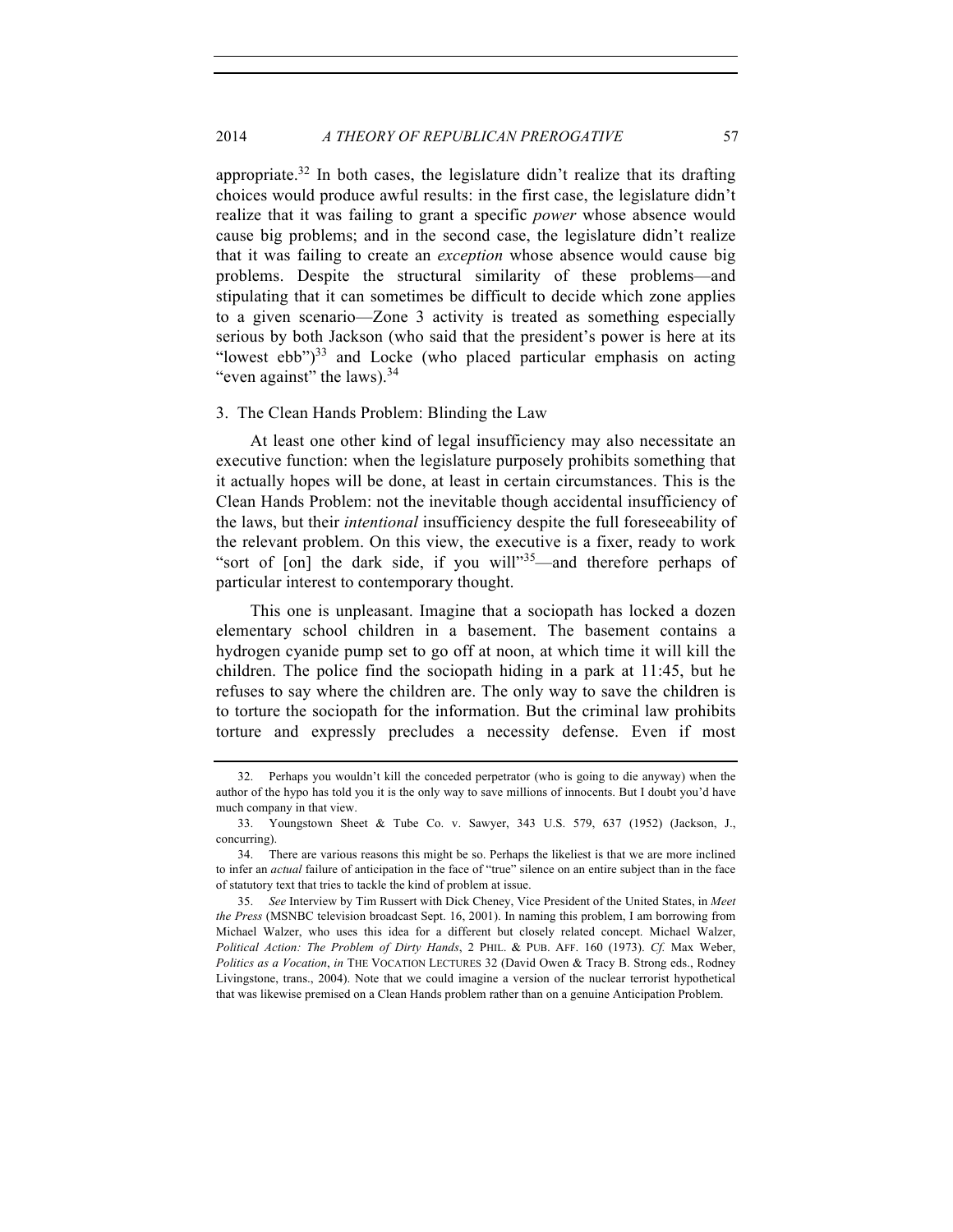legislators, presented with this precise scenario, would want the executive to do whatever it takes,  $36$  it's hard to point to the Anticipation Problem as the justification for executive action. It seems extremely unlikely that something like this didn't occur to the legislature: ticking time bombs are where most discussions about torture begin.

So if most legislators would want the executive to resort to torture, and if the law's failure to reflect that agreement isn't grounded in a failure to anticipate the situation, then what should we make of the categorical formulation as a matter of political design? Perhaps the reason is that we don't want to sully our laws with even the implicit contemplation of such things. We don't actually need to agree why the idea makes us queasy. Maybe our reasons are moral: torture is a categorical wrong that cannot be recognized by the laws, which by their nature must reside on a plane of right. Maybe our reasons are instrumental: recognizing an exception will predictably increase the incidence of unjustified torture. Or maybe we're just hypocritical: Pilate washing his hands of the whole bloody business. The point is that, on this view, some potentially desirable actions should not be contemplated by law. If you buy that, the executive offers a neat solution for institutionalizing the free-standing discretion to engage in such activity—at least sometimes.

## 4. How Can the Executive Solve These Problems?

In the abstract, there are three options for handling the Anticipation and Clean Hands Problems. First, we could embed executive discretion in ordinary legislation—the meat and potatoes of administrative law, which delegates authority to deal with the complicated and unpredictable requirements of governance.<sup>37</sup> The broader the explicit delegation, the smaller the Anticipation Problem (and not incidentally, at least past some inflection point, the more serious the damage to the rule of law). Second, we could locate executive discretion in the Constitution, constitutionalizing

<sup>36.</sup> Some might not. *E.g.*, CHARLES FRIED & GREGORY FRIED, BECAUSE IT IS WRONG: TORTURE, PRIVACY AND PRESIDENTIAL POWER IN THE AGE OF TERROR 29–30 (2010); IMMANUEL KANT, GROUNDWORK FOR THE METAPHYSICS OF MORALS  $\S 34$ , at 231–33 (Thomas E. Hill, Jr. & Arnulf Zweig eds., Arnulf Zweig trans., 2002) (discussing the humanity formula).

<sup>37.</sup> *See, e.g.*, National Environmental Policy Act, 42 U.S.C. §§ 4321–4370h (2012) (delegating environmental governance powers); International Emergency Economic Powers Act, 50 U.S.C. §§ 1701–07 (2006) (delegating powers in a national emergency); Authorization for Use of Military Force, Pub. L. No. 107-40, 115 Stat. 224 (2001) (delegating powers to respond to the threat of international terrorism); Defence of the Realm Act, 1914, 4 & 5 Geo. 5, c. 29 (Eng.) (repealed) (delegating powers for purposes of wartime defense).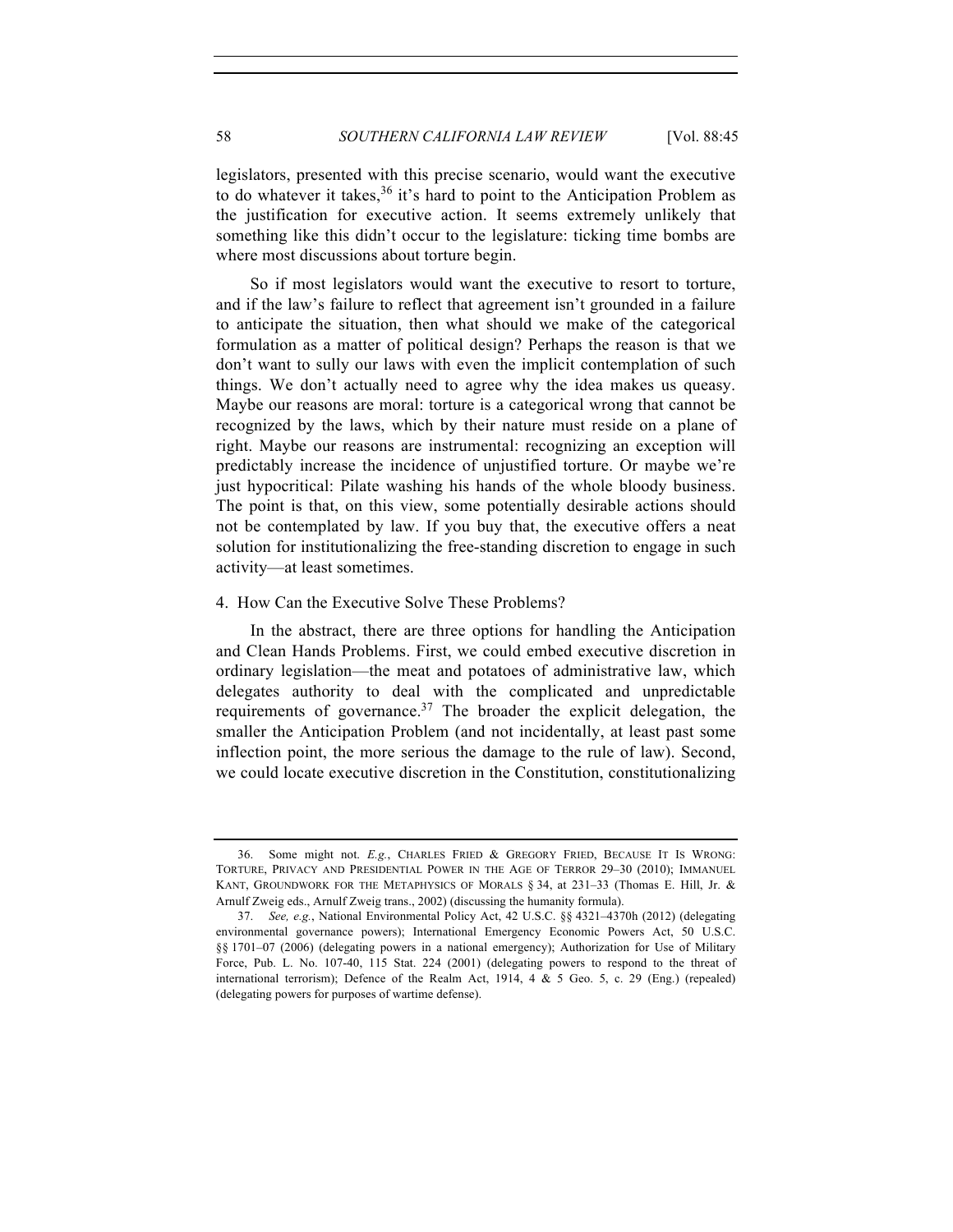the lawbreaking privilege as an Article II override.<sup>38</sup> The republic's organic document could thus itself be construed to contain an implicit Mr. Fix-It provision, at least in some cases. Third, we could refuse to extend legal authority and instead count on the executive simply to exercise its power as necessary when the situation truly requires it, whether for the sake of humanity, glory, pride, or some other motivation.<sup>39</sup> We could simply accept, in other words, that law sometimes gets in the way, and that we can't completely avoid that problem without sacrificing the social virtues that the rule of law is meant to instantiate.

So much for abstractions. What about the American system that actually exists? Well, as for the first option, appropriate statutory authority will often be available for an emergency, either by virtue of framework statutes passed in anticipation of a future crisis or by ad hoc authorizations passed immediately after the crisis appears. But what if it isn't? On virtually anyone's account of Article II, the executive has to be entitled to ignore duly enacted law at least sometimes—just imagine a statute that prohibits the President from receiving ambassadors and other public ministers. The problem with extending that constitutional principle much past the easy textual cases, however, is that on a conventional understanding of constitutional meaning, it is hard to make a legally adequate historical case for an Article II power to defy substantive legislative prohibitions.<sup>40</sup>

<sup>38.</sup> *See, e.g.*, Memorandum from John C. Yoo, Deputy Assistant Attorney General, U.S. Dep't of Justice, to William J. Haynes II, General Counsel, Dep't of Def., Military Interrogation of Alien Unlawful Combatants Held Outside the United States 18–19 (Mar. 14, 2003) (asserting Article II override for interrogation) (on file with the author); Memorandum from Patrick Philbin, Deputy Assistant Attorney General, U.S. Dep't of Justice, to Daniel J. Bryant, Assistant Attorney General, U.S. Dep't of Justice, Swift Justice Authorization Act 2 (Apr. 8, 2002) (asserting Article II override for combatant detention and military commissions). *See also* Heidi Kitrosser, *National Security and the Article II Shell Game*, 26 CONST. COMMENT. 483, 483 (2010) (describing claims regarding the President's Article II power "to override statutory limits that he believes interfere with his ability to protect national security").

<sup>39.</sup> Note that the scope of extralegal prerogative would seem to have an inverse relationship with the scope of the statutory and constitutional powers available to the executive. This is just the old idea of hydraulic pressure in a closed system: the more legal power we recognize for the President, the less appropriate a broad executive prerogative would seem to be, and vice versa. Importantly, this dynamic is likely to operate as between all elements of the three-tier system of presidential empowerment. In particular, broadening statutory emergency powers will reduce the need for extensive executive reliance on prerogative. *See infra* Part III.B (discussing positive effects of broad delegations).

<sup>40.</sup> *See* Julian Davis Mortenson, *Executive Power and the Discipline of History*, 78 U. CHI. L. REV. 377, 382–83 (2011). *See generally* David J. Barron & Martin S. Lederman, *The Commander in Chief at the Lowest Ebb—A Constitutional History*, 121 HARV. L. REV. 941 (2008) (arguing that there is no established tradition of the executive having preclusive constitutional power over the command of forces or conducting campaigns in wartime). This is not necessarily fatal to Article II claims, since there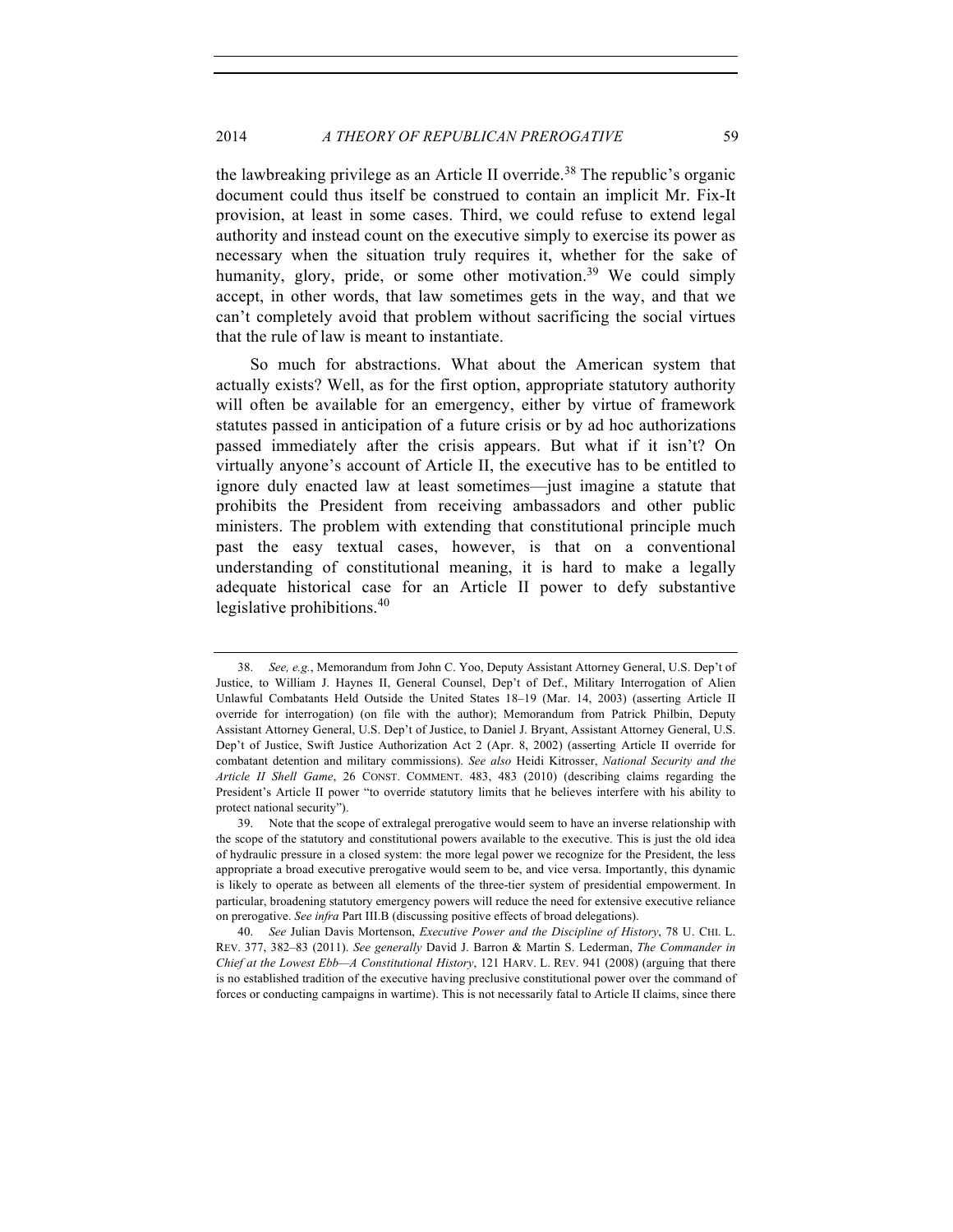But it can't be right that we would *never* want the executive to violate substantive restrictions that don't squarely conflict with constitutional text—just think of the terrorist driving a nuclear bomb into New York City. And yet we might well have some preliminary misgivings about the second option, of lodging a nontextual emergency privilege in the Constitution. Simply as a prudential matter, formalizing a security exception to the Take Care Clause risks its exploitation to stamp any apparently important action with the uniquely emboldening imprimatur of law. Recent experience should leave us less than fully comfortable with that prospect, even if we are indifferent to the fact that as an originalist matter Article II seems to have foreclosed anything resembling the royal powers of suspension and dispensation.<sup>41</sup> And we might worry more generally about the corrosiveness to legislative democracy about legalizing a practice of disregarding the law on the basis of open-ended provisions from a founding document. On that view, keeping this kind of lawbreaking extraconstitutional under the third option might better cultivate the moral belief from which it originally emerged: that the laws established by our elected representatives are something to cherish.

However you come out on the separate legal question of constitutional meaning though, Part II establishes descriptively that an important strain of intellectual tradition *has* thought about certain kinds of executive lawbreaking in terms of a wholly extraconstitutional and strictly nonconstitutional prerogative.<sup>42</sup> For those disinclined (for whatever reason) to embed an open-ended emergency power in the Constitution itself, this prerogative tradition offers another option. That option is the focus of this

are certainly other forms of constitutional argument. But it's a pretty big problem in a system whose political starting point is a commitment to the rule of law.

<sup>41.</sup> *See, e.g.*, GENOVESE, *supra* note 13, at 52–80; CHRISTOPHER N. MAY, PRESIDENTIAL DEFIANCE OF "UNCONSTITUTIONAL" LAWS: REVIVING THE ROYAL PREROGATIVE 9–38 (1998); David Gray Adler, *The Framers and Executive Prerogative: A Constitutional and Historical Rebuke*, 42 PRESIDENTIAL STUDS. Q. 376, 378–80 (2012).

<sup>42.</sup> It's worth noting that this distinction has emerged in other high stakes contexts as well. Andrew Jackson and Abraham Lincoln have both agreed, for example, that while oppression might give rise to an extralegal "revolutionary right" of secession, no such entitlement could ever become legally available under the Constitution itself. Abraham Lincoln, First Inaugural Address (Mar. 4, 1861) ("Whenever they shall grow weary of the existing government, they can exercise their *constitutional* right of amending it, or their *revolutionary* right to dismember or overthrow it."), *in* 4 WORKS OF LINCOLN, *supra* note 2, at 249, 260; Andrew Jackson, Proclamation No. 26, Respecting the Nullifying Laws of South Carolina (Dec. 10, 1832) ("Secession, like any other revolutionary act, may be morally justified by the extremity of oppression; but to call it a constitutional right, is confounding the meaning of terms . . . ."), *in* 11 THE STATUTES AT LARGE AND TREATISES OF THE UNITED STATES OF AMERICA 776 (George Minot and George P. Sanger eds., 1859), *available at*  http://memory.loc.gov/ammem/amlaw/ lwsllink.html (follow links under Volume 11).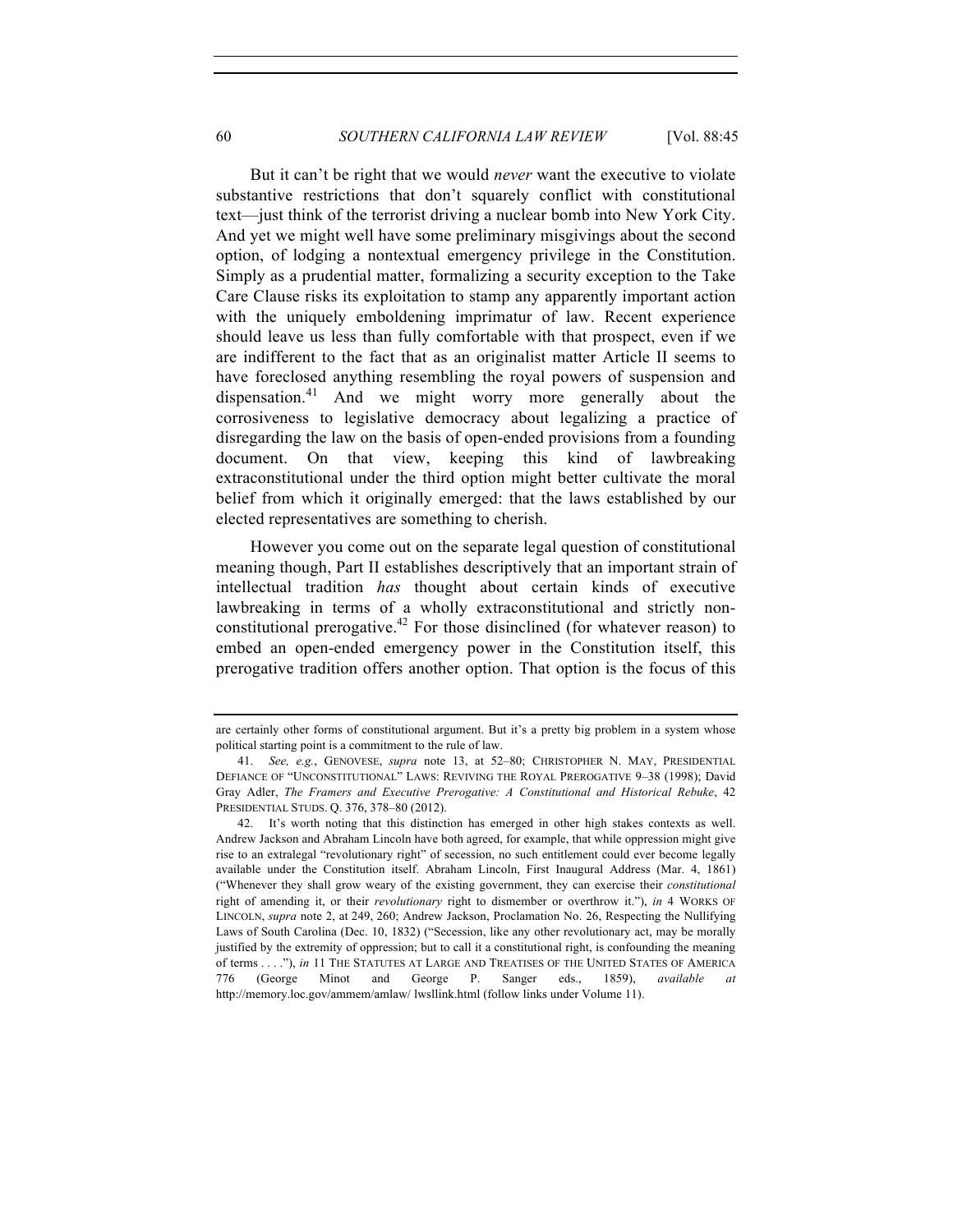Article, and it is the version of executive lawbreaking to which we now turn.

#### B. WHEN MAY THE EXECUTIVE BREAK THE LAW?

This section draws on the preceding discussion to identify the principal understandings of wholly extralegal prerogative and organize them into a coherent conceptual framework. In doing so, it seeks to discipline the underdeveloped thinking about the substantive contours of prerogative, imposing some structure on the scattered and unsystematic glimpses that have emerged from our intellectual tradition.

Here's the question: once we have identified "the law"—as defined by all applicable norms including the Constitution itself—when may the executive break it? The section will begin by surveying three possible answers and suggesting that none of them seem especially attractive. It will then briefly identify a fourth view that is plausible in principle but likely to be contentious in application. The groundwork will thereby be laid for Part II, which will then specify and synthesize as "republican prerogative" a fifth strain of these historical discussions that seems likely to have broader appeal and that has not previously been recognized for what it is.

## 1. Some False Starts

Three initial possibilities proceed from simple premises. None seem plausible. The first takes law too seriously, and the second and third don't take law seriously enough.

*Legal Absolutism*: When, precisely, may the executive break the law? A view that I will call legal absolutism offers a simple answer: never.<sup>43</sup> The strict form of legal absolutism is grounded in a categorical presumption—at least as a matter of public rhetoric—that government actors are under an unvarying obligation to comply with all constitutionally enacted laws. On this view of the executive's role, the concept of prerogative is offensive, and extralegal action is a void within which we can speak only of power. So the executive has no more right to subvert the rule of law in crisis than he does in a moment of purest calm.<sup>44</sup> Many of us, however, will find

<sup>43.</sup> At least, not in any country that respects basic political freedoms and basic rule-of-law requirements.

<sup>44.</sup> *E.g.*, DYZENHAUS, *supra* note 21, at 2, 4 ("[R]esponse to emergencies, real or alleged, should be governed by the rule of law," and the executive has the "same duty to uphold the rule of law in emergency times no less than in ordinary times."); Bruce Ackerman, *The Emergency Constitution*, 113 YALE L.J. 1029, 1073 (2004) ("Without the effective constraint of the rule of law, it is simply too easy for the emergency regime to degenerate into a full-blown police state.").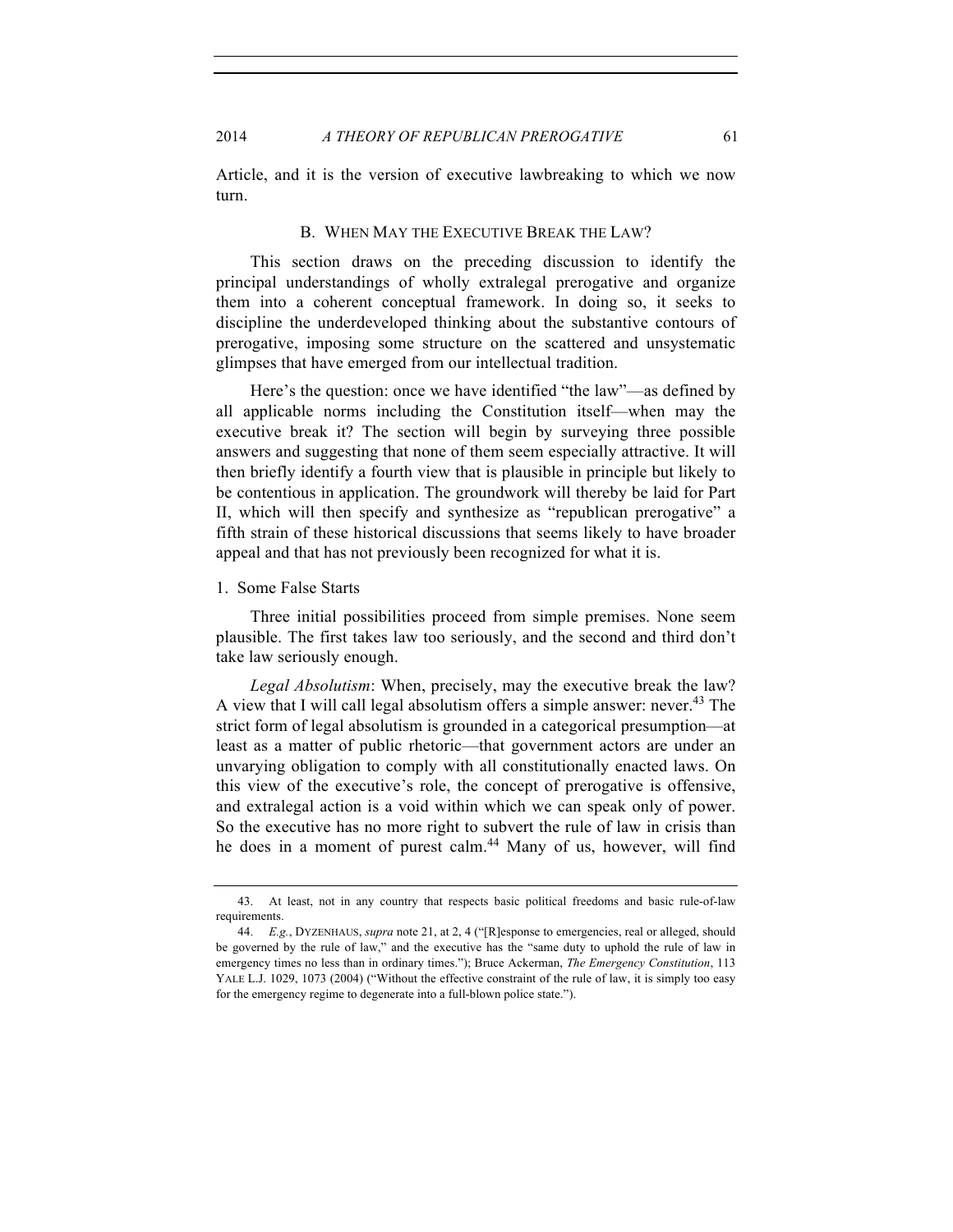implausible the suggestion that there is *no* circumstance in which the executive may break the law without a constitutional privilege to do so. So if we want to make sense of Lincoln's habeas suspension, we need to keep looking.

*Legal Nihilism*: For legal nihilism, the motivating question is nonsensical. That is because, on the strict form of this view, the law itself imposes no objective constraints on the President in crisis—not as a matter of practical enforceability or constitutional hierarchy, but as an intrinsic conceptual feature of legal reasoning. The executive therefore need not invoke a privilege to break the laws, because law as such is incapable of specifying interpretive constraint.<sup>45</sup>

This is the sharpest form of an old challenge levied by critical legal studies and to a lesser extent by legal realism: every text contains the seeds of its own deconstruction, and so good lawyers can find valid legal arguments for any outcome they want. $46$  That's why prerogative is conceptually irrelevant: we don't have to figure out when the executive may break the law, because the question simply doesn't arise. The problem with this view is not that it doesn't hold up on its own terms—it does—but that for most it is likely to seem even more implausible than legal absolutism.<sup>47</sup> People who think the law can identify at least some wrong

<sup>45.</sup> POSNER & VERMEULE, *supra* note 14, at 33 (suggesting that the pliability of law during emergency "merely reveal[s] the underlying dynamics that operate de facto in all periods"). *See also* SCHMITT, *supra* note 12, at 12 ("What characterizes an exception is principally unlimited authority, which means the suspension of the entire existing order."). Note that this argument is actually a mirror image of the way that legal absolutism approaches the problem, in that neither position sees a difference between emergency and normalcy. The difference for legal absolutists is that they conclude that the world of emergency must bow to the framework of normalcy, rather than vice versa.

<sup>46.</sup> Joseph William Singer, *The Players and the Cards: Nihilism and Legal Theory*, 94 YALE L.J. 1, 7 (1984) ("If legal reasoning is internally contradictory and therefore indeterminate, there are no objective limits on what judges or other governmental officials can do."). *See also, e.g.*, ROBERTO MANGABEIRA UNGER, THE CRITICAL LEGAL STUDIES MOVEMENT 10 (1986) ("It is always possible to find in actual legal materials radically inconsistent clues about the range of application . . . ."); Duncan Kennedy, *Form and Substance in Private Law Adjudication*, 89 HARV. L. REV. 1685, 1766 (1976) ("[T]here is no core."); Jerry Frug, *Argument as Character*, 40 STAN. L. REV. 869, 870–71 (1988) ("[L]egal argument is open . . . because 'one can argue either way. . . .'").

<sup>47.</sup> John Stick, *Can Nihilism Be Pragmatic?*, 100 HARV. L. REV. 332, 332 n.2 (1986) ("Nihilism is too strong a skeptical theory to be held consistently at all times. Every author who uses nihilist criticisms against others at times makes definite statements about law and so falls out of nihilism."). A more measured version of this critique might claim that the particular rules governing our actual society, in most cases, are susceptible to wildly different interpretations depending on political orientation of the interpreter. *See* DUNCAN KENNEDY, A CRITIQUE OF ADJUDICATION: FIN DE SIÈCLE 84–92, 160–65 (1997); MARK KELMAN, A GUIDE TO CRITICAL LEGAL STUDIES 3–4, 45 (1987). For present purposes, the more measured version falls in the broad middle ground between legal absolutism and legal nihilism, to the extent that it grants that law constrains at least sometimes.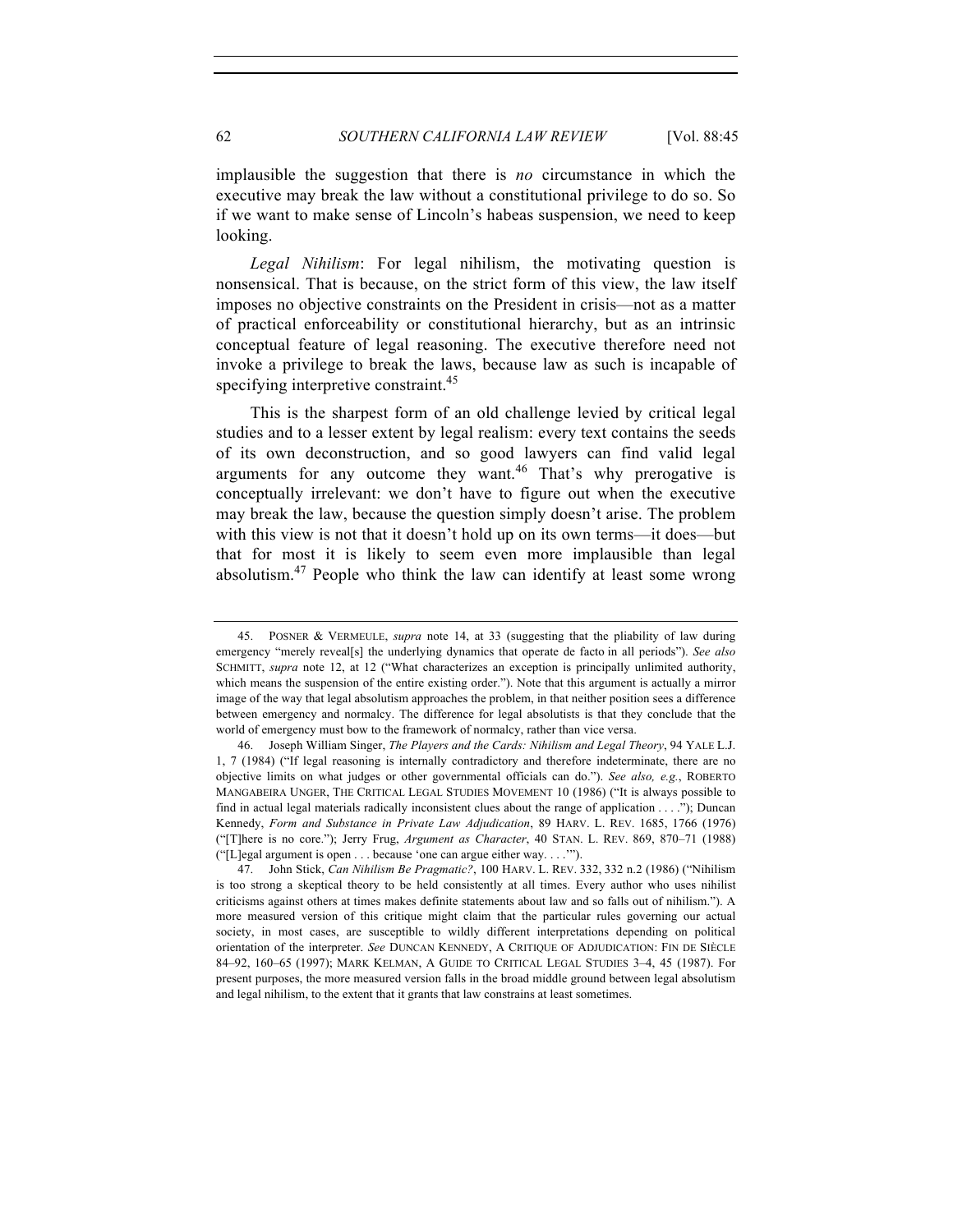#### answers must therefore look elsewhere for guidance.

*General Welfare Prerogative—Permissive Form*: There is a wide stretch between the two polar extremes we have just discussed: strict legal nihilism's view that law is incapable of specifying constraint and strict legal absolutism's view that law not only constrains but also should command utterly categorical obedience. The basic problem for people in the middle—and that's almost everyone—is this. We believe that law is not infinitely malleable as to all conceivable controversies, and that it can and does specify meaningful constraints on the executive, even in crisis. But we also know that rigid adherence to those constraints could conceivably cause such terrible outcomes that abiding by them would be unjustifiable. And so, presented with the question of when the executive may break the law, we must give some answer other than "never" or "always."

The first voice in that middle ground says, essentially: "Sometimes if it seems like a good idea." The most latitudinarian version of this view seems prepared to contemplate the exercise of prerogative any time the executive thinks the legal rules don't make sense. The historical exemplar, for American purposes, is Thomas Jefferson. His Whiggish insistence on weak constitutional powers for the executive was more than offset by his rhetorical eagerness to burst constitutional bounds should circumstances demand it. So, for example, Jefferson claimed to be quite ready to violate the laws on the possibility of "hav[ing] the Floridas for a reasonable sum," for "'public advantage,'" or simply to "secure[] the good to his country."48 Whether framed as avoiding harm or securing benefit, the only ex ante requirement on this view is that the exercise of prerogative should be used "for the good of the people" and be "employed for the benefit of the community."<sup>49</sup> From this perspective, what Jefferson himself thought of as the illegal purchase of the Louisiana Territory from France in 1803 would be an easy call.

Legalists are often attracted to the Jeffersonian prerogative as a way of

<sup>48.</sup> Letter from Thomas Jefferson to John B. Colvin (Sept. 20, 1810), *in* 9 THE WRITINGS OF THOMAS JEFFERSON 279, 280 (Paul Leicester Ford ed., 1898).

<sup>49.</sup> LOCKE, *supra* note 26, § 161, at 92 (conditioning the validity of prerogative on "the tendency of the exercise of such prerogative to the good or hurt"). Note that some have read Locke to suggest that prerogative power is a *legal* power of the King. *E.g.*, EDWARD S. CORWIN, THE CONSTITUTION AND WHAT IT MEANS TODAY 80–81 (8th ed. 1946). In the context of Locke's political agenda and of his earlier discussion of the legislative power as defining "the law," however, his discussion of the subject seems clearly to describe an extraconstitutional power in the modern sense of that term. In any event, that appears to be the dominant view. *See, e.g.*, Ross J. Corbett, *The Extraconstitutionality of Lockean Prerogative*, 68 REV. POL. 428, 436 (2006) (asserting that Locke redefined the term such that now, "what *is* prerogative *is* essential and legitimate and unmistakably extralegal").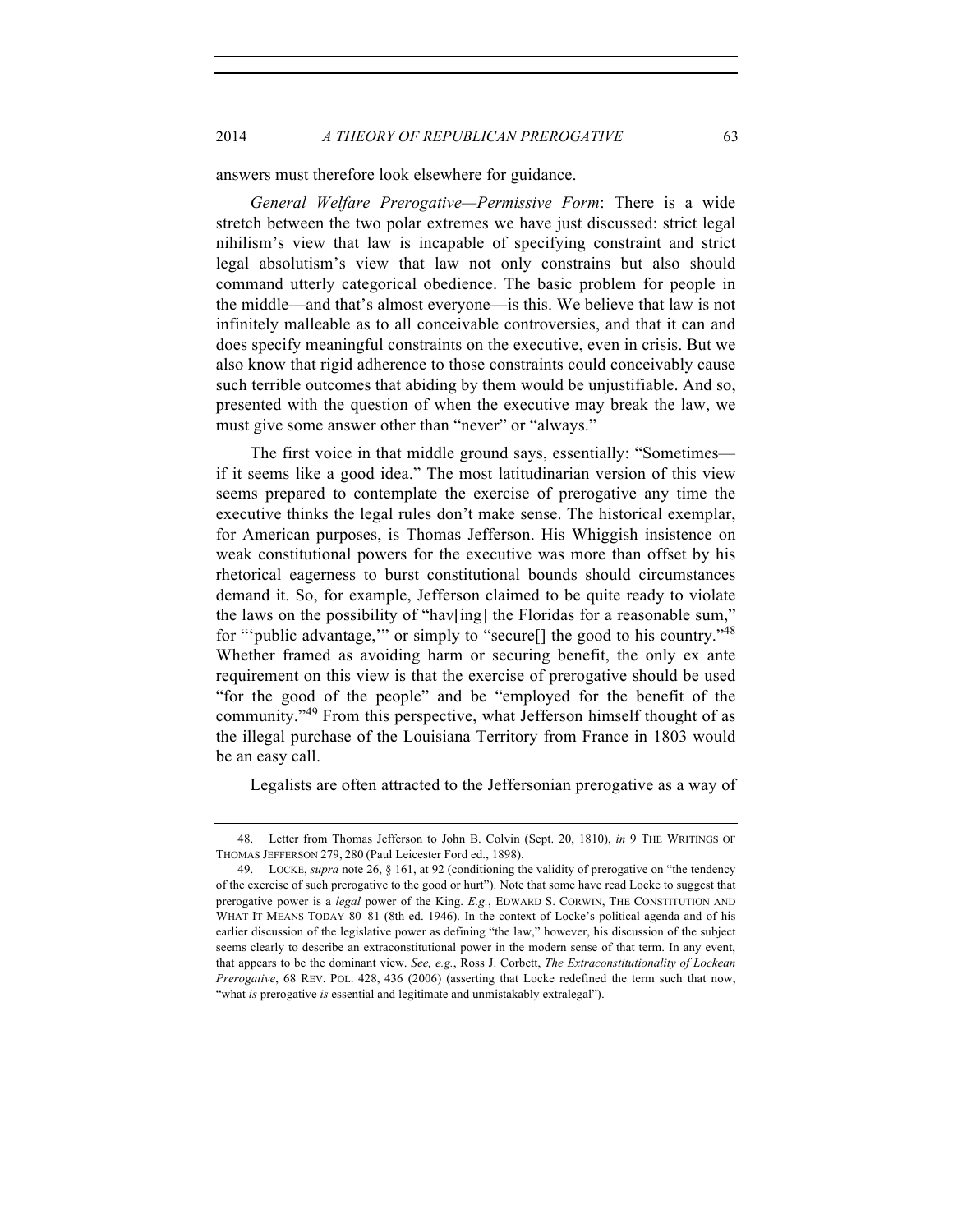dealing with the debater's ticking-time-bomb hypothetical. But in its permissive form, it has some serious problems. Practically speaking, the notion that "public benefit" simpliciter can justify lawbreaking is tantamount to turning our backs on the rule of law. Specifically, if we are comfortable with the executive deciding what's best without regard to the rules that purport to govern that decision, we might as well not have rules—at least not when it comes to the executive,<sup>50</sup> and certainly not in crisis. The whole thing collapses into a subjective cost-benefit analysis of every decision, perhaps checked at the back end by public approval. Far from cohering with the separation of powers and the rule of law, the Jeffersonian prerogative thus converts the rule of law into the plebiscitary presidency. Indeed, there is a good argument that this is exactly what Jefferson intended.<sup>51</sup>

## 2. General Welfare Prerogative—Restrictive Form

A stricter form of the Jeffersonian prerogative—and one arguably more in line with Jefferson's actual practice—requires more than a de novo reweighing of harms. Instead, this approach demands not just that the laws force a bad result, but that they force a *seriously*<sup>52</sup> and perhaps also

<sup>50.</sup> *Cf.* HENRY FINCH, A DESCRIPTION OF THE COMMON LAWS OF ENGLAND 57 (3rd ed. 1759) ("Prerogatives which the law gives unto [the king, he has] in Things not injurious to his subjects.").

<sup>51.</sup> *See, e.g.*, Letter from Thomas Jefferson to John C. Breckenridge (Aug. 12, 1803) ("[Do] what we know [the people] would have done for themselves had they been in a situation to do it."), *quoted in* 8 THE WRITINGS OF THOMAS JEFFERSON 244 n.1 (Paul Leicester Ford ed., 1897). Jeremy Bailey makes a strong case that this theme in Jefferson's thought—consistent in both his theoretical writings and his political acts from the Revolutionary period onward—is a necessary concomitant of his ultra-democratic tendencies. Jefferson famously thought that "every constitution . . . and every law, naturally expires at the end of nineteen years. If it be enforced longer, it is an act of force and not of right." Letter from Thomas Jefferson to James Madison (Sept. 6, 1789), *in* SAMUEL EAGLE FORMAN, THE LIFE AND WRITINGS OF THOMAS JEFFERSON 175 (1900). Painstakingly tracing Jefferson's explorations of this view, Bailey concludes that Jefferson argued for a maximally Whiggish inflexibility of the laws precisely so as to *subvert* popular respect for those laws. Jefferson thus argued for prerogative, not reluctantly as a mournful concession to the reality that his precious rule of law may sometimes be inadequate, but zealously as an opportunity for frequent, popularly ratified constitutional change, led by the President as the tribune of the people. JEREMY D. BAILEY, THOMAS JEFFERSON AND EXECUTIVE POWER 20 (2007). The dead hand of the law would thus be balanced by a vigorous and very much alive engagement with the will of the people, as focused by and reflected in the acts of the executive.

<sup>52.</sup> Letter from Thomas Jefferson to John B. Colvin (Sept. 20, 1810), *in* 9 THE WRITINGS OF THOMAS JEFFERSON, *supra* note 48, at 279, 281 ("... on great occasions, when the safety of the nation, or some of its very high interests are at stake . . ."); GROSS & NÍ AOLÁIN, *supra* note 13, at 112, 123 ("extremely grave national dangers" and "extreme cases"); FATOVIC, *supra* note 13, at 254, 256 ("lifethreatening events," "extreme events," and "urgent threats to life or well-being"); NICCOLÒ MACHIAVELLI, DISCOURSES ON LIVY § I:34, at 75 (Harvey C. Mansfield & Nathan Tarcov trans., 1998) ("grave accidents"); FRANCIS D. WORMUTH, THE ROYAL PREROGATIVE 1603–1649, at 113 (1939) (speech in Parliament arguing that a burning house may be demolished when it would put a whole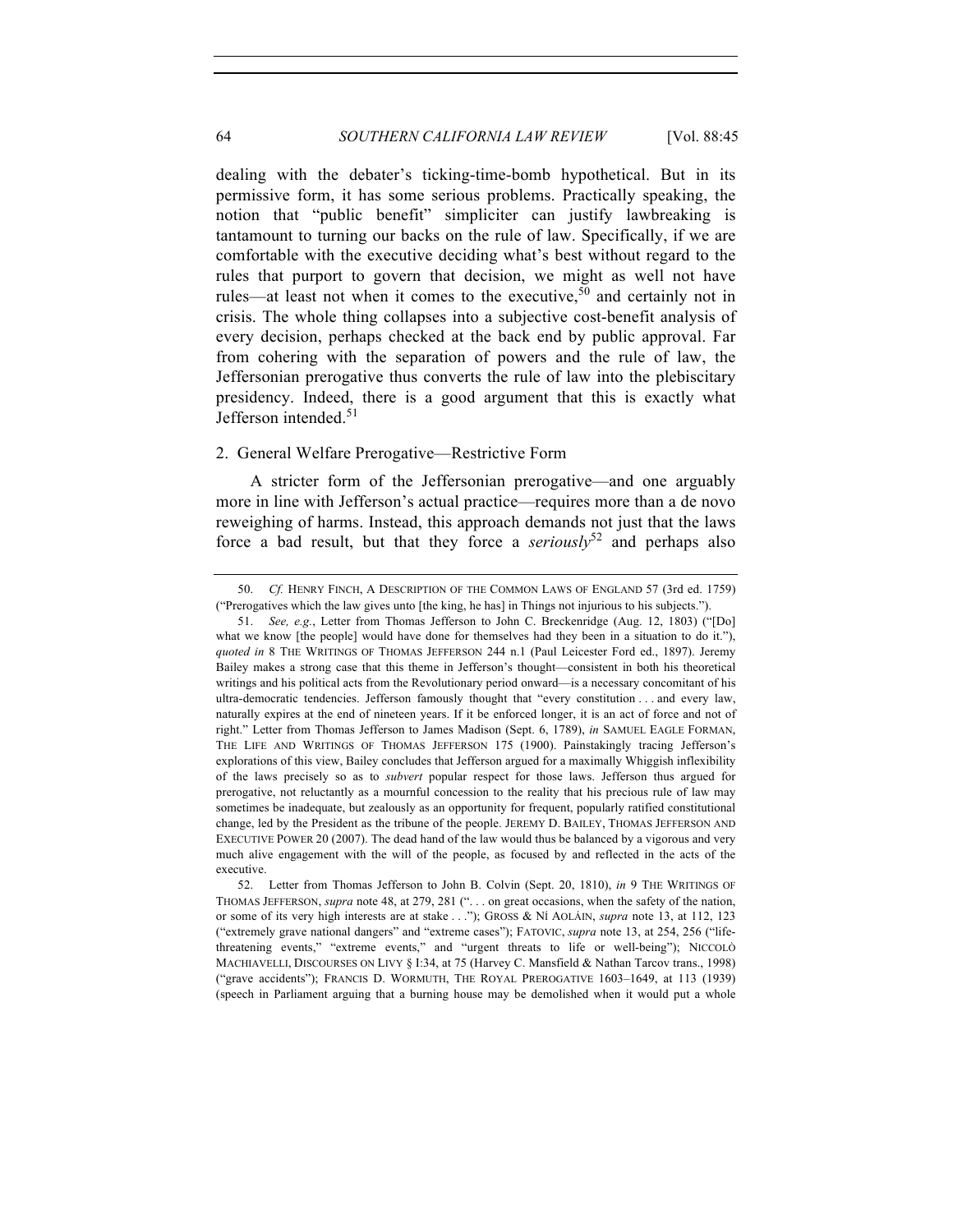*obviously*<sup>53</sup> bad result, including potentially in the sense of forcing the nation to forego an extraordinary opportunity. The restrictive welfare prerogative is much more compatible with a background social commitment to legality. That's because the seriousness and obviousness requirements function as a kind of safeguard—in effect, a presumption against lawbreaking. However you slice it, and on whatever basis you justify it,<sup>54</sup> the threshold requirements of the strict form make it harder to exercise prerogative and therefore less likely for prerogative to unwind the rule of law.

Some version of this view is morally plausible, but the devil is in the details. Calibrating its particulars requires empirical and ethical judgments that are familiar from the philosophical literature on threshold deontology,<sup>55</sup> rule utilitarianism,<sup>56</sup> and the prima facie obligation to obey the law.<sup>57</sup> Rather than rehearsing such well-worn material, this Article aims to synthesize a distinct thread of prerogative tradition that transcends

55. *E.g.*, MICHAEL MOORE, PLACING BLAME: A GENERAL THEORY OF THE CRIMINAL LAW 719– 24 (1997); Larry Alexander, *Deontology at the Threshold*, 37 SAN DIEGO L. REV. 893, 897–905 (2000).

street—"or more"—at risk); Francis Bacon, *Essay of Judicature* (1612) ("... whatsoever introduceth any great alteration or dangerous precedent; or concerneth manifestly any great portion of people . . ."), *in* THE ESSAYS OF FRANCIS BACON 165, 170 (Clark Sutherland Northrup ed., 1908).

<sup>53.</sup> LOCKE, *supra* note 26, § 158, at 90 (". . . whatsoever shall be done *manifestly* for the good of the people . . ." (emphasis added)).

<sup>54.</sup> There are various ways to make sense of that presumption, which finds obvious philosophical analogies in threshold deontology and rule utilitarianism. One defense would rely on the fallibility of individual risk perception, drawing on an empirical assumption that laws representing accumulated social wisdom tend better to avoid the heuristic biases of individual decisionmakers facing on-the-spot judgments. Another justification would look to the institutional settlement function of the legislature, akin to clear error in criminal law, where a basic finality value attaches once the front-line decisionmaker has made a choice. Either view might be supplemented by the belief that relaxing a social norm of law obedience—eliminating a cultural taboo on law violation—is sufficiently troubling that we should require officials to take a long, hard look before deciding to ignore their legal obligations.

<sup>56.</sup> *E.g.*, Richard B. Brandt, *Toward a Credible Form of Utilitarianism*, *in* MORALITY AND THE LANGUAGE OF CONDUCT 107, 123–26 (Hector-Neri Castañeda & George Nakhnikian eds., 1963); John C. Harsanyi, *Rule Utilitarianism and Decision Theory*, 11 ERKENNTNIS 25, 30–33 (1977). C*f.* FREDERICK SCHAUER, PLAYING BY THE RULES: A PHILOSOPHICAL EXAMINATION OF RULE-BASED DECISION-MAKING IN LAW AND LIFE 203 (Tony Honoré & Joseph Raz eds., 1991) (discussing "presumptive positivism").

<sup>57.</sup> *E.g*., JOSEPH RAZ, THE MORALITY OF FREEDOM 101–05 (1986); H.L.A. Hart, *Legal and Moral Obligation*, *in* ESSAYS IN MORAL PHILOSOPHY 82 (A.I. Melden ed., 1958); John Rawls, *Legal Obligation and the Duty of Fair Play*, *in* LAW AND PHILOSOPHY: A SYMPOSIUM 3 (Sidney Hook ed., 1964). *Cf.* M.B.E. Smith, *Is There a Prima Facie Obligation to Obey the Law?*, 82 YALE L.J. 950 (1973).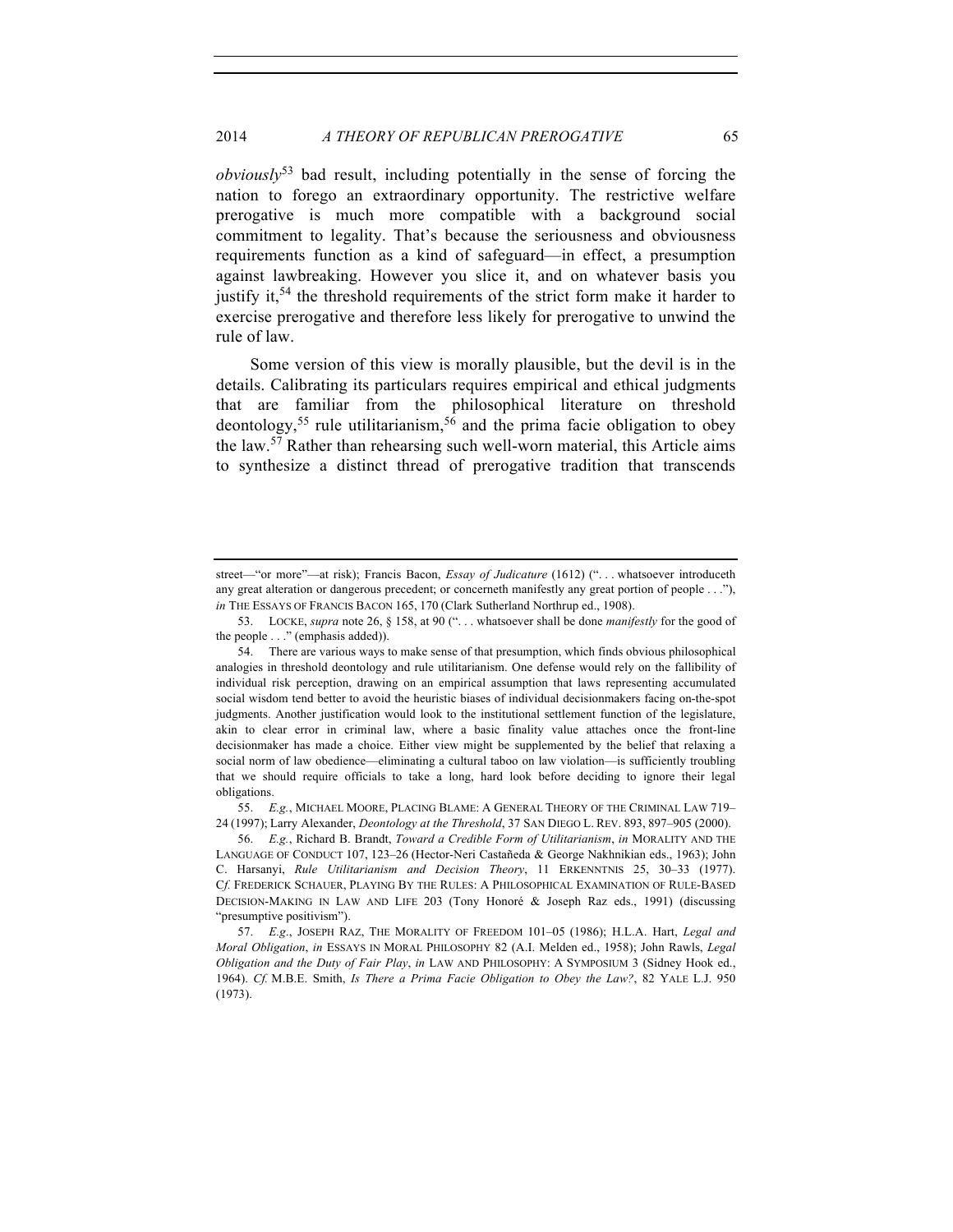"mere" concern for the general welfare.<sup>58</sup> For present purposes, I therefore emphasize that some form of the restrictive welfare prerogative is likely to be attractive even within a liberal order,<sup>59</sup> and turn our attention to the distinct form of lawbreaking identified here as republican prerogative.

# II. REPUBLICAN PREROGATIVE

At bottom, the republican prerogative involves extraconstitutional action to preserve the constitutional republic when legal authorities are insufficient to the task. In extracting this form of prerogative from historical discussions and specifying its elements, I draw inchoate expressions of the instinct from widely varying contexts and impose a structure on them consistent with the inner logic of the commitments they seem to reveal. Even more so than with the first four views, my reflective historical approach to the republican prerogative draws on a wide range of emergency power theorists, necessarily glossing over important differences among some of the original conceptual frameworks and drawing on the writers' felt impulses for my purposes rather than confining them within the analytical structures through which they were originally expressed.<sup>60</sup>

<sup>58.</sup> In principle, there is no reason not to consider the possibility of a nonwelfarist prerogative. With the apparent exception of the republican prerogative described below, however, Anglo-American discussions of this concept have not done so.

<sup>59.</sup> For examples that I suspect many readers will see as satisfying its requirements, see, for instance *supra* Part I.A.3 (sociopath's cyanide death trap), and *infra* Part II.C.3 (September 11 shootdown order).

<sup>60.</sup> One methodological choice in this part deserves special attention. While I rely principally on American sources, I also engage with English discussions of royal prerogative from both before and after the Glorious Revolution. Bear in mind for the English evidence that royal prerogative's precise legal status was unsettled in the seventeenth century. This is true not only in the sense that the question was politically contested, but also in the sense that—disagreements between King and Parliament aside—our modern categories of legality and jurisdiction do not map perfectly onto the (sometimes muddled) way seventeenth-century British thinkers thought about this problem. See M.J.C. VILE, CONSTITUTIONALISM AND THE SEPARATION OF POWERS 1–118 (1967), for one classic discussion of the evolution of British thought. It is clear that at least some royalists (though not all of them) argued that the royal prerogative was a strictly legal entitlement. *See, e.g.*, Francis Bacon, *Act of Council Giving the Substance of the Charge, Sentence, and Order of the Court Against Mr. James Whitlocke* (June 12, 1613) ("his Majesty's prerogative and his absolute power incident to his sovereignty is also *lex terrae*, and is invested and exercised by the law of the land, and is part thereof"), *reprinted in* 4 THE LETTERS AND THE LIFE OF FRANCIS BACON 348, 350 (James Spedding ed., 1868). That view would not make the British evidence about royal prerogative entirely off point, but it would render that evidence more of a usefully analogous comparison than a direct precedent for the discussion here.

An alternate view, however, saw royal prerogative as something transcendent that had nothing to do with law of any sort, common or otherwise. GLENN BURGESS, THE POLITICS OF THE ANCIENT CONSTITUTION: AN INTRODUCTION TO ENGLISH POLITICAL THOUGHT, 1603–1642, at 154 (1992) ("[K]ings did have an absolute power, essentially mysterious, that was not legal in nature."); W. HARRISON MOORE, ACT OF STATE IN ENGLISH LAW 1–2 (1906) (identifying "matter of state" with modern international law claims of self-defense that "connote[] that the relation to which it applies is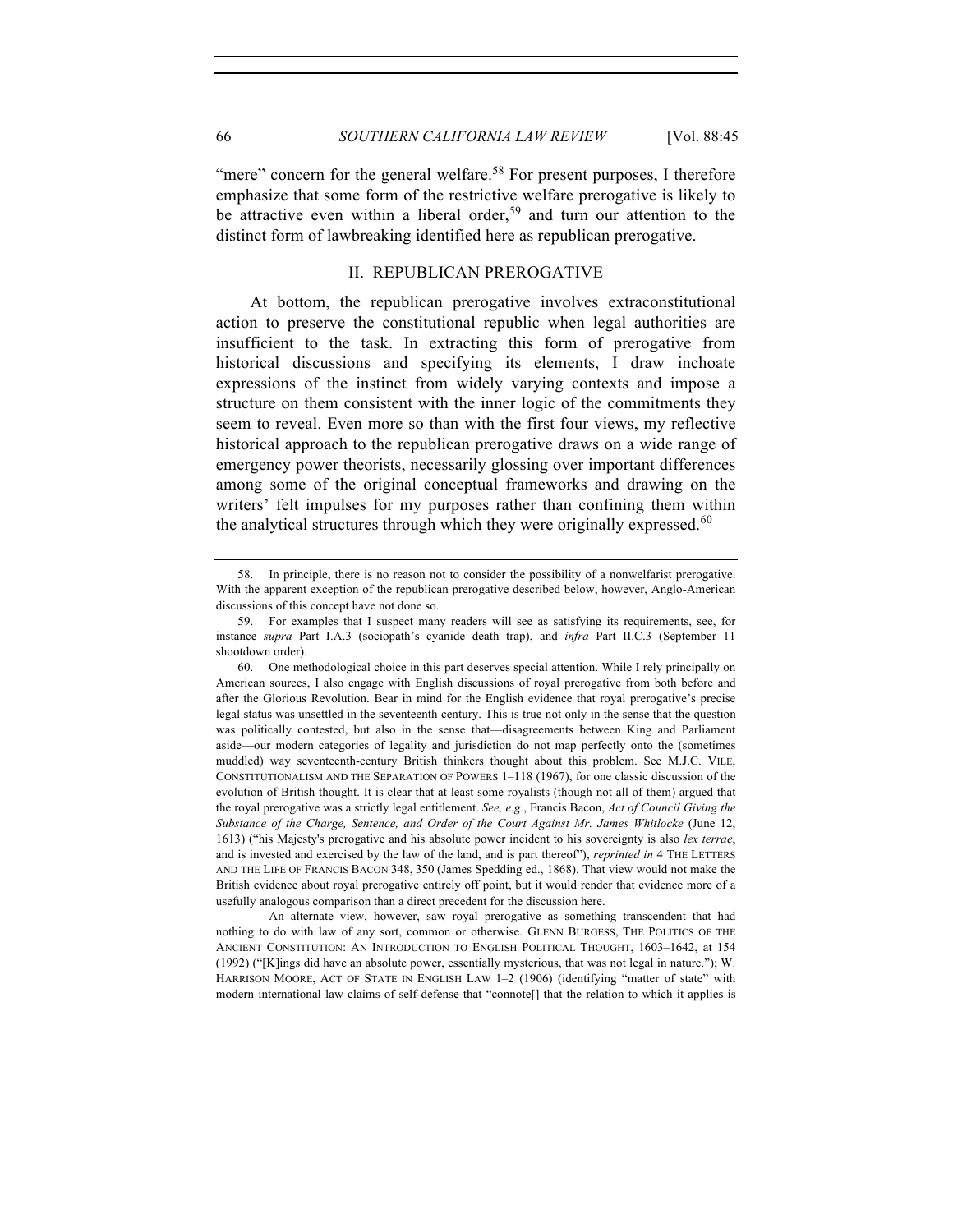That methodological point is worth emphasis. This Article does not attempt to establish that any particular approach to prerogative was viewed as the exclusively acceptable framework among any particular audience. Indeed, it is a foundational assumption here that political and intellectual figures have *always* talked in different registers—practically in different voices—about justifiable lawbreaking. Far from being pushed to one side, the inescapable fact of competing narratives is a crucial predicate of this analysis. Nor does this refer only to competition among different individual thinkers. In many cases, the same single human being played out—in his own person and throughout his own writings—those competing narratives in real time. Thomas Jefferson, for example, sometimes articulated relaxed conditions for prerogative and at other times suggested extremely stringent ones—sometimes even in the same document.<sup>61</sup> So too, as the Civil War developed, did Abraham Lincoln (who gestured at this view to explain his archetypally justifiable violations of the Constitution at the beginning of the Civil War) sound seriously variant notes about legal restraints on the executive.

This Article thus proceeds from the view that there is something interesting and important about how the most stringent republican vision of prerogative keeps surfacing, even among those who are attracted to other versions of justified extraconstitutional lawbreaking as well. If that's right, then it seems well worth unpacking, systematizing, and trying to understand those inchoate expressions on their own terms—even (or

61. Jefferson's thinking was of course embedded in the natural law framework so common to his time. From a semantic perspective, this introduces a problem roughly analogous to the British sources on royal prerogative discussed *supra* note 60—about which a debate regarding prerogative's relationship to "law proper" parallels similar debates during Jefferson's era about natural law (in *Calder v. Bull*, 3 U.S. 386 (1798), for example). But I join the modern scholarly consensus in seeing Jeffersonian prerogative as located entirely outside the *Constitution*, which is the critical point for the purpose of this paper. *See, e.g.*, BAILEY, *supra* note 51, at 25 (Jefferson's "extraconstitutional explanation"); KLEINERMAN, *supra* note 13, at 149 ("Jefferson insists that it does not follow from the Constitution itself."). *See also* Letter from Thomas Jefferson to John B. Colvin (Sept. 20, 1810), *in* 9 THE WRITINGS OF THOMAS JEFFERSON, *supra* note 48, at 279, 280 (describing prerogative as applicable to an act that cannot be "*legally* accomplished," that must instead be done by "transgress[ing]" or "transcending the law," and indeed that would hurt popular "reverence for law").

not one of law, or, at any rate, of municipal law"). *Cf.* ERNST H. KANTOROWICZ, THE KING'S TWO BODIES: A STUDY IN MEDIAEVAL POLITICAL THEOLOGY 193–272 (1957) (surveying medieval understanding on which this mystical understanding of prerogative drew). On this latter view, a proper exercise of the King's absolute prerogative was politically legitimate in the same sense that I will argue a proper exercise of republican prerogative is politically legitimate. But its legitimacy was simply orthogonal to its legal validity as such, again in much the same fashion as republican prerogative is orthogonal to constitutionality. The English discussions of absolute royal prerogative—however contested and even internally inconsistent they may have been—therefore seem fair game for the Restatement-style enterprise of this Article.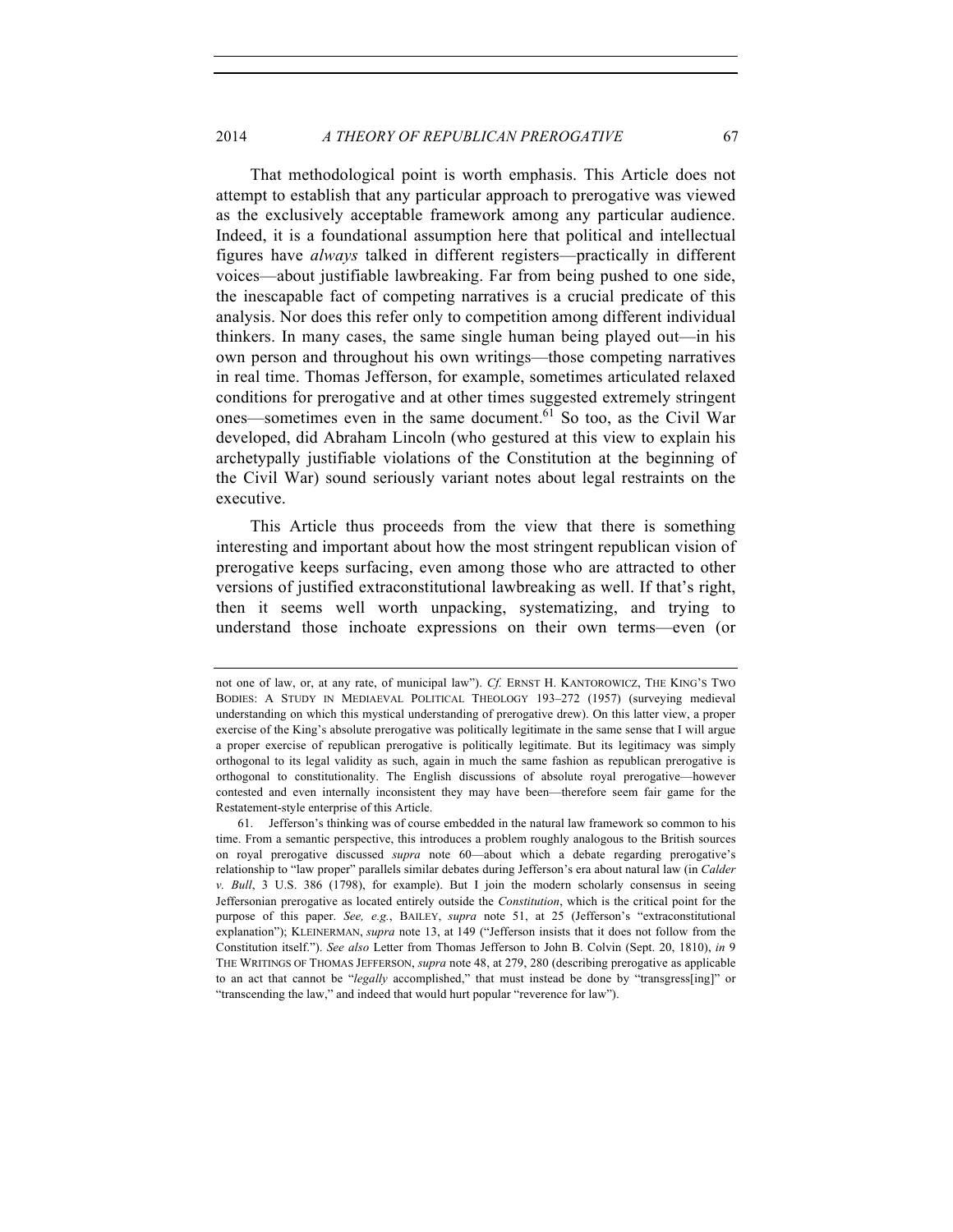especially) when they are expressed by people who simultaneously feel other instincts about when law may justifiably be broken. It therefore does not compromise the descriptive conclusions here when competing or even inconsistent concepts appear elsewhere in a given writer's thought—though I try to flag places where they do. Because, again, the methodology here is premised precisely on these multiple and even conflicting threads of prerogative theory, often as experienced and expressed by individual thinkers, sometimes even in the same document.

## A. THE REPUBLICAN ETHIC

The toughest challenge for any theory of extralegal prerogative certainly including the republican version identified in this Article—is the following dilemma. Prerogative theory must both identify substantive limits on the executive's power to break the laws and account for the normative source of those limits. But the answer to the second problem cannot be lodged in law. That's because if the limits are imposed by law, then what we are talking about is not prerogative at all, but either a constitutional power to override the law or a legislative dispensation to tweak it.<sup>62</sup> Before turning to the substantive details of republican prerogative, we therefore need first to explore its grounding.<sup>63</sup>

<sup>62.</sup> Again, this is not to preclude the possibility of developing a case for Article II override substantially along the lines of the republican prerogative. But it is most certainly to say that the historical materials engaged by this Article frame prerogative as an *extra*constitutional privilege. As Francis Lieber described the requirements of Civil War: "The whole rebellion is beyond the Constitution. The Constitution was not made for such a state of things." Letter from Francis Lieber to Martin Russell Thayer (Feb. 3, 1864), *quoted in* PHILLIP S. PALUDAN, A COVENANT WITH DEATH: THE CONSTITUTION, LAW, AND EQUALITY IN THE CIVIL WAR ERA 89 (1975). *See also, e.g.*, Letter from Thomas Jefferson to John C. Breckenridge (Aug. 12, 1803), *quoted in* 8 THE WRITINGS OF THOMAS JEFFERSON, *supra* note 51, at 244 n.1 ("an action beyond the Constitution"); Abraham Lincoln, Message to Congress in Special Session (July 4, 1861) (making extralegal argument about the consequences of recognizing the obligations of habeas review), *in* 4 WORKS OF LINCOLN, *supra* note 2, at 421, 429–32; THEOPHILUS PARSONS, THE CONSTITUTION, ITS ORIGIN, FUNCTION, AND AUTHORITY 15–22 (1861) (discussing the "difficulty presented by this question of appeal from the Constitution and the law of the land to a 'higher law'"); BROWNSON, *supra* note 21, at 331–32 (approving Lincoln's violate-and-ratify strategy and noting that "there are many things very proper, and even necessary to be done, which are high crimes when done by an improper person or agent"); ELISHA MULFORD, THE NATION: THE FOUNDATION OF CIVIL ORDER AND POLITICAL LIFE IN THE UNITED STATES 153 (1887) ("The nation thus may be the stronger in the crisis in which its Constitution is swept away . . . ."). *Cf.* JEAN-JACQUES ROUSSEAU, *The Social Contract*, *in* THE SOCIAL CONTRACT AND DISCOURSES 3, 124 (G.D.H. Cole trans., 1950) (1762) ("silence all the laws").

<sup>63.</sup> Note that one view of executive lawbreaking is uninterested in justification, treating it as the raw fact of power acting to save itself. *See* AGAMBEN, *supra* note 12, § 1.1, at 1 ("[J]urists and theorists of public law seem to regard the problem more as a *quaestio facti* than as a genuine juridical problem."); GROSS & NÍ AOLÁIN, *supra* note 13, at 111 (noting the "political realist argument . . . that there exists no room for any kind of 'legalistic-moralistic' approach in dealing with emergencies");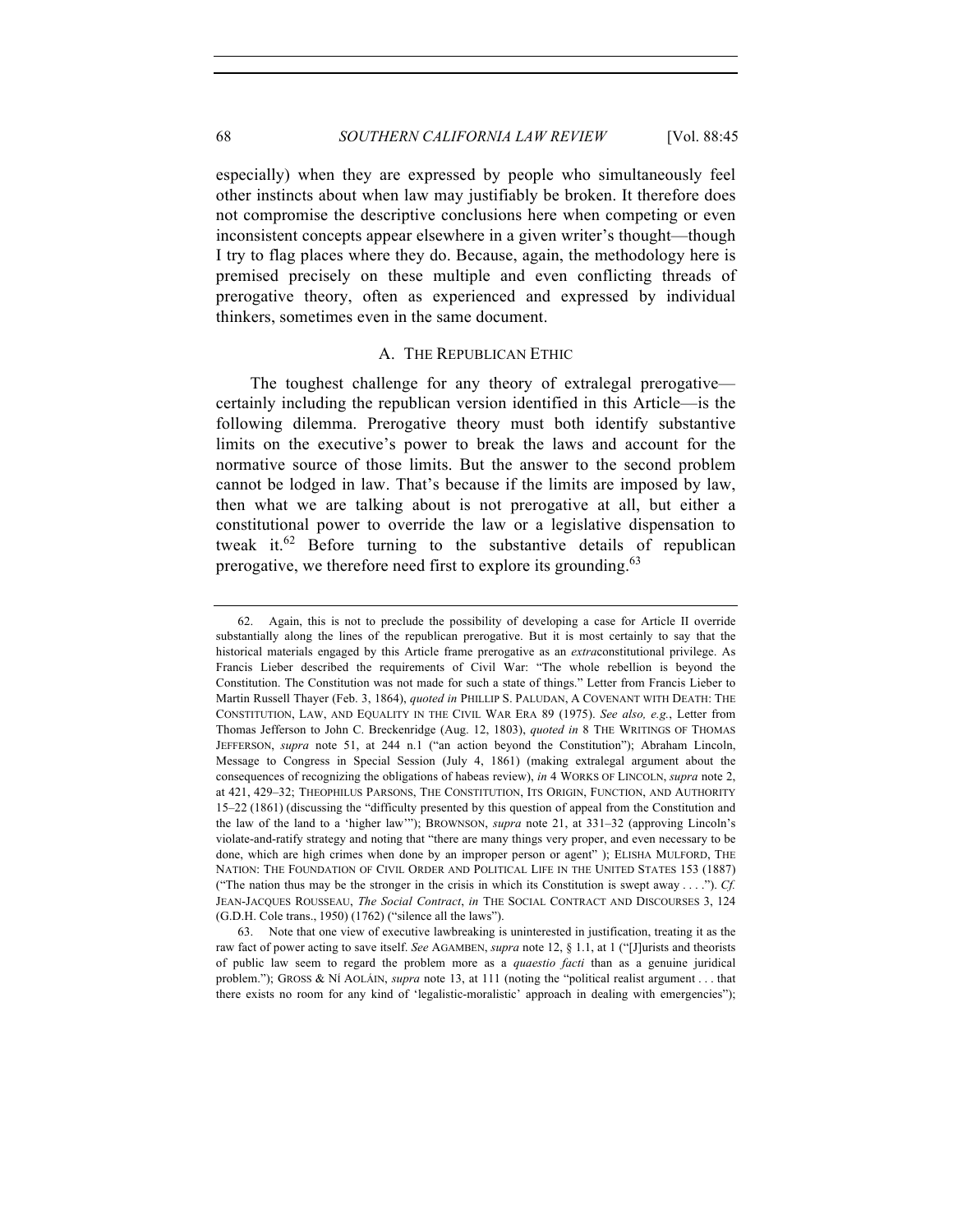Civil disobedience theory offers a promising start: the idea that some extralegal acts may be grounded in the intuitive distinction between law and morality. This idea is familiar: some laws are simply immoral. And that view that points us toward a vision of prerogative as civil disobedience—the President as Martin Luther King,  $Jr<sub>0</sub><sup>64</sup>$  In the abstract, this source of entitlement to break the law makes sense. If a private citizen has the moral privilege of civil disobedience in some circumstances, then she might well claim the same privilege even after getting elected or appointed.<sup>65</sup>

The particular dimensions of republican prerogative, however, demand more than an invocation of morality in the abstract. And as it turns out, the details of republican prerogative appear in fact to be grounded in something much more specific: a particularized belief in the intrinsic moral value of our republic, in the specific form in which it currently exists. On this account, lawbreaking under the republican prerogative is grounded in the moral instinct that our constitutional order as a collective social enterprise under the rule of law is worth much more than the sum of its parts.<sup>66</sup> This commitment to the moral worth of the collective entity in which we all participate parallels modern notions of communitarian

Sydney G. Fisher, *The Suspension of Habeas Corpus During the War of the Rebellion*, 3 POL. SCI. Q. 454, 484–85 (1888) ("So every government, when driven to the wall by a rebellion, will trample down a constitution before it will allow itself to be destroyed. This may not be constitutional law, but it is fact."). Carl Schmitt and his modern successors Eric Posner and Adrian Vermeule best exemplify a positive view of this "theory"—Posner and Vermeule with their observation that constitutional showdowns are nothing more than a new political hierarchy working itself out, and Schmitt with his idea of "the decision in absolute purity" breaking from any normative framework and reducing to the radically contingent will of the sovereign. POSNER & VERMEULE, *supra* note 14, at 62–83; SCHMITT, *supra* note 12, at 13.

<sup>64.</sup> For a thoughtful example of this perspective, see Michael Stokes Paulsen, *Hell, Handbaskets, and Government Lawyers: The Duty of Loyalty and Its Limits*, 61 L. & CONTEMP. PROBS. 83, 83 (1998) (expressing regret for Paulsen's refusal to break the law by leaking details of David Souter's judicial record to advocacy groups prior to his nomination to the Supreme Court, which in Paulsen's view left Paulsen partially "responsible . . . for the deaths of one and a half million innocent unborn children per year" after *Roe v. Wade* was reaffirmed).

<sup>65.</sup> An analogous presumption (drawing on legal rather than solely moral entitlement) justifies the British system of martial law, on the account of that government power as a simple extension of the officials' *individual* right to meet force with force in the case of necessity. DICEY, *supra* note 21, at 539–44.

<sup>66.</sup> It is important to define precisely the scope of inquiry here. Part II.A seeks to identify the moral commitment that explains the particular parameters of republican prerogative as described in Part II.B. Part II.A does not attempt to build a systematic normative account that *defends* that underlying first-order commitment, but rather simply to *identify* that commitment, explore its apparent dimensions, and flesh out some of its implications.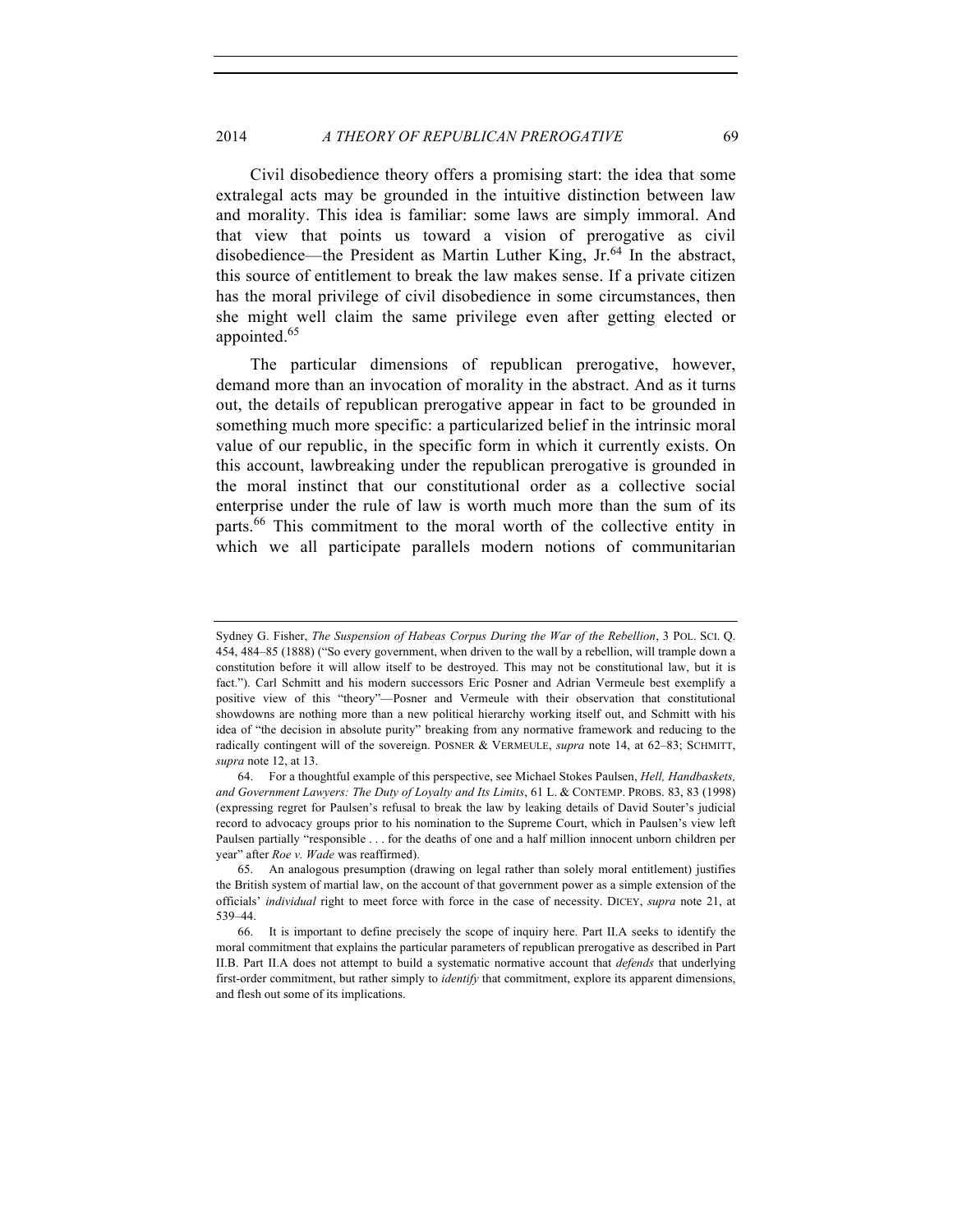justice, $67$  with the crucial specification that our particular community is defined in significant part by its relationship to law.

This notion of the constitutional republic of laws as a moral end in itself is no post facto justification. To the contrary, it has a long heritage: veneration of the laws—a cultural commitment to the rule of law as a precious heritage—has long been seen as a part of who we are, or at least of who we want to be.68 Think of Hamilton's reliance on the "sacred reverence which ought to be maintained in the breast of rulers toward the constitution"<sup>69</sup> or Madison's description of the Constitution in terms that are at once collective and personally possessive: "[E]very public usurpation is an encroachment on the private right, not of one, but of all. $170^\circ$  Abraham Lincoln elaborated on this theme at even greater length. "Let reverence for the laws," he said as a young man, "be breathed by every American mother, to the lisping babe, that prattles on her lap . . . let it be preached from the pulpit, proclaimed in legislative halls, and enforced in courts of

<sup>67.</sup> *E.g.*, MICHAEL J. SANDEL, LIBERALISM AND THE LIMITS OF JUSTICE 173–74 (1982); CHARLES TAYLOR, SOURCES OF THE SELF: THE MAKING OF THE MODERN IDENTITY 397 (1989); MICHAEL WALZER, SPHERES OF JUSTICE: A DEFENSE OF PLURALISM AND EQUALITY 33 (1983).

<sup>68.</sup> *See, e.g.*, WOODROW WILSON, CONGRESSIONAL GOVERNMENT: A STUDY IN AMERICAN POLITICS 4 (1885) ("undiscriminating and almost blind worship of its principles"); SIDNEY GEORGE FISHER, THE TRIAL OF THE CONSTITUTION 18–98 (1862) (criticizing excessive reverence for Constitution); Edward S. Corwin, *The Worship of the Constitution*, 4 CONST. REV. 3, 3 (1920) (describing Americans' "devotion" to the Constitution); Sanford Levinson, *"The Constitution" in American Civil Religion*, 1979 SUP. CT. REV. 123, 123–24 (describing the Constitution's role in American "civil religion"); ROSSITER, *supra* note 13, at 211 (noting the Constitution's "tradition of perfection" and "the psychology of constitutionalism it has created in the American people"). *Cf.* EDMUND BURKE, *Reflections on the Revolution in France* (1790) ("[A] jealous, ever-waking vigilance to guard the treasure of our liberty, not only from invasion, but from decay and corruption, was our best wisdom and our first duty."), *in* 3 THE WORKS OF EDMUND BURKE 21, 74 (Charles C. Little & James Brown eds., 1839); MILTON, *supra* note 22, at 240 (contrasting English "reverence of laws" with a "Prince, who has been so instructed from his cradle, as to think Laws, Religion, nay, and Oaths themselves, ought to be subject to his Will and Pleasure"). For a general discussion of the nineteenth-century views that framed Lincoln's actions during the Civil War, see PALUDAN, *supra* note 62, at 27–60, 28 ("Decades of oratory had forged an ill-defined bond between union and the nation's fundamental law.").

<sup>69.</sup> THE FEDERALIST NO. 25, at 167 (Alexander Hamilton) (Clinton Rossiter ed., 1961). Hamilton's gesture toward a secular state religion was well in step with his times: think of the French revolutionaries rededicating Notre Dame as a "temple of Reason." MONA OZOUF, FESTIVALS AND THE FRENCH REVOLUTION 97–102 (Alan Sheridan trans., 1988).

<sup>70.</sup> JAMES MADISON, *Charters* (Jan. 18, 1792), *in* 4 LETTERS AND OTHER WRITINGS OF JAMES MADISON 467, 468 (1865). *Cf.* LOCKE, *supra* note 26, § 230, at 129 ("[F]or till the mischief be grown general, and the ill designs of the rulers become visible, or their attempts sensible to the greater part, the people, who are more disposed to suffer than right themselves by resistance, are not apt to stir. The examples of particular injustice, or oppression of here and there an unfortunate man moves them not."). *See also* KLEINERMAN, *supra* note 13, at 129.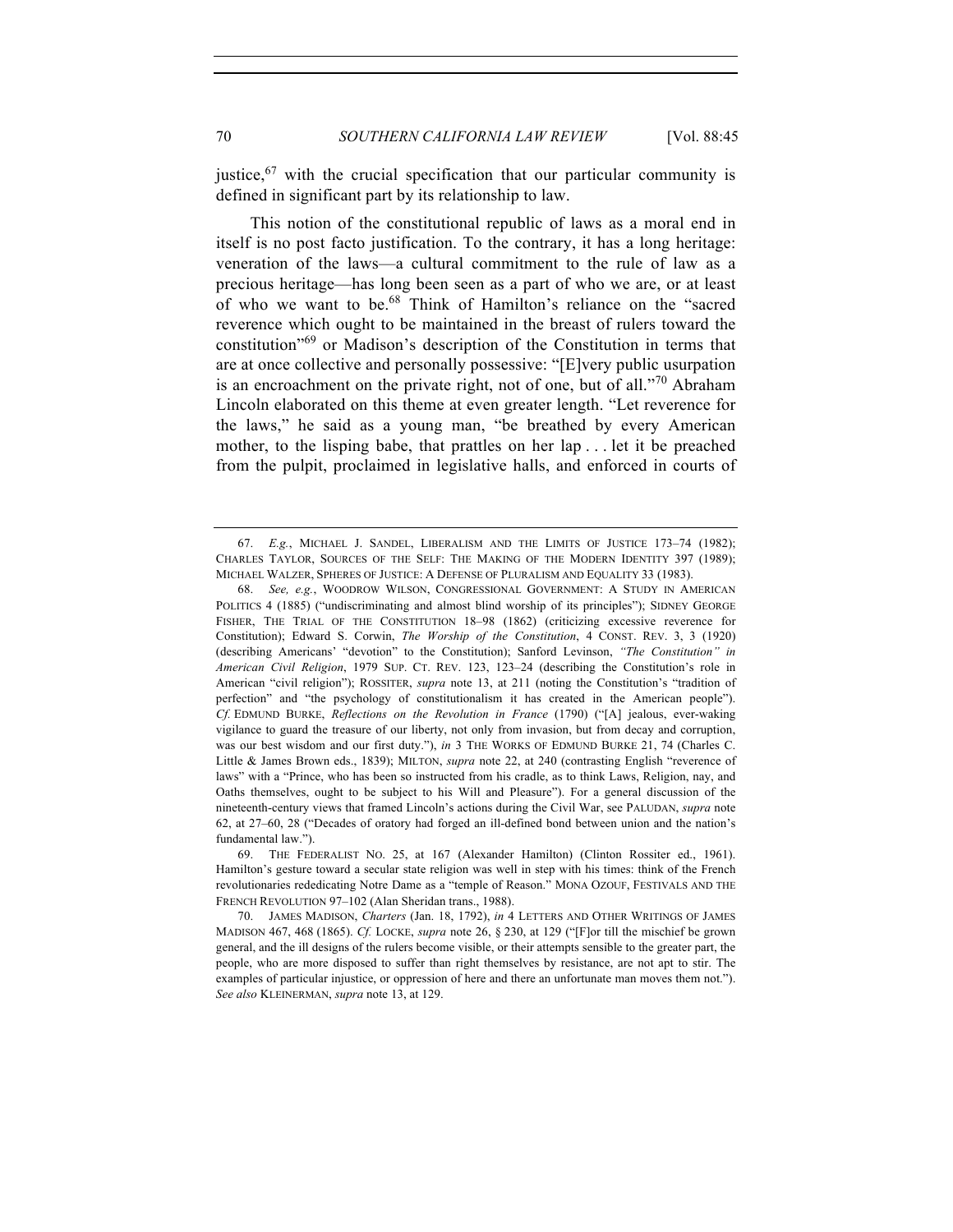justice. And, in short, let it become the *political religion* of the nation."71 Nor did hard experience lead him to abandon this theme: during the Civil War, his repeated invocation of the sacral elements of Union, heritage, and law was perhaps the dominant theme of his public advocacy for the national cause.<sup>72</sup>

It is precisely because the republican prerogative is so wholly rooted in a republican ethic that it so totally disregards a host of other moral values. Because if mere considerations of human life cannot authorize republican prerogative, nor do they factor into it as a constitutive limitation. The logic of prerogative on this theory operates in service of the (right kind of) state, of the (right kind of) culture, and of the (right kind of) collective; and not, ultimately, of the individual people who make it up. The internal logic of that perspective not only permits but apparently demands that the executive valorize the republic over at least some competing humanitarian considerations—in full recognition of the profoundly unsettling risk that this principle could well be abused.

For better or for worse, it was this moral instinct that motivated Lincoln's central analogy for what he saw as his *legal* emancipation of the slaves during the Civil War—and which, not incidentally, helps us make sense of his decision to preserve the Union at the cost of millions of human lives:

Was it possible to lose the nation, and yet preserve the constitution? By general law life *and* limb must be protected; yet often a limb must be amputated to save a life; but a life is never wisely given to save a limb. I felt that measures, otherwise unconstitutional, might become lawful, by becoming indispensable to the preservation of the constitution, through the preservation of the nation.<sup>73</sup>

73. Letter from Abraham Lincoln to Albert G. Hodges (Apr. 4, 1864), *in* 7 WORKS OF LINCOLN, *supra* note 2, at 281, 281. Lincoln repeatedly returned to this organic metaphor for our state in the context of lawbreaking. *See, e.g.*, Letter from Abraham Lincoln to Erastus Corning and Others (June 12, 1863) (stating that it is no more likely that wartime powers will entrench themselves than "that a man could contract so strong an appetite for emetics during temporary illness as to persist in feeding upon them during the remainder of his healthful life"), *in* 6 WORKS OF LINCOLN, *supra* note 2, at 260, 267. *See also* Letter from Francis Lieber to Martin Russell Thayer (Dec. 29, 1863), quoted in PALUDAN, *supra* note 62, at 90 ("[T]he nation is the preexisting condition of the Constitution itself, and to thwart the salvation of the country in the Constitution is very much as though a Catholic priest were losing time on some points of canon law when the overwhelming question is to save the soul from perdition.").

<sup>71.</sup> Abraham Lincoln, Address to the Young Men's Lyceum of Springfield, Illinois (Jan. 27, 1838), *in* ABRAHAM LINCOLN: SPEECHES AND WRITINGS 1832–1858, *supra* note 1, at 28, 32.

<sup>72.</sup> Most famously, see, for instance, Abraham Lincoln, First Inaugural Address (Mar. 4, 1861), *in* 4 WORKS OF LINCOLN, *supra* note 2, at 249; Abraham Lincoln, Address Delivered at the Dedication of the Cemetery at Gettysburg (Nov. 19, 1863), *in* 7 WORKS OF LINCOLN, *supra* note 2, at 17; Abraham Lincoln, Second Inaugural Address (Mar. 4, 1865), *in* 8 WORKS OF LINCOLN, *supra* note 2, at 332–33.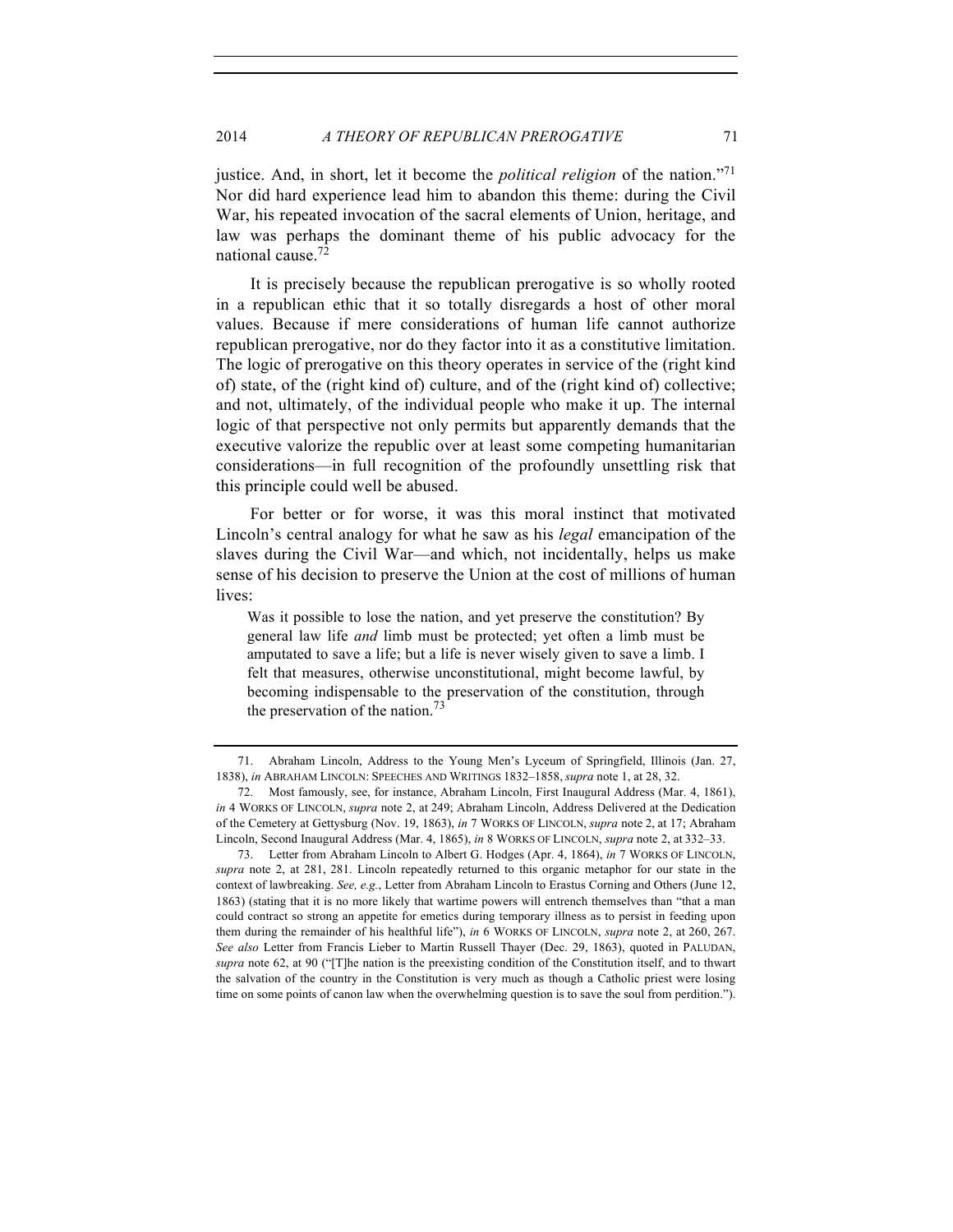For present purposes, it would be a mistake to focus on Lincoln's view that Emancipation was "lawful"; the point is the larger gist of the metaphor and what it tells us about the emotional relationship between Lincoln and the state as an object of moral concern. Lincoln speaks of cutting off a limb to save the body from death.<sup>74</sup> If what he really broke was a law, then what does the metaphor tell us he had in mind as the motivating concern? *Precisely the larger body of laws of which the particular law was but a constituent part*. Not the saving of lives, but the saving of laws—a view of our republic of laws as an entity worthy of care, which might sometimes need to be harmed for its own good. And this in turn helps illuminate the thread of regret that tinges so many discussions of prerogative: When the President violates the laws he was charged to protect, he is harming something precious and beautiful; indeed, he is violating something existential about who we are.

## B. CONDITIONS ON THE USE OF REPUBLICAN PREROGATIVE

Now, to the thing itself. As its component parts have emerged from historical discussion, the republican prerogative has three elements: (1) it is triggered by a sudden, irregular, and existential threat; (2) it authorizes only those actions that are necessary to re-enable the ordinary legal order to deal with that threat; and (3) it obliges the lawbreaker to disclose her action, in principle with something like a sense of sorrow. Each of these requirements flows from the republican ethic. You must obey the law until the last exigency makes it impossible either to use or reform the existing legal framework to save the constitutional order. You must focus your sorrowful use of prerogative solely on the goal of promoting a return to the legal system that you have been forced temporarily to abandon. And you must then submit to judgment through the ordinary constitutional regime at the

<sup>74.</sup> Lincoln's use of the word "lawful" here has been seen as a development in his thought that occurred later in the war. *See, e.g.*, GOLDSMITH, *supra* note 14, at 31; KLEINERMAN, *supra* note 13, at 115–16, 189; ERIC A. POSNER & ADRIAN VERMEULE, TERROR IN THE BALANCE: SECURITY, LIBERTY, AND THE COURTS 176–80 (2007); ARTHUR M. SCHLESINGER, JR., THE IMPERIAL PRESIDENCY 58–60 (1973). It is instructive to compare Lincoln's evolving description of his own actions with Martin Luther King Jr., whose advocacy of civil disobedience was paired with natural law claims about the "legality" of resistance under higher law. *Cf*. MARTIN LUTHER KING, JR., *Letter from Birmingham City Jail* (urging men "to disobey segregation ordinances because they are morally wrong"), *in* A TESTAMENT OF HOPE: THE ESSENTIAL WRITINGS OF MARTIN LUTHER KING, JR. 289, 294 (James Melvin Washington ed., 1986) (1963) . In either case, the point is the underlying moral metaphor rather than the legality vel non of Lincoln's shifting claims in 1861 and 1864.

It is also notable that the discussion in this letter is directed at the legality of the Emancipation Proclamation, not at Lincoln's more legally tenuous actions at the beginning of the war. For a good summary of the case for the legality of the Emancipation Proclamation, see Paul Finkelman, *Lincoln, Emancipation, and the Limits of Constitutional Change*, 2008 SUP. CT. REV. 349.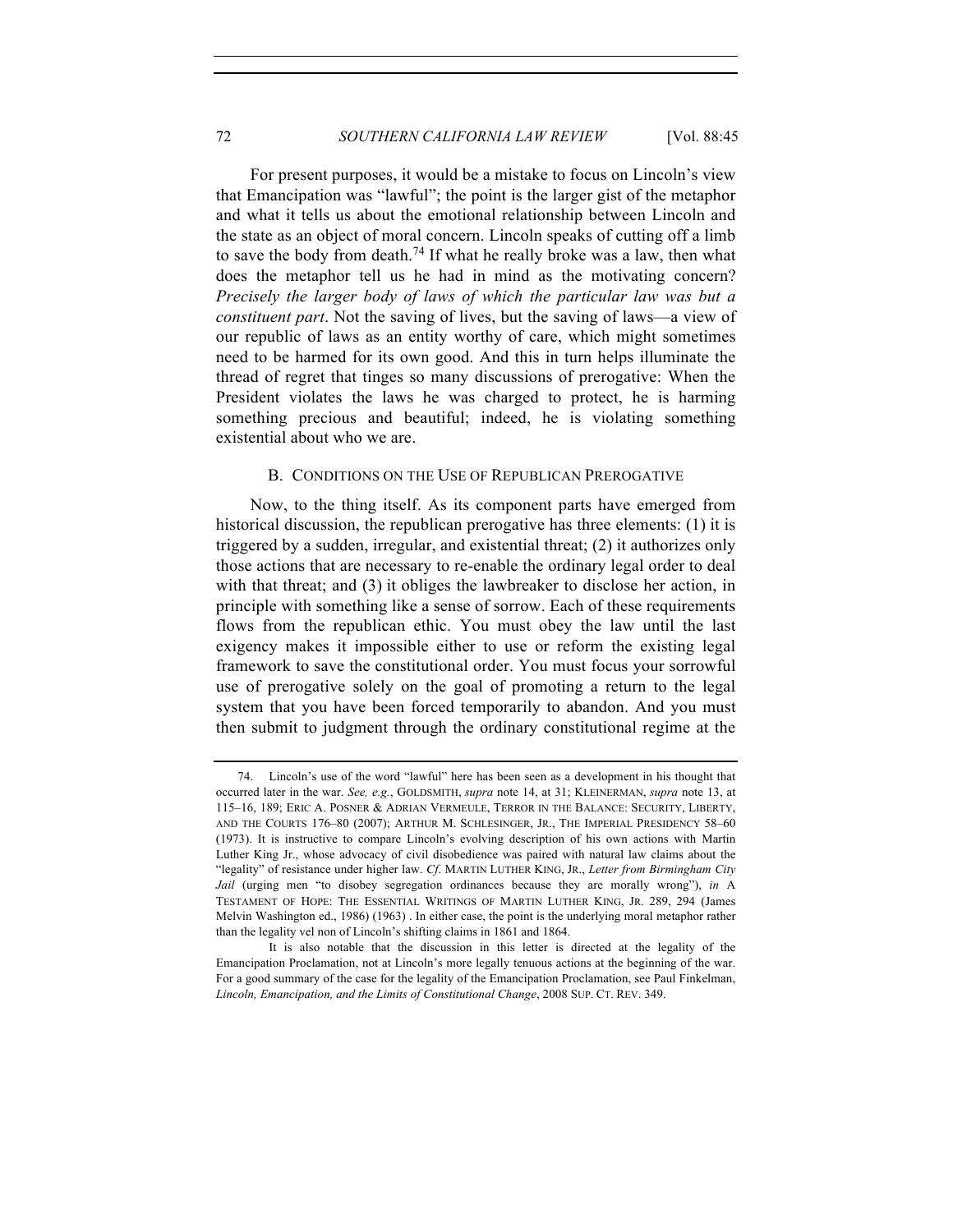hands of your fellow citizens, on whose behalf you have acted to save the precious project that you are all in a continual and collective process of creating. That is what it means to be moved by the republican ethic, and that is what it means to exercise republican prerogative.

It is crucial to bear in mind that these elements are collectively *sufficient* to justify lawbreaking under the prerogative tradition. But it is not my claim that they are *necessary*, either individually or collectively, before the law may be broken. Indeed, as noted above, it is likely that other forms of extralegal prerogative are also defensible. The claim is thus not that the requirements of republican prerogative are necessary predicates for any extralegal act, but that they constitute "necessary elements of a sufficient set<sup>775</sup> that can justify lawbreaking by the executive.

## 1. Sudden, Irregular, Existential threat

As a historical matter, the substantive trigger for republican prerogative has three elements: irregularity, suddenness, and existential severity. The first element—*irregularity*—is a straightforward extrapolation of the fact that even the most comprehensive statutory framework cannot anticipate all future exigencies.<sup>76</sup> Thus, a prominent strain in prerogative thought requires that the emergency be of a nature that has not already been contemplated by the legal process.<sup>77</sup> (That is certainly not to say that it will always be easy to decide whether the legal structure

<sup>75.</sup> For a discussion of this concept, see Richard W. Wright, *Causation in Tort Law*, 73 CALIF. L. REV. 1735, 1788–91 (1985) (citing H.L.A. HART & TONY HONORÉ, CAUSATION IN THE LAW 111–17, 122–25, 128–29, 235–53 (2d ed. 1985)).

<sup>76.</sup> Note (as a matter of logical inference rather than as a descriptive reflection of the historical discussions) that there might be an exception to the irregularity requirement if the relevant prohibition is plausibly attributed to the Clean Hands Problem. *See supra* Part I.A.3. Contrast, for example, the 2011 refusal to authorize hostilities in Libya with the absence of a ticking time bomb exception to the torture ban. In the latter case, the logic of Part I might suggest relaxing the irregularity requirement. In either event, the guiding principles would be those enunciated in Part I—the prerogative is activated when limitations intrinsic to the liberal order prevent the legislature from adequately providing for the specific emergency that has arisen.

<sup>77.</sup> 1 BLACKSTONE, *supra* note 25, at \*252 (". . . how impossible it is, in any practical system of laws, to point out beforehand those eccentrical remedies, which the sudden emergence of national distress may dictate, and which that alone can justify . . ."); LOCKE, *supra* note 26, § 159, at 91 (describing action "where the municipal law has given no direction"); Letter from Thomas Jefferson to John B. Colvin (Sept. 20, 1810), *in* 9 THE WRITINGS OF THOMAS JEFFERSON, *supra* note 48, at 279, 281–82 ("An officer is bound to obey orders; yet he would be a bad one who should do it in cases for which they were not intended, and which involved the most important consequences."); FATOVIC, *supra* note 13, at 55 ("Prerogative is restricted to sudden and life-threatening emergencies that exceed the competence of the law."); RICHARD M. PIOUS, THE AMERICAN PRESIDENCY 84 (1979) (Prerogative "is instituted in times of grave danger . . . only when crisis has reached such proportions that the very life of the nation is at stake."); SCHLESINGER, *supra* note 74, at 62–63 (similar).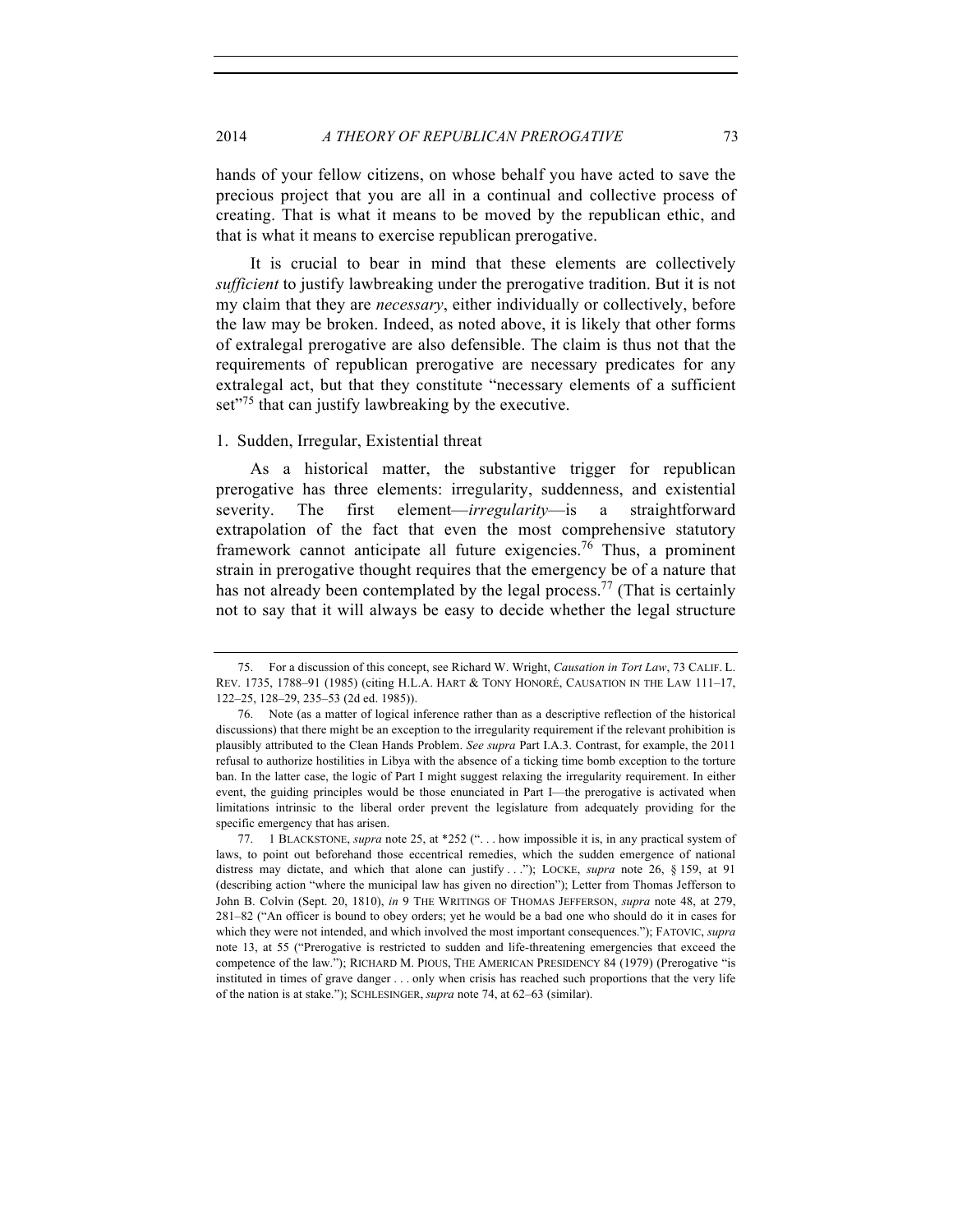has failed to consider a particular problem.) This requirement seeks to conform the exercise of prerogative with the Anticipation Problem, connecting prerogative to the longstanding view of the executive as a residual force obligated to handle those situations for which the law has failed adequately to provide. On this view, without a plausible showing that the current legal structure is incapable of addressing the problem, the case for prerogative is badly compromised.

The second element—*suddenness*—is bound up with the first. Advocates of prerogative often describe it in the context of sudden emergencies that burst rapidly onto the scene and require urgent attention from the most flexible institutional actor in government.<sup>78</sup> Like the irregularity requirement, the suddenness requirement lashes prerogative to a core function of the executive office and an inherent limitation of legislative operations alike. Any exercise of prerogative must thus be directed at problems that are irregular not only in the sense of being beyond the scope of the existing laws, but also in the sense of being incapable of timely resolution by legal amendment—and I think implicitly of not being intentionally caused by the executive so as to justify emergency action.<sup>79</sup> The latter requirements extend republican prerogative's apparently paradoxical commitment to the rule of law from the primary level of complying with existing restrictions to the secondary level of honoring the legislature's centrality in revising the rules. Thus, if the legislature rejects a proposal in the midst of emergency with full knowledge of the risks, the republican prerogative is unavailable. There is no Anticipation Problem there; there is only a set of differing opinions on how to deal with an urgent dilemma. (That implication may have important consequences in a political system like our own that is biased toward inertia, but I will save those for Part III.)

The third element—*existential severity—*is the defining feature of

<sup>78.</sup> *E.g.*, SIR JOHN ELIOT, 1 DE JURE MAIESTATIS 15 (Alexander B. Grosart ed., 1882) (1629) (The supreme power is "a fulness of power subject to noe necessitie, limitted within no rules of publicke Law"); MULFORD, *supra* note 62, at 186 ("... imminent or immediate peril ..."); FATOVIC, *supra* note 13, at 55 ("The event must happen quickly, coming as something of a surprise."); PIOUS, *supra* note 77, at 84; SCHLESINGER, *supra* note 74, at 112, 323 (". . . when time was of the essence . . ."). *Cf.* 1 THE RECORDS OF THE FEDERAL CONVENTION OF 1787, *supra* note 22, at 318 (Aug. 17, 1787) (discussing executive's constitutional power to "repel sudden attacks"); MACHIAVELLI, *supra* note 52, § I:34, at 74–75 (". . . in urgent needs can decide . . . without further consultation . . .").

<sup>79.</sup> LOCKE, *supra* note 26, § 159, at 91 ("where the municipal law has given no direction, till the legislative can conveniently be assembled to provide for it"); Abraham Lincoln, Message to Congress in Special Session (July 4, 1861), *in* 4 WORKS OF LINCOLN, *supra* note 2, at 421, 429–32; BROWNSON, *supra* note 21, at 331–32 (The President's duty when action is necessary in normal times is, "if Congress is not in session, to call it together at the earliest practicable moment . . . .").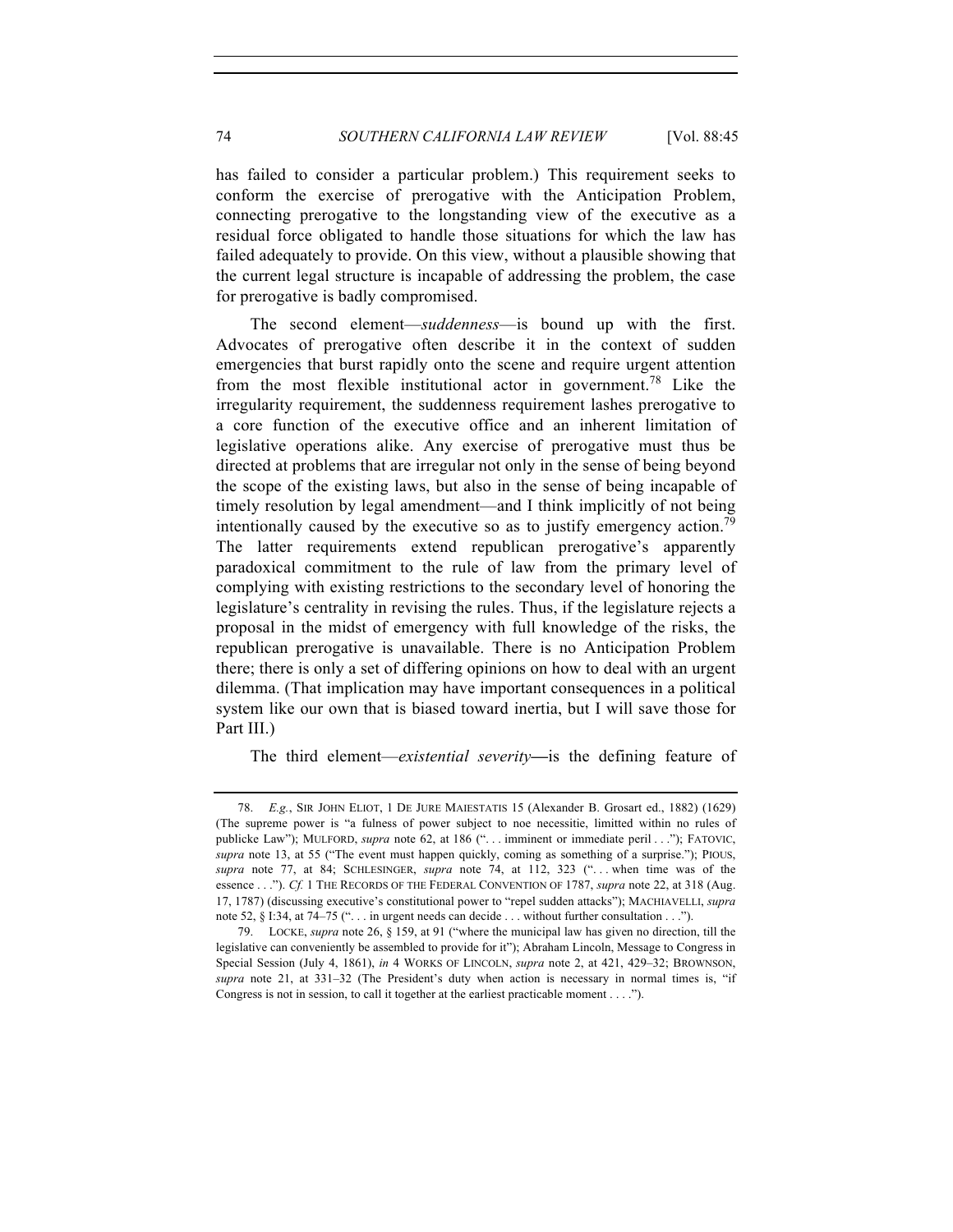republican prerogative. To qualify for the republican prerogative, the threat must be not merely grave, but so existentially grave as to threaten the existence of our republic either in the sovereign form that we know it or as defined by the constitutional commitments that give it meaning. It seems only appropriate that Jefferson, perhaps our most maddeningly inconsistent Founder, should have articulated the basic intuition here as well: "To lose our country by a scrupulous adherence to written law, would be to lose the law itself, with life, liberty, property, and all those who are enjoying them with us; thus absurdly sacrificing the end to the means."<sup>80</sup> Madison echoed this idea too,<sup>81</sup> but probably no one expressed it better than Abraham Lincoln, who said that unconstitutional action could clearly be justified if "the government itself" would otherwise "go to pieces" or be "overthrown."82 Not mere benefit, in other words, nor even avoidance of

<sup>80.</sup> Letter from Thomas Jefferson to John B. Colvin (Sept. 20, 1810), *in* 9 THE WRITINGS OF THOMAS JEFFERSON, *supra* note 48, at 279, 279. When writing in this vein, Jefferson expressed the trigger condition in the strongest of terms: prerogative action can properly be taken for "selfpreservation"—for "saving our country when in danger." *Id.* Machiavelli likewise straddled the line between the general welfare prerogative (though in its restrictive form) and the existential harm contemplated here, speaking sometimes of "extraordinary accidents" and at other times of the prospect of "ruin[ing]" the republic. MACHIAVELLI, *supra* note 52, § I:34, at 74–75.

<sup>81.</sup> *Resolutions Censuring the Secretary of the Treasury, [1 March] 1793*, FOUNDERS ONLINE, NAT'L ARCHIVES, http://founders.archives.gov/documents/Madison/01-14-02-0412 (last visited Sept. 22, 2014) [hereinafter Madison on Censure] ("[T]here might be emergencies, in the course of human affairs, of so extraordinary and pressing a nature, as to absolve the executive from an inflexible conformity to the injunctions of the law.") So long as the "necessity" was "palpable," Madison suggested, prerogative could appropriately be exercised. *Id.* But in the context he was addressing (of small-scale financial improprieties by Alexander Hamilton), Madison could not find even a colorable extralegal basis for "absolv[ing] the executive from an inflexible conformity to the injunctions of the law." *Id.*

<sup>82.</sup> Abraham Lincoln, Message to Congress in Special Session (July 4, 1861), *in* 4 WORKS OF LINCOLN, *supra* note 2, at 421, 430. The treatment of the relationship between law and necessity in Lincoln's July 4th speech is sufficiently complex to be worth careful exegesis. In it, he defends the aggressive actions that he took in the wake of Sumter before a Congress that was gathering for the first time since that attack. At issue were the call for militia; the proclamation of a naval blockade; the extension of volunteer terms; the addition of new forces to the regular Army and Navy; and the suspension of habeas corpus in certain areas. For reasons already rehearsed at length in the literature, some of this activity was plainly illegal under then-existing constitutional and statutory law. His discussion was divided by paragraph into three categories.

Lincoln reserved the first category for actions he viewed as clearly legal—in particular, his call-up of the militia and proclamation of a blockade. About these, and only about these, he asserted that "[s]o far all was believed to be strictly legal." *Id.* at 428. He offered no exigency-based extralegal justification; he simply asserted that these actions were "strictly" legal and left it at that.

The second category applied in particular to his expansions of the regular army and navy. It is pretty clear that Lincoln conceded the actions in this second category to be of dubious legality. In stark contrast to his description two sentences earlier of the first set of measures as "strictly legal," he described the second set as follows: "These measures, *whether strictly legal or not*, were ventured upon, under what appeared to be a popular demand, and a public necessity; trusting, then as now, that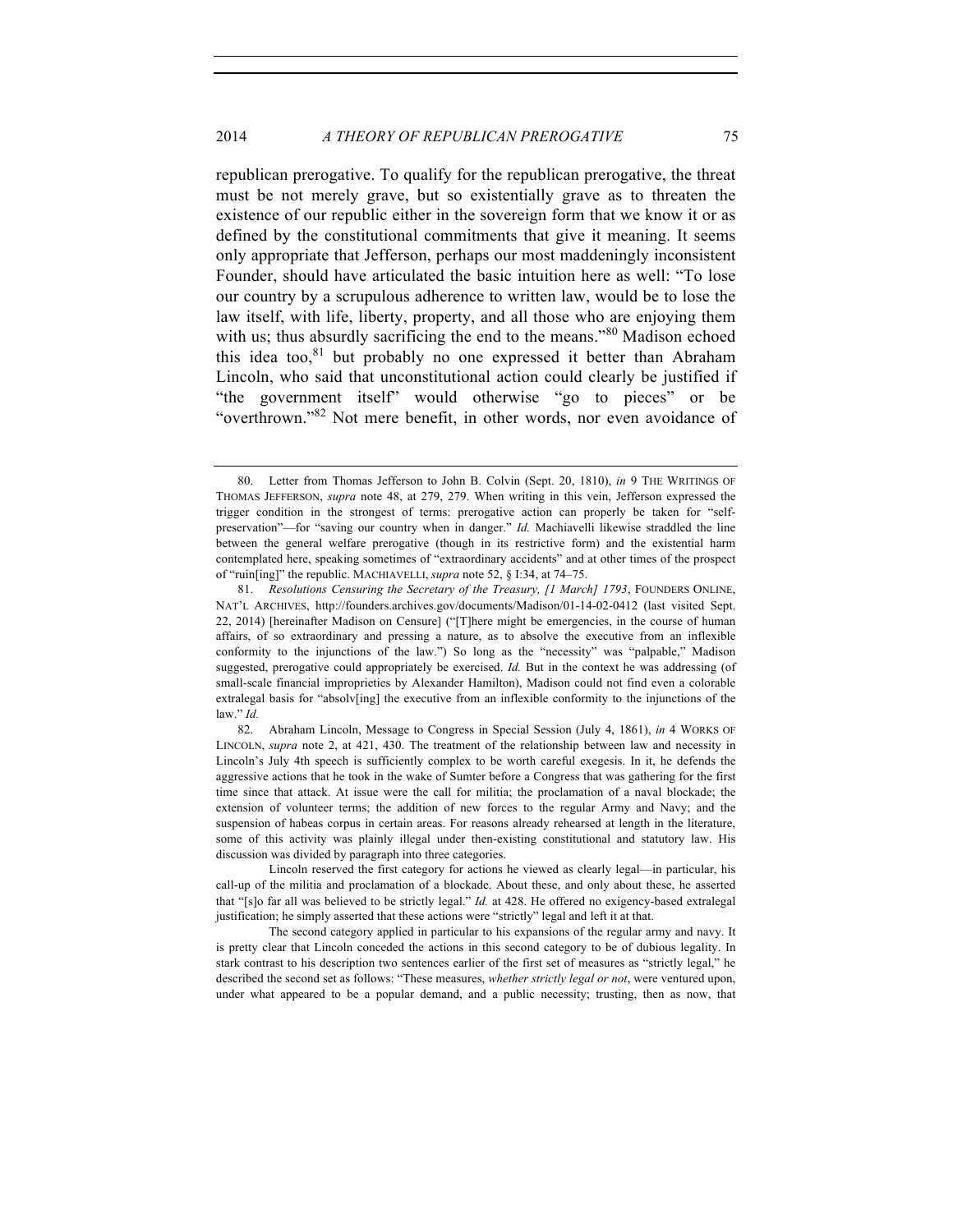profound social harm, but the very existence of our constitutional republic in the form that we know it, with a direct equivalence—as Lincoln later put it in a legalized context—between "the preservation of the constitution" and "the preservation of the nation."<sup>83</sup> It is remarkable how often this theme arises among those who write sympathetically about the existence of prerogative in a constitutional republic.<sup>84</sup>

Republican prerogative thus entails action that is in service of the laws

83. Letter from Abraham Lincoln to Albert G. Hodges (Apr. 4, 1864), *in* 7 WORKS OF LINCOLN, *supra* note 2, at 281, 281. *Cf.* 1 BLACKSTONE, *supra* note 25, at \*251 (noting in a different context that obligation to obey law crumbles and allows "extraordinary recourses to first principles . . . when the contracts of society are in danger of dissolution"); *id.* at \*252 ("[R]esistance is [morally] justifiable . . . when the being of the state is endangered.").

The same instinct is expressed in the context of a legal override as well. *E.g.*, Youngstown Sheet & Tube Co. v. Sawyer, 343 U.S. 579, 708–09 (1952) (Vinson, C.J., dissenting) (advocating presidential power "to preserve legislative programs from destruction, so that Congress will have something left to act upon"); Terminiello v. Chicago, 337 U.S. 1, 37 (1949) (Jackson, J., dissenting) (rejecting a "suicide pact" understanding of the Constitution); Letter from Abraham Lincoln to Albert G. Hodges (Apr. 4, 1864) ("the wreck of government, country, and Constitution altogether"), *in* 7 WORKS OF LINCOLN, *supra* note 2, at 281, 281; ACKERMAN, *supra* note 13, at 21 (recommending emergency laws for "*political* threat[s] to our constitutional system" or "*existential* threat[s] to the nation," but "not to reduce the tragic loss of life"); ROSSITER, *supra* note 13, at 298 ("necessary or even indispensable to the preservation of the state and its constitutional order").

Congress would readily ratify them. It is believed that nothing has been done beyond the constitutional competency *of Congress*." *Id.* at 429 (emphasis added).

In the third category, Lincoln turned to habeas corpus. He began the substantive defense of suspension by seamlessly continuing his theme from the second paragraph: an exploration of the circumstances in which illegal action might be necessary and even justified, albeit not by law. He noted first that "the legality and propriety of what has been done under [the habeas suspension] are questioned." *Id.* He began his response to that challenge by observing that—legality as yet unaddressed—as a matter of "power[] and propriety," it cannot be the case that "all the laws, *but one*, [are] to go unexecuted, and the government itself go to pieces, lest that one be violated." *Id.* at 430. Only after lengthy exploration of this extralegal defense to illegality does Lincoln finally turn to the legal question, thus: "But it was not believed that this question was presented. It was not believed that any law was violated." *Id.* Thus at last engaging with legal arguments, he then raises and explains his famously implausible—and expositionally separate—constitutional suggestion that the President is authorized to invoke the Suspension Clause. *Id.* at 430–31.

<sup>84.</sup> *E.g.*, Letter from Thomas Jefferson to John B. Colvin (Sept. 20, 1810), *in* 9 THE WRITINGS OF THOMAS JEFFERSON, *supra* note 48, at 279, 281 (explaining that putting down a rebellion in New Orleans was a question of national "necessity and self-preservation" and that the military's response was aimed at the "salvation of the city, and of the Union itself, which would have been convulsed to its centre, had that conspiracy succeeded"); MULFORD, *supra* note 62, at 159–60 ("[T]he sovereignty of the nation involves the right to [defend] its own existence" in a way that extends "no [legal] right to interrupt the process of laws."); DANIEL P. FRANKLIN, EXTRAORDINARY MEASURES: THE EXERCISE OF PREROGATIVE POWERS IN THE UNITED STATES 3 (1991) ("... for the sake of [national] survival ..."); KAHN, *supra* note 12, at 44, 50, 57 ("[W]hat is really at stake is the character of the polity as a certain kind of order"—in service "not [of] the application of a particular [moral] norm but the entire legal order" when the community imagines that the "existence of the state as an organized entity with a jurisdictional reach and a continuous history . . . will come to an end."); KLEINERMAN, *supra* note 13, at 184 ("when the constitutional Union itself is at risk").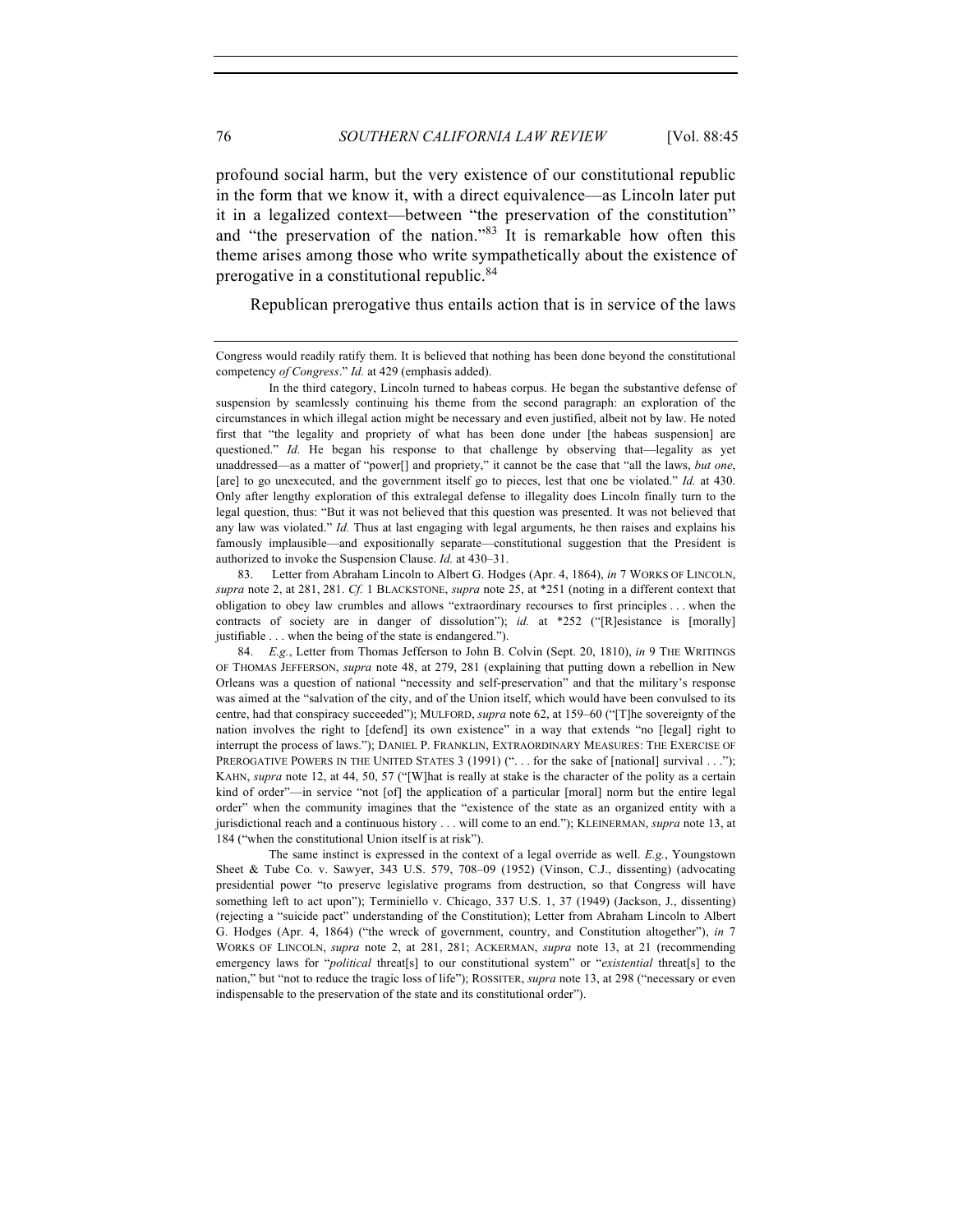in the sense that it aims to save them, but that is not authorized by law and that in fact violates it. Such violations are not "constitutional" in any legal sense, but they are surely in service of our Union as a constitutional construct that bears a distinct moral value.<sup>85</sup> Indeed, the Oath Clause is best understood as imposing an obligation that transcends constitutional legality in precisely this sense. When Presidents swear to "preserve, protect and defend the Constitution," their oath does not purport to *authorize* action as a legal matter, but to *obligate* action as a matter of conscience—as a matter of sworn duty imposed by the extralegal power of oath to bind the oathgiver morally.<sup>86</sup>

<sup>85.</sup> *E.g.*, MULFORD, *supra* note 62, at 159–60 ("[I]t is not [simply] the negation of rights and laws, but in the deeper sense and sequence their maintenance" in service of "the being of the nation as a moral person, to whom is given a vocation in the moral order of the world."). I don't think it is necessary to stake out a position here about whether the constitutional order is itself the end point or is rather a passthrough proxy for deeper social values. On the latter view, the focus on constitutional order could be something like a rule utilitarian shorthand that functions as a proxy for the deeper interests that constitutionalism protects—constitutionalism, in short, solely as a means rather than even partly as an end. Compare, for example, the understanding of certain natural law theorists who believe in something comparable to prerogative, albeit for very different reasons. From this perspective, the constitution is created to serve certain ends of social welfare and human justice. Whenever the legal forms fail to serve the higher order requirement they are meant to serve, then it becomes "constitutional" in this sense for the executive to step out of the boundaries of law and serve the higher order ends which the constitution is actually meant to serve. *See, e.g.*, THOMAS AQUINAS, SUMMA THEOLOGICA, Q. 96 Art. 6, at 73, 74 (J.W. Edwards ed., 1946) (1518) ("[T]he lawgiver . . . shapes the law . . . by directing his attention to the common good. Wherefore if a case arise wherein the observance of that law would be hurtful to the general welfare, it should not be observed."); CHRISTOPHER ST. GERMAIN, THE DOCTOR AND STUDENT, Dialogue 1, ch. 4 (reprint 1531) (1518) ("For lawes of man not contrary to the lawe of god, nor to the lawe of reason, muste be observed in the lawe of the soule . . . ."). *Cf*. Bonham's Case, [1610] 77 Eng. Rep. 638, 652 ("[W]hen an Act of Parliament is against common right and reason . . . the common law will controul it, and adjudge such Act to be void . . . .").

<sup>86.</sup> Commentary on this point from the Founding and early Republic is notably on point. *E.g.*, George Washington, Second Inaugural Address (Mar. 4, 1793) ("I may (besides incurring constitutional punishment) be subject to the upbraidings of all who are now witnesses of the present solemn ceremony."), *in* INAUGURAL ADDRESSES OF THE PRESIDENTS OF THE UNITED STATES 6 (1989); James Madison, Second Inaugural Address (Mar. 4, 1813) ("About to add the solemnity of an oath to the obligations imposed by a second call to the station in which my country heretofore placed me . . . ."), *in id.* 29. *Cf.* 1 BLACKSTONE, *supra* note 25, at \*369 ("The sanction of an oath . . . strengthens the *social* tie by uniting it with that of *religion*."). This theme continues through American history. *E.g.*, Abraham Lincoln, First Inaugural Address (Mar. 4, 1861), *in* 4 WORKS OF LINCOLN, *supra* note 2, at 249, 261 ("*You* have no oath registered in Heaven to destroy the government, while *I* shall have the most solemn one to 'preserve, protect and defend' it."); JOSEPH STORY, 3 COMMENTARIES ON THE CONSTITUTION OF THE UNITED STATES, § 1838, at 702 (1833) ("Oaths have a solemn obligation upon the minds of all reflecting men, and especially upon those, who feel a deep sense of accountability to a Supreme being."); John F. Kennedy, Inaugural Address (Jan. 20, 1961), *in* INAUGURAL ADDRESSES OF THE PRESIDENTS OF THE UNITED STATES 305 (1989) ("I have sworn before you and Almighty God the same solemn oath our forebears prescribed . . . ."). For a succinct treatment of the issue, see Steve Sheppard, *What Oaths Meant to the Framers' Generation: A Preliminary Sketch*, 2009 CARDOZO L. REV. DE NOVO 273.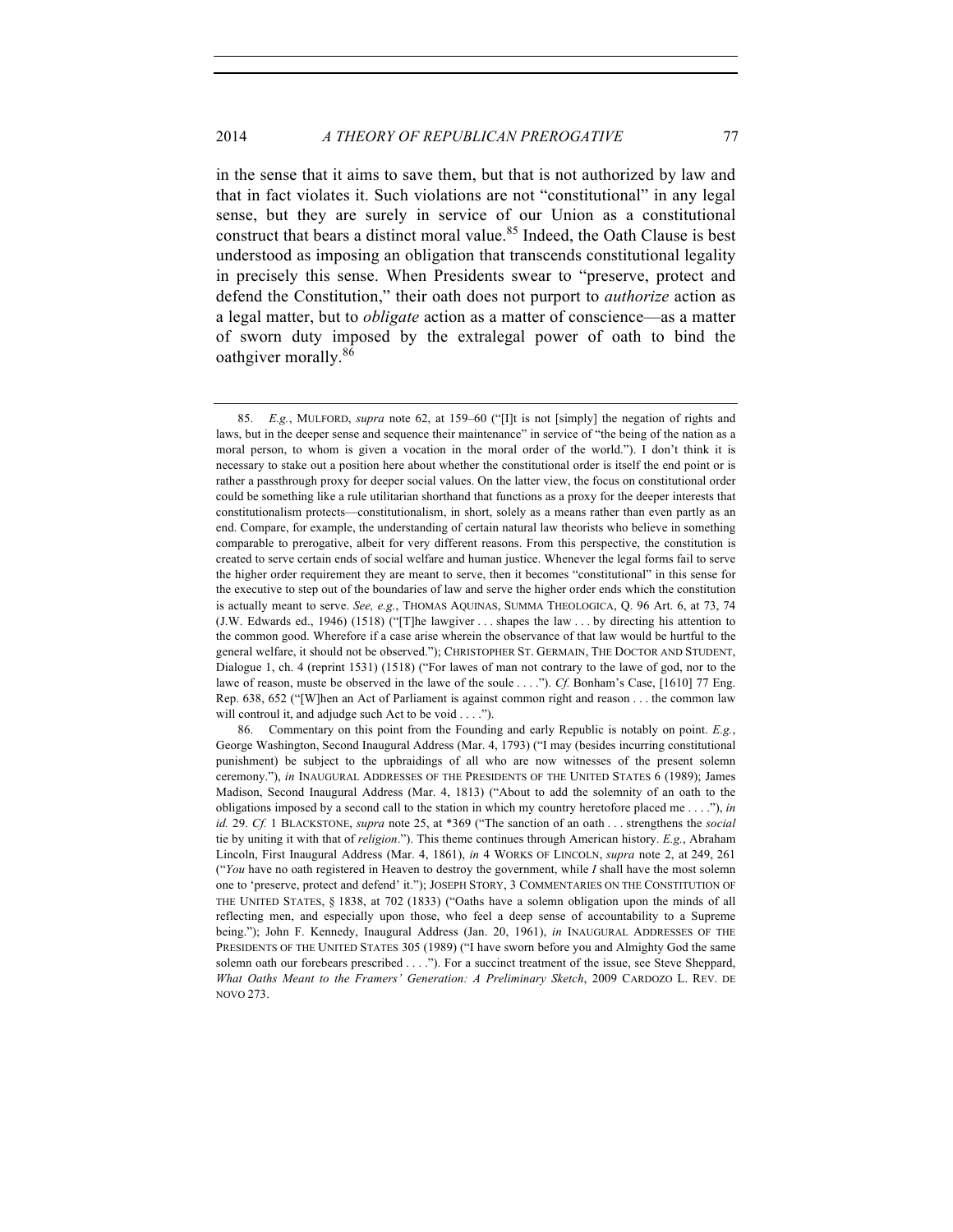The easiest cases of existential severity would typically entail civil war or foreign invasion—with a serious threat either of the physical dissolution of our republic or of its total subjugation to another sovereign. But Lincoln's equation of the nation with its legal structure points to a third form of existential risk as well: a threat to the constitutional order that is at the beating heart of who we are.<sup>87</sup> This is not to suggest that every detail of our current legal structure must be preserved in amber as a museum piece. But it is not hard to imagine catastrophic events predictably triggering such a radical restructuring of our system (say nuclear strikes in a major city, or the physical destruction of our central institutions of government) that the resulting legal reform might actually satisfy the severity requirement—not because the legal changes would threaten the physical integrity or sovereign independence of the United States, but because they would threaten the end of the American experiment *as we know it*. 88

There will be disagreement, to put it mildly, about the amount of legal change it would take to shift the terms of our political coexistence so radically as to make us something "different" from what we currently are.<sup>89</sup>

Note that the Article IV Republican Guarantee Clause sets up a similar structure, noting in obligatory terms that "[t]he United States shall guarantee to every State in this Union a Republican Form of Government . . . . " U.S. CONST. art. IV, § 4. Contrast that formulation with provisions of Article IV and Article I that are phrased in terms of legal authorization. *Cf.* U.S. CONST. art. IV, § 3 ("Congress shall have Power to . . . make all needful Rules and Regulations" respecting United States territories.); U.S. CONST. art. I, § 8 ("The Congress shall have power . . . To establish Post Offices  $\dots$ .").

<sup>87.</sup> Some might see this step as a contradiction in terms—mixing a rational Enlightenment concern for human rights with an irrational Romantic attachment to community. *E.g.*, KAHN, *supra* note 12, at 121–22. I see no contradiction between recognizing a transcendent sense of community and recognizing that a commitment to the rule of law is a central element of our self-definition.

<sup>88.</sup> HOMELAND SEC. COUNCIL, NATIONAL PLANNING SCENARIOS, VERSION 23.1, at 1-9 (Mar. 2006), *available at* https://www.llis.dhs.gov/sites/default/files/NPS-LLIS.pdf (noting that after a "nuclear detonation," there "will certainly be economic, political, law enforcement, civil liberty, and military consequences that will likely change the very nature of the country"); J. PETER SCOBLIC, U.S. VS. THEM: CONSERVATISM IN THE AGE OF NUCLEAR TERROR, at xii (2008) ("A nuclear 9/11 could be a catastrophe so great as to render the postattack United States unrecognizable—politically, economically, sociologically, and psychologically. In that sense, a nuclear terrorist attack is an *existential threat*—the only immediate one we face.").

<sup>89.</sup> This will depend in part on what the evaluator thinks is permissible as the Constitution stands now. *Compare, e.g.*, Jeffrey T. Kuhner, *End of the Constitution*, WASH. TIMES (Feb. 10, 2012), http://www.washingtontimes.com/news/2012/feb/10/end-of-the-constitution ("Obama's presidency" is bringing "the destruction of our constitutional republic."), *and* Brian Leiter, *A Pretty Good Statement by Obama on the Trayvon Martin Case. . .*, LEITER REPS.: A PHIL. BLOG (July 20, 2013), http://leiterreports.typepad.com/blog/2013/07/a-pretty-good-statement-by-obama-on-the-trayvor-

martin-case.html (Obama "has laid the foundation for the fascist state of tomorrow.") *with, e.g.*, Interview by David Frost with Richard Nixon (May 19, 1977) ("Well, when the President does it, that means it is not illegal."), *available at* http://www.theguardian.com/theguardian/2007/sep/07/ greatinterviews1.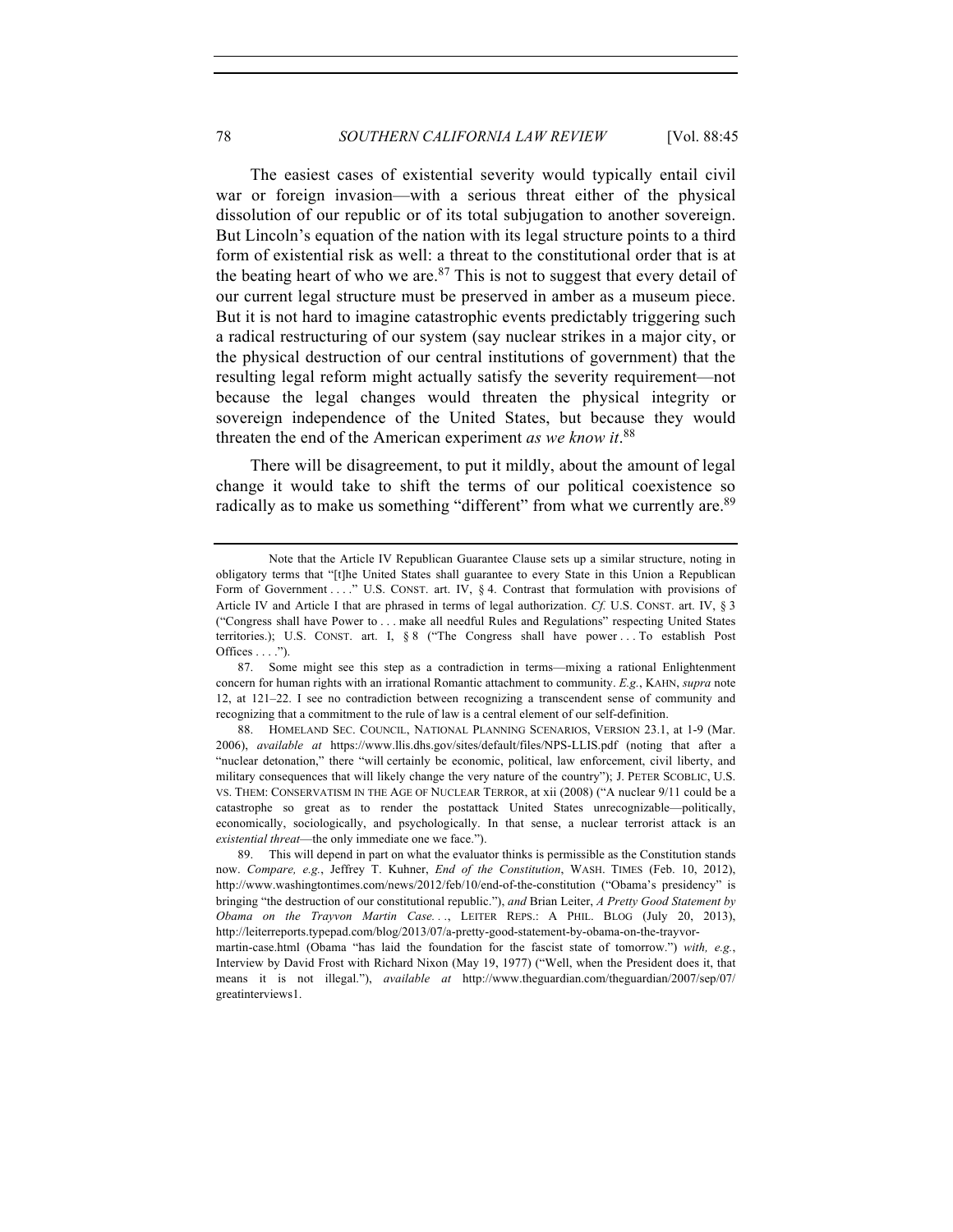## 2014 *A THEORY OF REPUBLICAN PREROGATIVE* 79

And on anyone's account there will be genuine catastrophes that cannot satisfy even this version of existential risk. It's hard to see how the sociopath's cyanide death trap could qualify, for example, and I suppose it might even be argued that the nuclear destruction of New York City would be more likely to prompt a defiant embrace of our constitutional rights than a panicked Article V deletion of the Fourth, Fifth, and Sixth Amendments. But it does not seem like a dodge to suggest that these are problems of application rather than a conceptual flaw with the theory as it has emerged from historical discussions.<sup>90</sup>

#### 2. Actions Limited by Necessity

In sum, the crisis that triggers republican prerogative must be sudden, irregular, and existential. But that does not end the inquiry. Discussions in this tradition further suggest a limitation on the scope of the executive's response that has the flavor of a necessity or narrow tailoring requirement. Prerogative advocates often urge that "it is temporary and selfdestructive. . . . [I]ts purpose is to dispense with the crisis; when the crisis goes, it goes."<sup>91</sup> And necessity appears to be measured in particular with reference to what must by definition be the goal of stabilizing the situation sufficiently to allow the legislature to consider and adopt what it views as an appropriate response.<sup>92</sup> On that view, any action that is *not* necessary to

<sup>90.</sup> Even stipulating the evaluative criteria, deciding whether any particular threat meets them in practice must necessarily be filtered through veils of uncertainty. In the best of circumstances, the executive can't know with any certainty what will happen tomorrow. And this fog obviously becomes thicker still in the midst of a sudden and irregular crisis. In making this assessment, it may help to consider two different problems: mistake and uncertainty. With respect to mistake, or the chance that the executive might erroneously misunderstand the facts then in existence, one might look once again to ordinary tort and criminal law, evaluating executive action on the basis of the facts as the executive understood them. With respect to the executive's conscious recognition that either the facts on the ground or their future implications are unknown, one might think instead of some form of probabilistic discounting, along the lines of the Learned Hand formula in tort law. *Cf.* Monica Hakimi, *A Functional Approach to Targeting and Detention*, 110 MICH. L. REV. 1365, 1369 (2012) ("[F]or targeting or detection to be justifiable, the security benefits must outweigh the costs to individual liberty."); Matthew C. Waxman, *Detention as Targeting: Standards of Certainty and Detention of Suspected Terrorists*, 108 COLUM. L. REV. 1365, 1390 (2008) (asserting that a "reasonable care" standard should be applied in the targeting context). In either event, it would seem logical to judge an exercise of prerogative by the information subjectively available ex ante, as opposed to the information available with perfect hindsight.

<sup>91.</sup> ROSSITER, *supra* note 13, at 8.

<sup>92.</sup> *E.g.*, MOORE, *supra* note 60, at 48 ("limited by the necessities of the case"); ROSSITER, *supra* note 13, at 7, 297–98; SCHLESINGER, *supra* note 74, at 295–307; PIOUS, *supra* note 77, at 84; FATOVIC, *supra* note 13, at 260 ("as temporary and narrow as possible"). This view is most expansively discussed in parallel debates about the legalized martial law regime. *See, e.g.*, DICEY, *supra* note 21, at 541 ("The only principle on which the law of England tolerates what is called Martial Law is necessity; its introduction can be justified only by necessity; its continuance requires precisely the same justification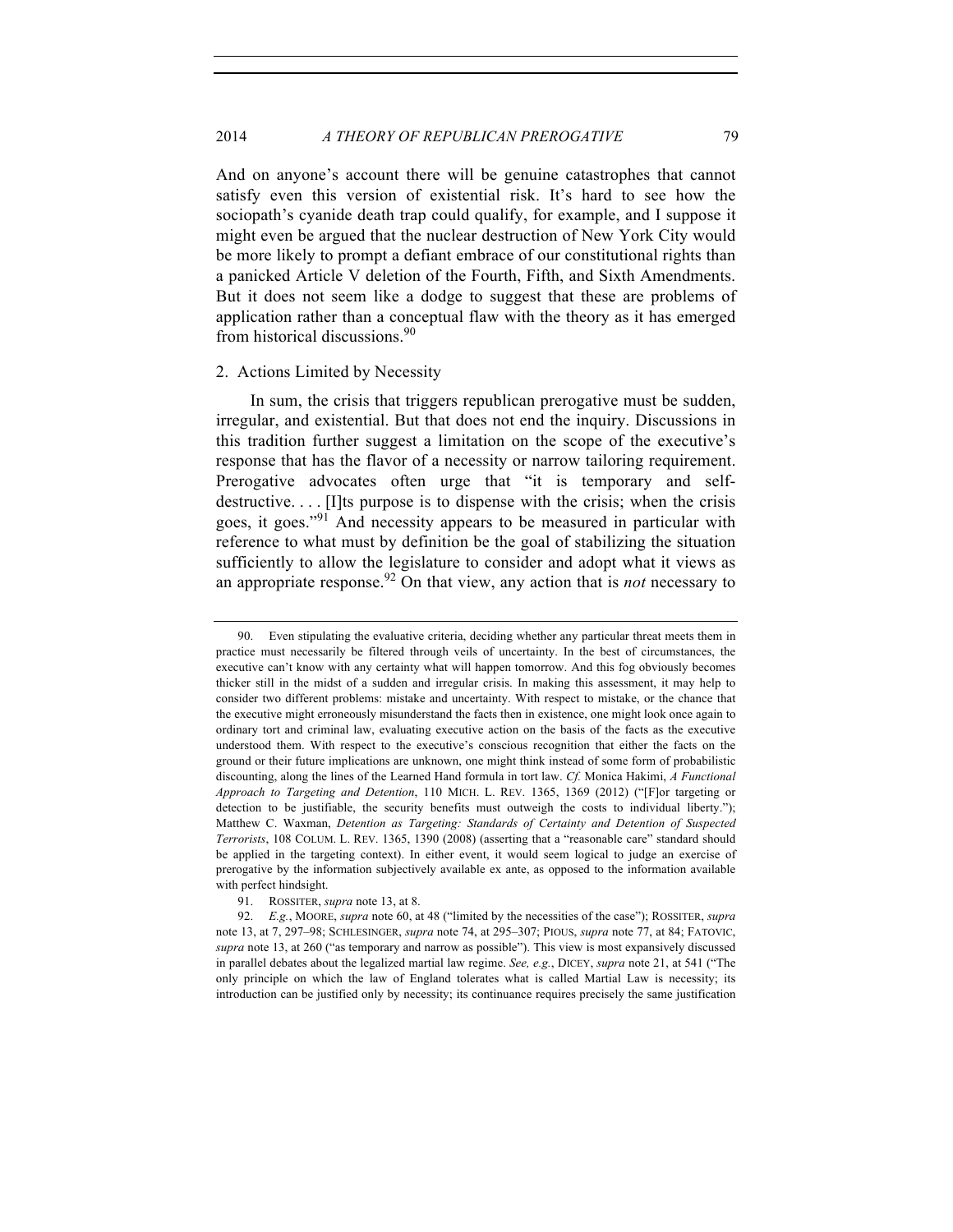stabilize the crisis—whether because alternative legal means are (or could be made) available or because the crisis is already over—is out of bounds. Like the triggering conditions, this limitation thus keeps republican prerogative bounded by the particular failure of liberal constitutionalism that validated its exercise in the first place.

# 3. Disclosure and Public Judgment

The final requirement is a disclosure obligation—no different in practice from that proposed by Jefferson—that both ensures a kind of procedural safeguard and reflects an expectation about the mindset that should accompany any exercise of republican prerogative. The obligation part is straightforward: officials must disclose any action that violated the law.<sup>93</sup> Even if the demanding substantive criteria of prerogative have been met, in other words, the executive must additionally elect to undergo public evaluation of the illegal action after the fact—with civil or even criminal sanctions at stake essentially by definition.<sup>94</sup> Those who exercise prerogative must thus "risk[] themselves like faithful servants . . . and throw themselves on their country for doing for them unauthorized what [they] know [the people] would have done for themselves had they been in a situation to do it."<sup>95</sup> While the reaction of other political actors may

of necessity; and if it survives the necessity on which it alone it rests for a single minute, it becomes instantly a mere exercise of lawless violence."). *Cf. Ex parte* Milligan, 71 U.S. (4 Wall.) 2, 127 (1866) ("As necessity creates the rule, so it limits its duration . . . .").

<sup>93.</sup> Note that there are two questions embedded here: just how public must the disclosure be, and just how detailed a form must it take. The latter question may not be straightforward, particularly when validly classified operations are involved. But discussions of disclosure in the prerogative context seem at least to require the executive to reveal enough information for other actors to meaningfully judge whether the substantive conditions were actually met. *Cf.* David E. Pozen, *Deep Secrecy*, 62 STAN. L. REV. 257, 273–75 (2010). Whether this obligation could be satisfied by two levels of disclosure—one for public consumption; another for limited circulation to some independent political actor—is a question worth exploring, but not one engaged with by historical discussions of prerogative. It's also worth noting that simply engaging in sufficiently obvious illegal action—of the sort that announces its own existence and illegality—would presumably moot the obligation to disclose, which is not understood as a sort of box-checking exercise.

<sup>94.</sup> Political evaluation might occur through electoral recall, impeachment proceedings, official condemnation—or in the alternative, through the relevant political actors' discretionary choice not to pursue any of those penalties. Without some form of jurisdictional immunity, official lawbreaking also runs the risk of judicial sanctions, whether criminal or civil—again, unless some discretionary political intervention stays the hand of justice. Political interventions along these lines include legislative indemnities, prosecutorial discretion, executive pardons, and jury nullification. For a good survey of the options, see GROSS & NÍ AOLÁIN, *supra* note 13, at 131–39.

<sup>95.</sup> Letter from Thomas Jefferson to John C. Breckenridge (Aug. 12, 1803), *quoted in* 8 THE WRITINGS OF THOMAS JEFFERSON, *supra* note 51, at 244 n.1 (discussing action in violation of the Constitution). Note that Jefferson was here describing the requirements of prerogative as applied not only to the President, but also to members of Congress. *Id.* ("The Executive . . . have done an act beyond the Constitution. The Legislature in casting behind them metaphysical subtleties, and risking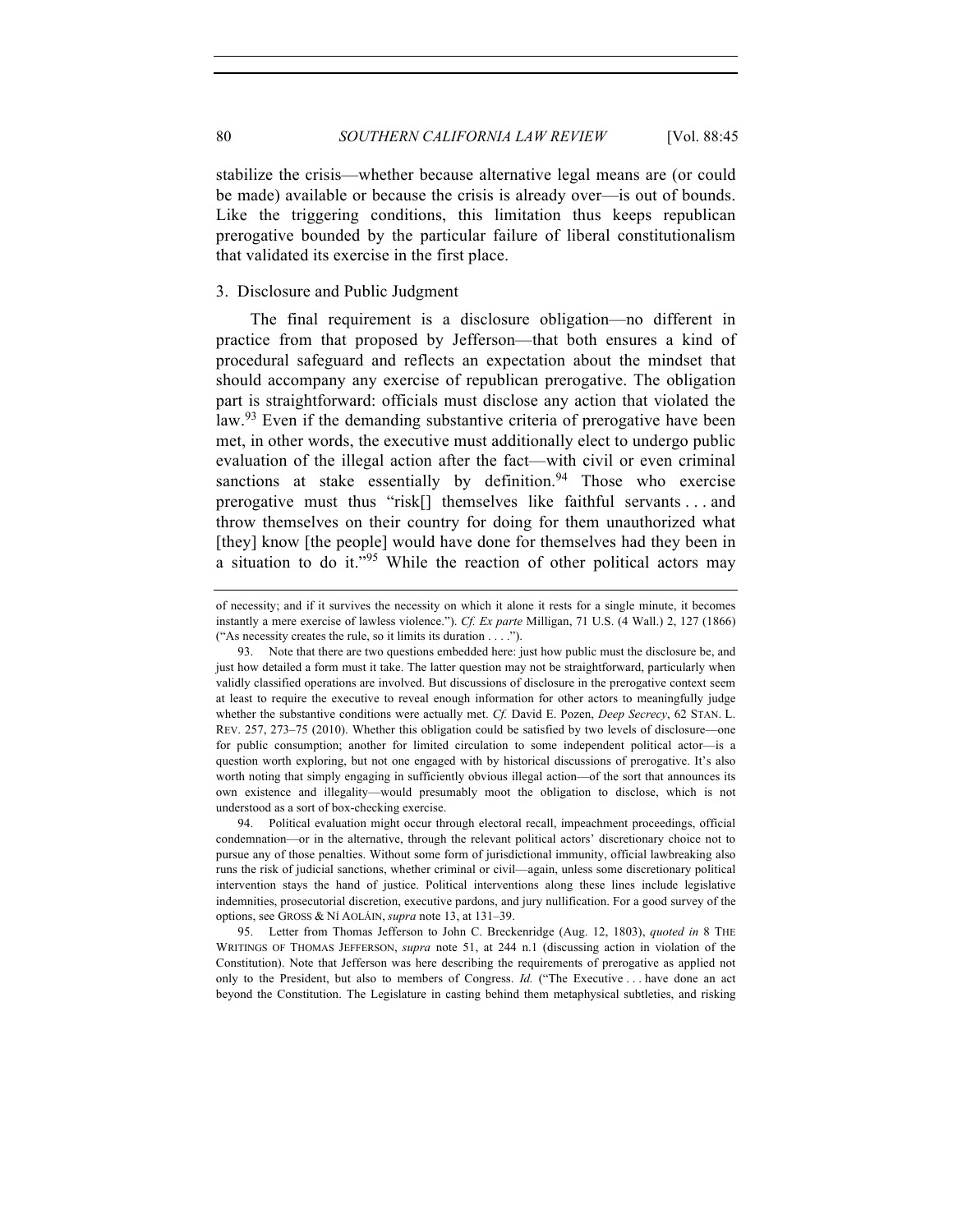depend on whether they agree that the trigger conditions were satisfied, the *result* of their assessment is irrelevant to the objective republican validity of the underlying violation. Public approval might well legitimate the executive's action in a political sense, but ex post approval is not a constituent requirement of prerogative as such.

Note that, in one sense, the disclosure requirement is a logical extension of the suddenness and irregularity requirements: as soon as the practical barriers to legislative action vanish, the Anticipation Problem is no longer in play and—not unlike the guardian model invoked so often in this context<sup>96</sup>—the political entity on whose behalf the executive acted must be given the opportunity to assess that choice.<sup>97</sup> In this way, the disclosure obligation functions to communicate and reinforce the violator's respect for the ordinary legal process. Disclosure also suggests another, related theme of the republican prerogative. Throughout discussions of lawbreaking in the republican vein, the decision to violate the laws is described as hesitant, regretful, and even painful—not because of the fear of personal consequences, but because of the harm that the perpetrator has

themselves like faithful servants, must ratify & pay for it . . . ."). *See also* Madison on Censure, *supra* note 81 ("[T]he first opportunity should be seized for communicating to the legislature the measures pursued, with the reasons explaining the necessity of them."); BROWNSON, *supra* note 21, at 331–32 (arguing that where it is necessary to do things "which are high crimes" under most circumstances, the President must, "if Congress is not in session, . . . call it together at the earliest practicable moment, and submit the matter to its wisdom and discretion"). Note that the Brownson observation quoted here could in isolation be misread to reject prerogative entirely and require Congress to bless all action by the President in advance, regardless of the circumstances. In a context where Brownson celebrates Lincoln for saving the Union, *id.* at 359–60, and describes in detail the illegal means by which he did it, *id.* at 311–30, it seems clear that he is actually referring to the violate-and-ratify dynamic that Lincoln's July 4, 1861 speech and Congress's response represent.

<sup>96.</sup> *See, e.g.*, Letter from Thomas Jefferson to John C. Breckenridge (Aug. 12, 1803), *quoted in* 8 THE WRITINGS OF THOMAS JEFFERSON, *supra* note 51, at 244 n.1 (offering an analogy to "the case of a guardian"); LOCKE, *supra* note 26, § 65, at 36–37. *Cf.* THEODORE ROOSEVELT, AN AUTOBIOGRAPHY 388–89 (1913) (describing the stewardship model of legal powers); Hendrik Hartog, *The Constitution of Aspiration and "The Rights That Belong to Us All*," *in* THE CONSTITUTION AND AMERICAN LIFE 353, 354 (David Thelen ed., 1988) (noting Lincoln's "conception of the Constitution as an estate to be husbanded").

<sup>97.</sup> *Cf.* Abraham Lincoln, Message to Congress in Special Session (July 4, 1861), *in* 4 WORKS OF LINCOLN, *supra* note 2, at 421, 430–31; *The Prize Cases*, 67 U.S. 635, 671 (1863) ("[I]f the President had in any manner assumed powers which it was necessary should have the authority or sanction of Congress," then congressional "ratification has operated to perfectly cure the defect."). In this way the prerogative is brought back within a constitutional orbit, not in the sense of itself being legally defensible under the Constitution, but in the sense of subjecting itself to constitutional processes that will determine whether the requirements for extralegal action were satisfied. Compare Henry Thoreau and Martin Luther King's view that civil disobedience requires the violator to suffer the consequences as a way to convey a general respect for the laws. *See infra* note 99.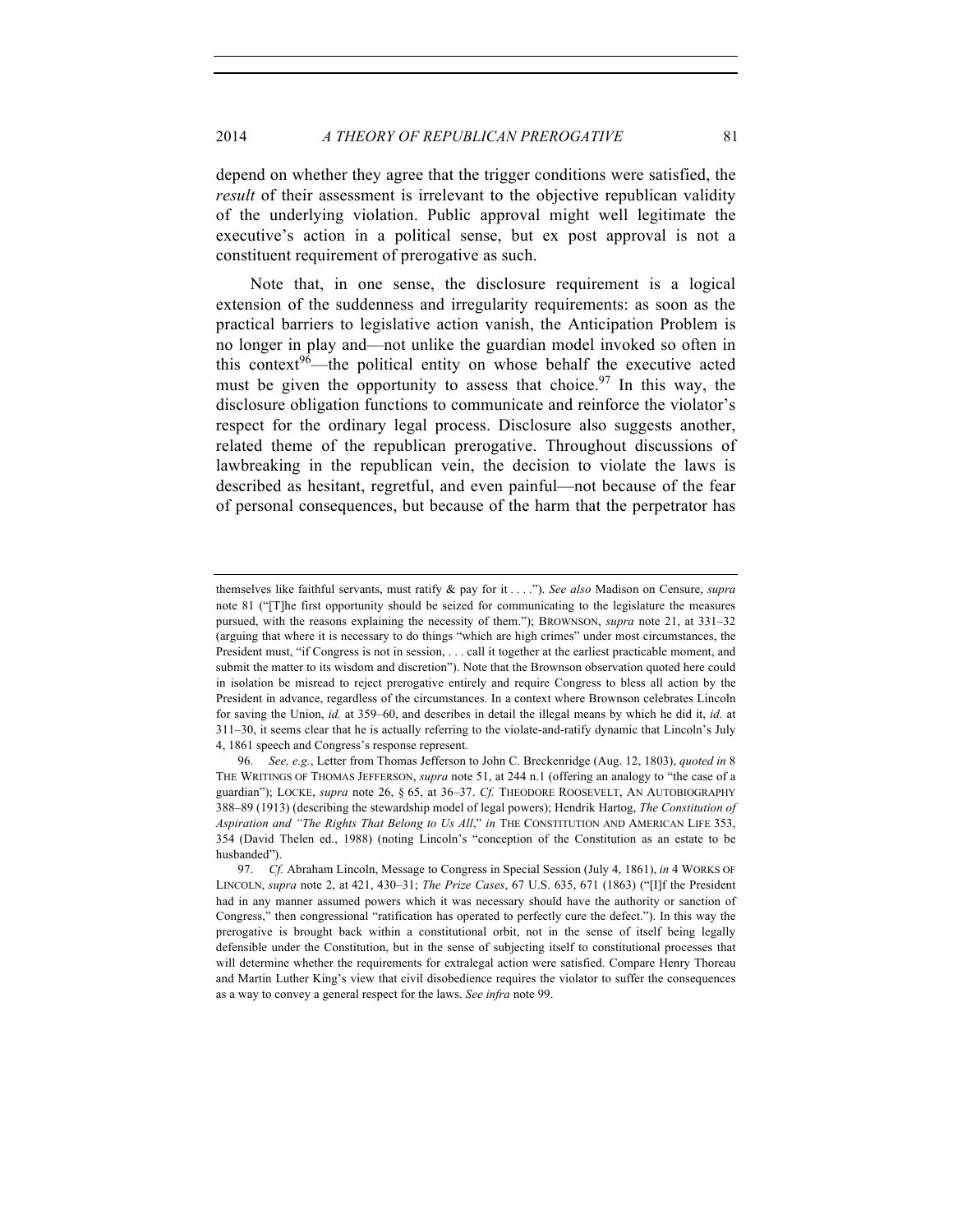done by violating the laws, however justified that choice may seem.<sup>98</sup> Disclosure can thus be understood to represent a recognition that even justified harm requires some kind of confession before the lawbreaker can earn meaningful absolution.<sup>99</sup>

\* \* \*

With that, the sketch of republican prerogative—as it has been sensed in inchoate form throughout our history and as it has been systematized and elaborated here—is complete. Republican prerogative may only be invoked in the face of a sudden, irregular, and existential threat to the survival of our republic in the form that we know it. Even when the invocation of prerogative is justified, that justification remains in effect only so long as the emergency continues, and only for the purpose of stabilizing the crisis with a view to restoring the ordinary constitutional order. And it requires the executive to disclose its actions after the fact, with something like a sense of sorrow about what had to be done.

## C. TEST CASES

Let us conclude Part II by considering four members of the executive branch who faced sharp conflicts between law and expediency.

#### 1. Abraham Lincoln and the Suspension of Habeas Corpus

First, let's return to President Abraham Lincoln and one of the diciest moments in our country's history: when he suspended habeas corpus in the Maryland-D.C. railway corridor during the opening days of the Civil War. Some of Lincoln's other legally questionable actions would be difficult to justify under the republican prerogative. It might be hard to claim, for

<sup>98.</sup> I note without exploring here the possibility that there might be a continuum of republican harm. All unconstitutional legal violations require some kind of extralegal defense. But perhaps the violation of mere "technicalities" should imply a less sorrowful posture than incursions on weightier legal restrictions.

<sup>99.</sup> The disclosure requirement would be hard to explain as a function of ordinary civil disobedience theory. Some models of civil disobedience do require violations to be made public. MARTIN LUTHER KING, JR., *Letter from Birmingham City Jail* ("One who breaks an unjust law must do it *openly*, *lovingly*, . . . and with a willingness to accept the penalty."), *in* A TESTAMENT OF HOPE: THE ESSENTIAL WRITINGS OF MARTIN LUTHER KING, JR., *supra* note 74, at 289, 294 (1963); HENRY DAVID THOREAU, WALDEN & ON THE DUTY OF CIVIL DISOBEDIENCE 281, 289–90 (1948) (urging public resistance of unjust laws). But that requirement and its essentially communicative logic seem to presume that the laws in question are systematically unjust. It is harder to see why that requirement would apply to the kind of *situationally* immoral law (think of the prohibition on drone strikes in the nuclear terrorism example, *supra* Part I.A.2) more typically contemplated by the republican prerogative. Indeed, if we worry about the cultural toll of open and notorious lawbreaking, officials might even think it morally obligatory to *hide* their ad hoc violations of situationally immoral laws.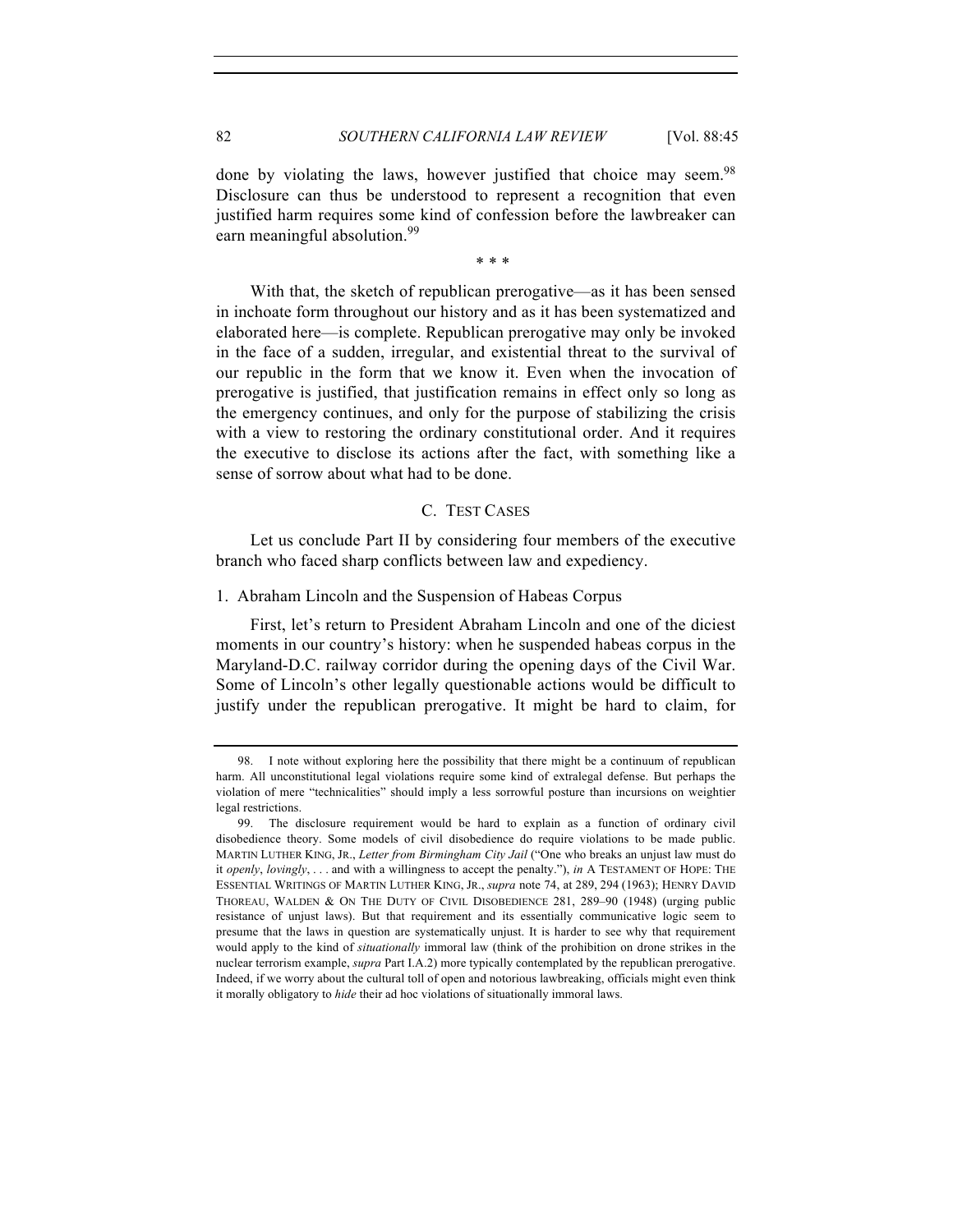example, that the survival of the country turned imminently on an unauthorized two million dollar advance from the Treasury to a group of New York financiers, much less on the Union blockade of the South Carolina coastline.<sup>100</sup> Perhaps more to the point, even in those transportation-challenged times, Congress could have convened quickly enough for the existing legal structure to adopt these latter elements of the President's crisis policy.

But suspending habeas in Maryland was a different story. Unlike Lincoln's other actions, this decision really was in response to a sudden, irregular, and existential threat to the Union. Had Maryland fallen either to chaos or the Confederacy, the outcome could have fatal consequences for the Union, cutting off Washington, the President, and the basic organs of government from the rest of the Union. Armies out of Virginia would have been in a position not only to physically occupy the capital but quite possibly to decapitate the national government.<sup>101</sup> The speed with which events were transpiring was nothing short of breathtaking, and if anything was ever beyond the capacity of the existing statutory structure to handle, it was the Civil War. Nor was it reasonable to expect Congress (which was out of session) to arrive in time to deal with Maryland—the problem was precisely that transportation to Washington was cut off even for trainloads of armed Union soldiers.

So even if we follow virtually all scholars in rejecting Lincoln's weak constitutional defense of the habeas suspension, $102$  not even the most committed constitutional republicans have to condemn his decision—at least not in the first weeks of the war, and at least not if we accept the concept of republican prerogative as it has been sketched here.

## 2. Fawn Hall and the Iran-Contra Scandal

Second, consider National Security Council employee Fawn Hall. Her boss, Oliver North, thought it was a vital security interest of the United States to prop up the Nicaraguan insurrectionary movement known as the Contras. But the Boland Amendment prohibited the government from sending the Nicaraguan rebels any assistance. So North organized an illegal

<sup>100.</sup> *E.g.*, JAMES G. RANDALL, CONSTITUTIONAL PROBLEMS UNDER LINCOLN 36–38 (1926); FARBER, *supra* note 4, at 17–18; PALUDAN, *supra* note 5, at 70–71, 89–90.

<sup>101.</sup> *See, e.g.*, NEELY, *supra* note 4, at 6 (describing letters to Lincoln from Senators, Congressmen, and Cabinet members telling him that without military intervention in Maryland, the "fall of Washington would be most disasterous [*sic*]"); DAVID HERBERT DONALD, LINCOLN 297–99 (1995) (discussing the heightened tensions in Washington).

<sup>102.</sup> *E.g.*, Saikrishna Bangalore Prakash, *The Great Suspender's Unconstitutional Suspension of the Great Writ*, 3 ALB. GOV'T L. REV. 575, 602–09 (2010).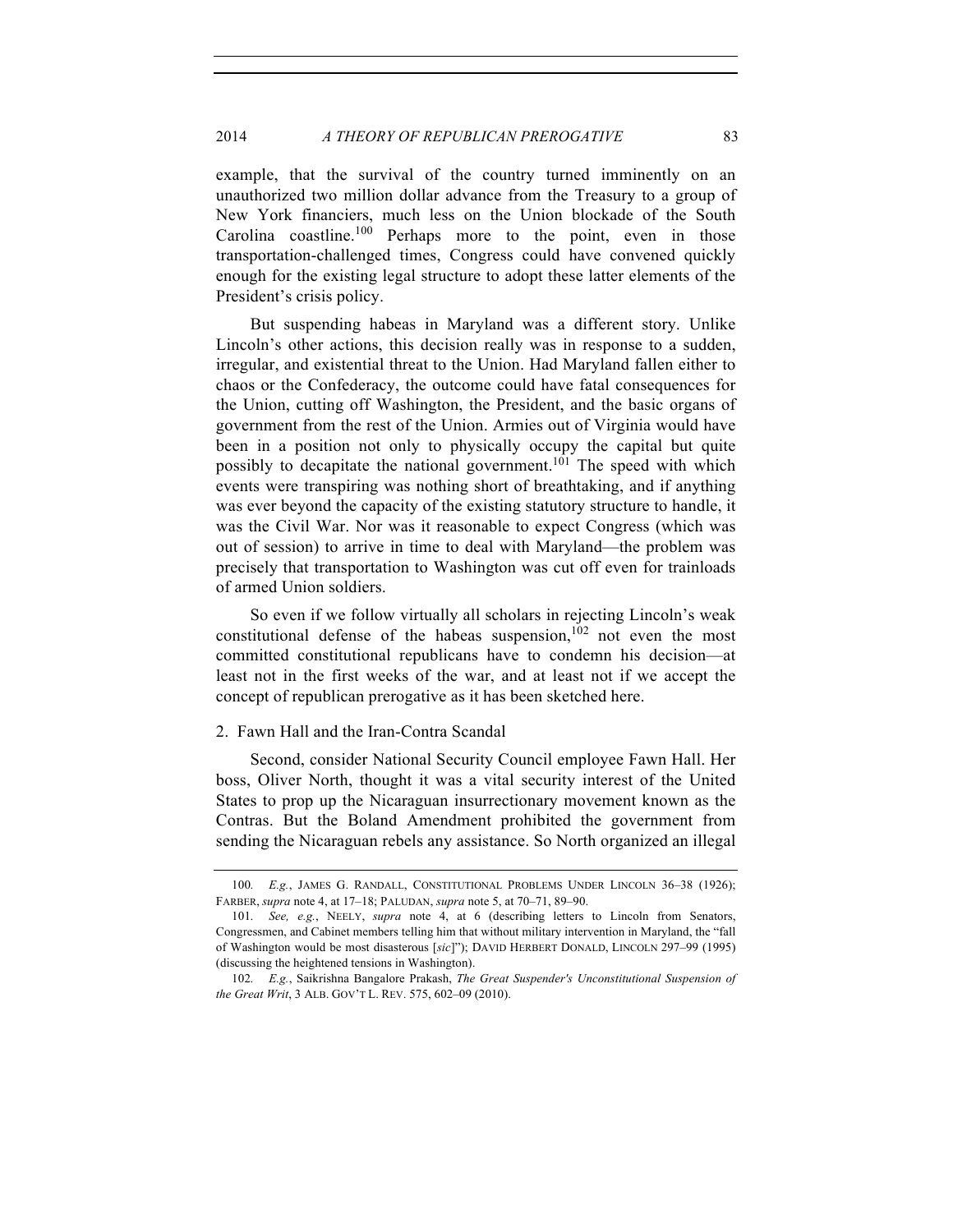scheme to sell arms to the Iranian government and funnel profits to the Contras through private corporate intermediaries in the United States. After Congress announced an investigation into the illegal scheme, North told Hall to shred boxes of papers that would have revealed the scope of his wrongdoing. Knowing full well that she was breaking the law, Hall did so, even sneaking out of the building with classified documents wadded down her boots. As she later put it with disarming candor, "I believed in [Colonel] North and there was a very solid and very valid reason that he must have been doing this. And sometimes you have to go above the written law, I believe."<sup>103</sup>

Despite Hall's strikingly explicit invocation of an extralegal privilege, there is simply no case that either North's activities or Hall's coverup satisfied the requirements of republican prerogative.<sup>104</sup> The lawbreaking Hall sought to protect had not responded to a swiftly developing threat: no sudden developments had taken place in Nicaragua requiring urgent reevaluation of the American legal structure, and it would take an implausibly aggressive theory of existential risk to believe that even the total collapse of the Contras would have risked our republic. Moreover, Hall's violations were intended to *hide* lawbreaking from hostile scrutiny the very opposite of disclosure and public evaluation. Under the republican ethic, that's why we view Hall stuffing papers into her boots as a grubby act of illegality rather than an intelligibly moral act within our constitutional order.

# 3. Dick Cheney and the September 11 Shootdown Order<sup>105</sup>

Third, Vice President Dick Cheney. On September 11, 2001, the first plane smashed into the North Tower at 8:46 am. Confusion reigned. Then came the second plane. It brought clarity, followed by a different kind of

<sup>103.</sup> Dan Morgan & Walter Pincus, *Hall Testifies of Necessity "To Go Above Written Law*,*"* WASH. POST, June 10, 1987, at A1. This account also draws on the following sources: JOHN TOWER ET AL., REPORT OF THE PRESIDENT'S SPECIAL REVIEW BOARD, at B-107 to B-110 (Feb. 26, 1987); THE IRAN-CONTRA SCANDAL: THE DECLASSIFIED HISTORY 329–31 (Peter Kornbluh & Malcolm Byrne eds., 1993); Frederick Schauer, *Official Obedience and the Politics of Defining 'Law'"* 1–4 (Va. Pub. Law and Legal Theory Research Paper No. 2013-11), *available at* http://papers.ssrn.com/sol3/ papers.cfm?abstract\_id=2220923.

<sup>104.</sup> As we will see in Part III.A, however, even low-ranking officials are *not* precluded from access to republican prerogative.

<sup>105.</sup> *See generally* NAT'L COMM'N ON TERRORIST ATTACKS UPON THE U.S., A NEW TYPE OF WAR: THE STORY OF THE FAA AND NORAD RESPONSE TO THE SEPTEMBER 11, 2011 ATTACKS (unpublished manuscript), *available at* http://www.rutgerslawreview.com/2011/a-new-type-of-war/ (explaining the development of the shoot-down order); CHAIRMAN OF THE JOINT CHIEFS OF STAFF INSTRUCTION 3610.01A, AIRCRAFT PIRACY (HIJACKING) AND DESTRUCTION OF DERELICT AIRBORNE OBJECTS (June 1, 2001) (instructions for military personnel in the event of an aircraft hijacking).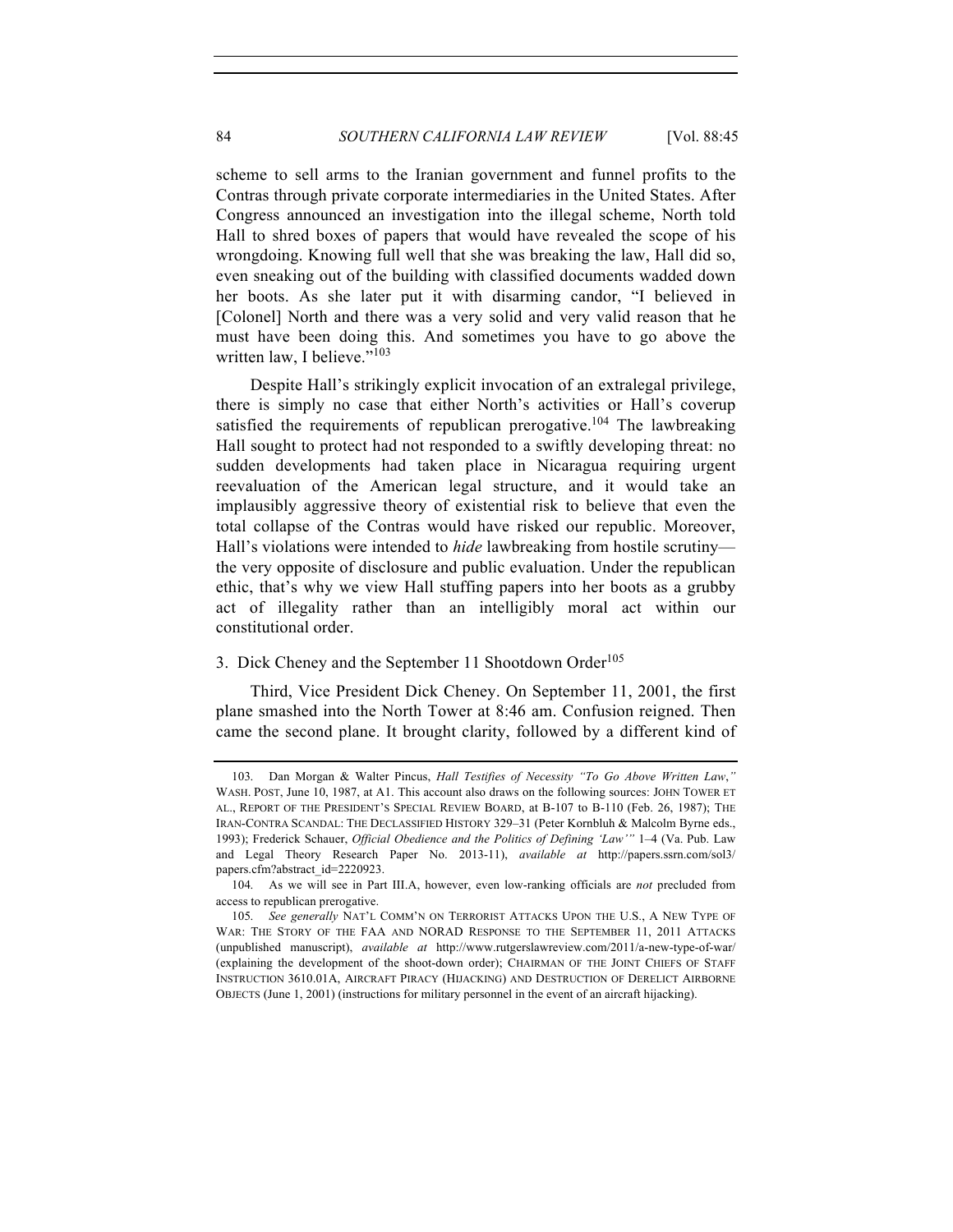confusion. The FAA and NORAD hijacking protocols were timeintensive—so demanding, in fact, that they were unworkable as a template for action that morning. Even after fighter jets around the country scrambled in response to an order that was itself issued outside the chain of command, the pilots' mandate was unclear. Lethal action was prohibited without direct approval from the President or the Secretary of Defense, but neither of them could be reached. Panic rose in the White House, in the Capitol, and at the Supreme Court as evacuation notices went out. Finally, as Flight 93 headed toward Washington, Cheney simply ordered the Air Force to shoot down any plane that came near the nation's capital. His chief of staff later said Cheney made the call "in about the time it takes a batter to decide to swing." $106$ 

Cheney's command violated the law. It never had to be tested; indeed it is not clear that it would have been followed. But had it come to that, his decision might well have saved the Capitol from destruction—and as far as he then knew, other crucial centers of national government as well. But can it be seen as an exercise of republican prerogative? Cheney's attitude may have been in tension with the sense of tragic responsibility that characterizes many discussions of republican prerogative—perhaps because, although even the strongest Article II theorists typically vest a constitutional override in the President alone,  $107$  Cheney may have believed his order was legal.<sup>108</sup> But in many other respects, the shootdown order satisfied the requirements of republican prerogative. September 11 came suddenly. The form of attack was entirely unexpected, and the rules in

<sup>106.</sup> Final Report of the National Commission on Terrorist Attacks upon the United States (THE 9/11 COMMISSION REPORT) 41 (2004).

<sup>107.</sup> *See, e.g.*, Hamdi v. Rumsfeld, 542 U.S. 507, 580–88 (2004) (Thomas, J., dissenting) (emphasizing the special constitutional role of the President); Steven G. Calabresi & Kevin H. Rhodes, *The Structural Constitution: Unitary Executive, Plural Judiciary*, 105 HARV. L. REV. 1153, 1173 (1992) ("[T]he Constitution vests all of the executive power in the President and gives Congress no authority to vest executive power in anyone else."). *See also* Memorandum from Nicholas deB. Katzenbach, Assistant Attorney General, to Lyndon B. Johnson, Constitutionality of the Vice President's Service as Chairman of the National Aeronautics and Space Council 4 (Apr. 18, 1961) ("[T]he Vice President belongs neither to the Executive nor to the Legislative Branch . . . ."); Peter Baker, *White House Defends Cheney's Refusal of Oversight*, WASH. POST (June 23, 2007), http://www.washingtonpost.com/wp-dyn/content/article/2007/06/22/AR2007062201809.html (reporting the Bush Administration's argument that the Vice President was not a member of the executive branch).

<sup>108.</sup> One way to square Cheney's apparent lack of concern about his decision with the expectations of republican prerogative would be by further developing the possibility that not all laws are created equal. *See supra* Part I.A. On that view, ignoring the hypertechnical formalities of administrative operating procedures might not prompt the same angst as violating obvious constitutional limits. *See supra* note 79. It might also be unrealistic to expect a sense of regret from someone who believes in good faith—even if wrongly—that the rule prohibiting the action is itself unconstitutional.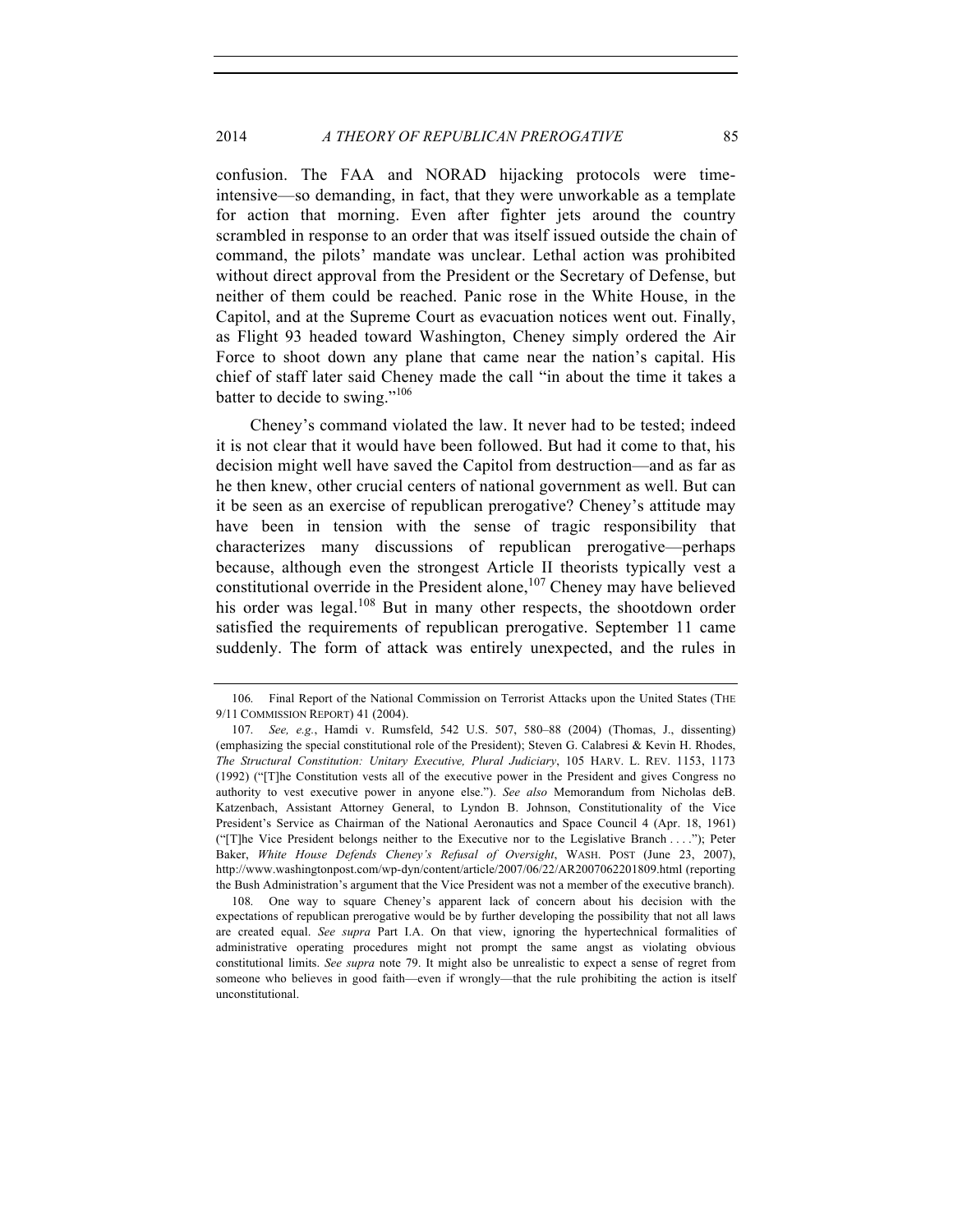place were badly suited to the emergency. The order Cheney issued was limited to the precise threat that was playing out over the Eastern seaboard, and it had operational force only until the instant threat was fully in hand.

In the final analysis, evaluating Cheney's shootdown order as an exercise of republican prerogative turns mainly on whether the crisis was sufficiently severe. In practical terms, the United States would hardly have come to an end even if the September 11 plotters had managed to destroy the White House, the Capitol building, or even (from Cheney's perspective at the time) any number of other discrete targets. On the other hand, as with Maryland in 1861, it matters that the terrorist attacks were so obviously framed as a decapitation strike. In the same way that we might expect the nuclear destruction of New York City to prompt radical amendment of the constitutional order, similar degradation of the constitutional fabric might well be expected to result from the systematic destruction of major government centers in Washington. I find myself torn on the question, and it is certainly a closer case than that of Oliver North or Fawn Hall. But applying my own, necessarily intuitive sense of how the counterfactual would have played out in a country that has seen symbolic destruction before—including, in 1814, the partial sack of Washington and burning of the White House—it seems hard to understand the risk presented as rising to an existential level, even in the sense of risking a radical revision of our constitutional order. The demands of republican prerogative are just too strict.

#### 4. John Ashcroft and the Terrorist Surveillance Program

Finally, Attorney General John Ashcroft. Bedridden and floating in and out of a morphine haze, he was recovering from emergency surgery and an agonizing illness. The day after his surgery, Ashcroft woke up to see a group of men at his bedside. At first, some of them thought the ashen and semi-delirious Attorney General couldn't comprehend what was going on around him. But he had to. The President's office had dispatched the Chief of Staff and White House Counsel to pressure Ashcroft into breaking the law. Speaking urgently, they told him that people would die if he didn't authorize a terrorist surveillance program that he believed was illegal. Rousing himself for a moment of focus, the frail patient refused to capitulate. "Demonstrat[ing] a strength I had never seen before," his chief deputy later recalled, Ashcroft "lifted his head off the pillow and, in very strong terms, expressed his view of the matter, rich in both substance and fact, which stunned me, drawn from the hour-long meeting we had had a week earlier, . . . and then laid his head back down on the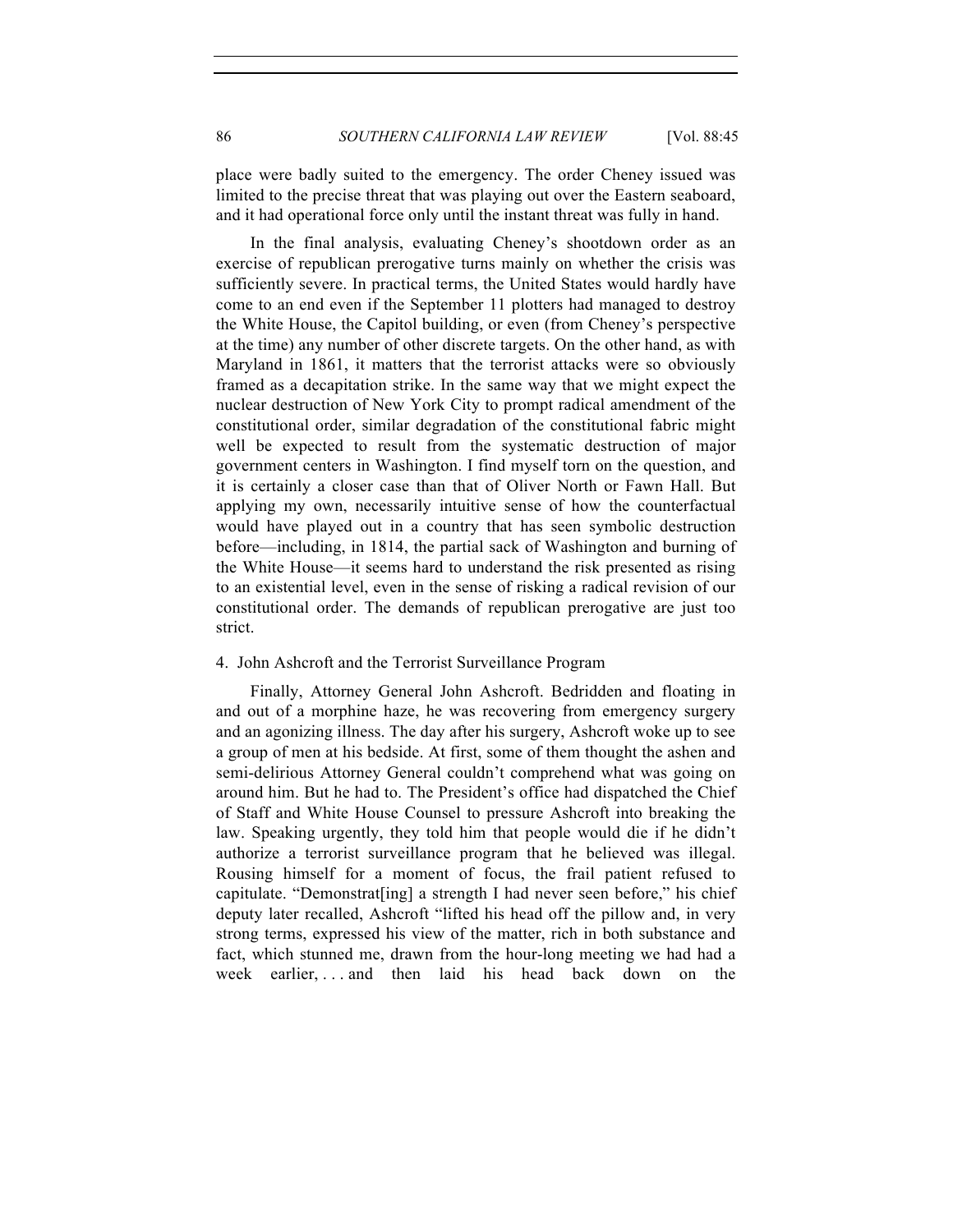pillow, ... spent."<sup>109</sup> The White House emissaries left the room, defeated. Another government official said that watching Ashcroft go "from seeming near death to having this amazing moment of clarity" was "one of the most extraordinary events I've ever seen in my life."<sup>110</sup>

Did Ashcroft interfere with a valid presidential exercise of republican prerogative? The answer has to be no. As with the Iran-Contra affair, the terrorist threat that motivated the terrorist surveillance program was neither sudden nor swiftly developing in any tactical sense. Not only was it well within the competence of legislative reform, but there is not even any indication that the existential threat required by republican prerogative was in play. On an account defined by the republican ethic, that's why we talk about Ashcroft's decision to protect the laws as "amazing," "extraordinary," and perhaps even heroic: because the illegal activities he opposed could not even colorably be seen as republican prerogative.

In fact, by resisting enormous pressure at a vulnerable time, Ashcroft was actually *defending* the republican ethic—serving the Constitution and the rule of law at potentially devastating cost to a career he had spent his entire life building. It's worth noting that this interpretation is in keeping with other hints of the man's values that emerge from his public record. Because Ashcroft was not only the law-and-order prosecutor and fervent supporter of the Patriot Act; he was also the member of the Singing Senators, the deeply religious host of weekly prayer breakfasts at Main Justice, and the composer-performer of "Let the Eagle Soar."<sup>111</sup> His hospital bed fortitude (which had the practical effect of securing certain *legalized* civil liberties that he might not have been disposed to advocate as a policy matter) may well have come from the same place as his unabashed embrace of our country and its hard-won legal tradition.

## III. SOME PROBLEMS

This basic sketch of republican prerogative leaves open some

<sup>109.</sup> Preserving Prosecutorial Independence: Is the Department of Justice Politicizing the Hiring and Firing of U.S. Attorneys?: Hearing Before the S. Comm. on the Judiciary, 110th Cong. 215–24 (2007) (statement of James B. Comey, former Deputy Att'y Gen. of the United States).

<sup>110.</sup> Jack Goldsmith, Frontline appearance (2007), *available at* http://www.pbs.org/wgbh/pages/ frontline/cheney/interviews/goldsmith.html#3. This account also draws from Dan Eggen & Paul Kane, *Gonzales Hospital Episode Detailed*, WASH. POST (May 16, 2007), http://www.washingtonpost.com/ wp-dyn/content/article/2007/05/15/AR2007051500864.html; David Johnston & Scott Shane, *Notes Detail Visit to Ashcroft's Hospital Room*, N.Y. TIMES (Aug. 16, 2007), http://www.nytimes.com/ 2007/08/16/washington/16cnd-inquiries.html?hp.

<sup>111.</sup> *John Ashcroft (Let the Eagle Soar)*, YOUTUBE (uploaded Mar. 29, 2006), http://www.youtube.com/watch?v=woLQI8X2R6Y.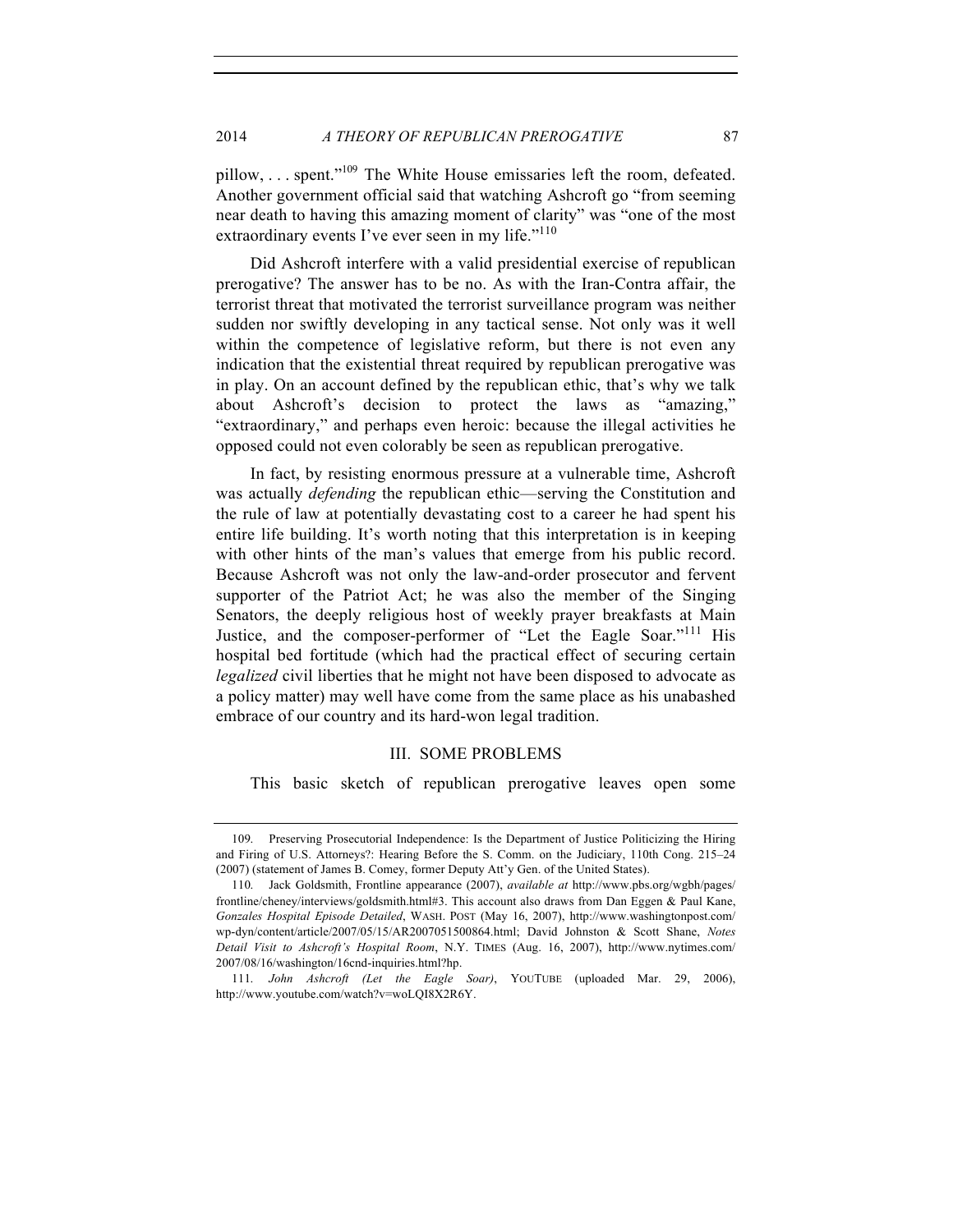important questions. I do not propose to resolve them conclusively here, but they are worth flagging.

## A. WHO POSSESSES PREROGATIVE?

Some writers have suggested that only the President or high executive officials may exercise prerogative.<sup>112</sup> This appears to be a legacy of the fact that English royal prerogative—which included a discretionary power to set aside the application of inconvenient statutes $113$ —was a non-delegable power of the king alone.<sup>114</sup> The question is whether an analogous limitation—to one official, or perhaps a class of officials—ought to restrict republican prerogative too. I am skeptical. It was a view of royal prerogative as a creature of law that eventually rendered it vulnerable first to review by the English courts<sup>115</sup> and then to its subjugation to parliamentary control.<sup>116</sup> The *moral* claims of the republican ethic, by

114. *See* JOHN ALLEN, INQUIRY INTO THE RISE AND GROWTH OF THE ROYAL PREROGATIVE IN ENGLAND 1 (B. Thorpe ed., 1849) (describing prerogative as part of the "transcendent attributes ascribed to the King"); FRANCIS BACON, AN ESSAY OF A KING 5 (1642) ("cannot be executed by any Subject, neither is it possible [for the king] to give such power by Commission") (1642); 1 BLACKSTONE, *supra* note 25, at \*239 (defining prerogative as that power which "can only be applied to those rights and capacities which the king enjoys alone").

115. *See* Case of Proclamations, [1610] 77 Eng. Rep. 1352 (K.B.), 1354 ("[T]he King hath no prerogative, but that which the law of the land allows him."); Darnel's Case, [1627] 3 How. St. Tr. 1 (evaluating the Crown's claim to detain "by his majesty's special commandment" to determine "whether this be good in law"), *reprinted in* 3 COBETT'S COLLECTION OF STATE TRIALS 1, 60 (1809). *See also, e.g.*, MILTON, *supra* note 22, at 20 ("[A] king ought to observe the Laws, as well as any other man."). For a summary of the royalist position on the question, see Bates's Case, [1606] 2 St. Tr. 371 ("The kings power is double, ordinary and absolute . . . . That of the ordinary is for . . . the execution of civil justice . . . [and] cannot be changed, without parliament . . . . The absolute power of the king . . . [varies only] according to the wisdome of the king, for the common good . . . ."), *reprinted in*  2 COBETT'S COLLECTION OF STATE TRIALS 371, 389 (1809).

116. An Act Declareing the Rights and Liberties of the Subject and Setleing the Succession of the Crowne, 1 Gul. & Mar., c.2 (1689) ("[T]he pretended Power of Dispensing with Laws or the Execution of Laws by Regall Authority as it hath beene assumed and exercised of late is illegall"), *reprinted in* 6 THE STATUTES OF THE REALM 143 (1685–1694) (John Raithby ed., 1819). *See also* DICEY, *supra*  note 21, at 60–62 (noting that "though certain powers . . . are now left by law in the hands of the

<sup>112.</sup> *See, e.g.*, Letter from Thomas Jefferson to John B. Colvin (Sept. 20, 1810), *in* 9 THE WRITINGS OF THOMAS JEFFERSON, *supra* note 48, at 279, 279 (recognizing "a duty in officers of high trust, to assume some authorities beyond the law"); Madison on Censure, *supra* note 81 ("[E]xecutive sanction [for an illegal act] should flow from the supreme source."). *But see* Letter from Thomas Jefferson to John C. Breckenridge (Aug. 12, 1803), *quoted in* 8 THE WRITINGS OF THOMAS JEFFERSON, *supra* note 51, at 244 n.1 (describing the requirements for *legislative* prerogative).

<sup>113.</sup> Even the most aggressive royalists never quite reached the point of *qui veut le roi, si veut la loi*. But in some cases the implications of the dispensing power and absolute royal prerogative reached pretty far. *See, e.g.*, JAMES I, BASILIKON DORON 27–120 (1599); ROBERT FILMER, PATRIARCHA: OR THE NATURAL POWER OF KINGS, at ch. III, pt. 1, at 77–80 (1680); JOHN COWELL, THE INSTITUTES OF THE LAWES OF ENGLAND tit. II, para. 5, at 5 (1651); WORMUTH, *supra* note 52, at 55 (describing claims of "absolute prerogative . . . to act outside the common law for reason of state").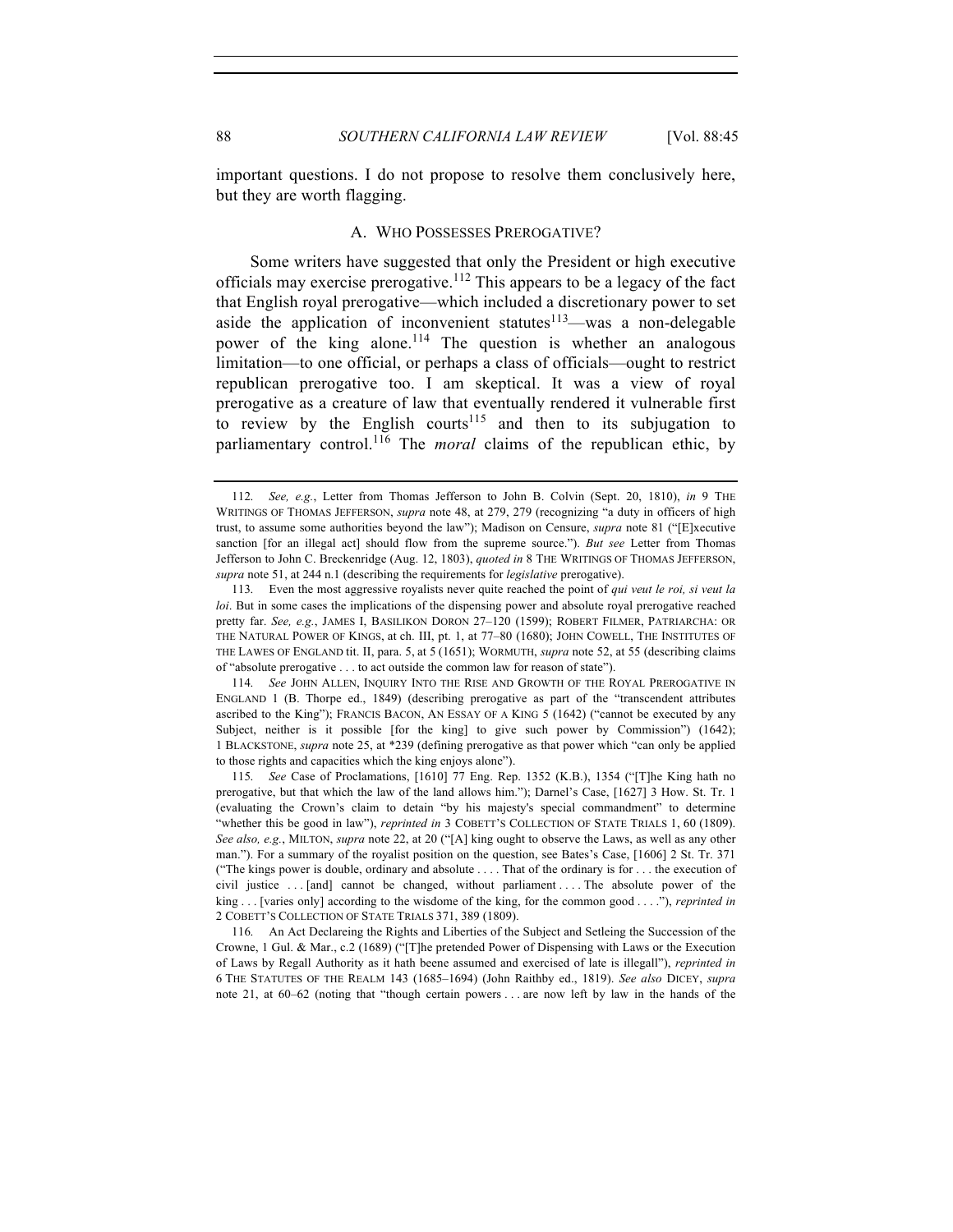contrast, would seem available to anyone in a position to serve the common republican purpose at which it is directed. If that is right, then not only could any other federal officer invoke the prerogative,  $117$  but so too could state officials and even private parties in the unlikely case that they were in a position to respond to an existential threat with a response tailored as the prerogative requires.

The best case for presidential exclusivity (though I find it unconvincing) would rely on the Oath Clause of the Constitution. That argument would stem from a claim that the nation has designated its President—not in a legal sense, but through some extralegal recognition as a moral agent for the republic—to decide when the constitutional order is at stake. (A more flexible version might recognize a prerogative privilege for other federal officials who currently swear a similar oath,  $118$  while refusing to do so for any state officials or private citizens who do not.<sup>119</sup>) The problem with that claim is that it reads these obligatory mandates to preclude anyone else's entitlement to the underlying moral claim. That

119. As a matter of federal law, State officers swear only to "support the Constitution of the United States." 4 U.S.C. § 101. State practice presumably varies.

Crown, . . . no modern lawyer [in 1915] would maintain that these powers or any other branch of royal authority could not be regulated or abolished by Act of Parliament"); F.W. MAITLAND, THE CONSTITUTIONAL HISTORY OF ENGLAND 416–21 (1926) (discussing—in a lecture delivered in 1888 the difficulty of identifying which elements of legalized royal prerogative still remained by that time); ALLEN, *supra* note 114, at 9–11 ("[H]owever the monarchical theory may have been proclaimed in law books and magnified by churchmen, it was never reduced, strictly and completely, to practice; nor was it ever recognized or quietly submitted to by the people . . . ."). For a concise overview of Parliamentary disputes on this issue, see BURGESS, *supra* note 60, at 139–42.

<sup>117.</sup> It would be exceedingly rare for any anyone other than the President to be faced with a decision of this magnitude without an opportunity to pass it up the line. But it's at least theoretically possible. And there is no reason in principle that this shouldn't apply to federal officers outside the executive. Ellen Katz points out that *Bush v. Gore* has sometimes been defended as an essentially lawless action in the Schmittian sense, taken in order to avert a threat to fundamental political stability in response to a sudden crisis on a question that the legal rules were poorly suited to handle. *See* Ellen D. Katz, *From* Bush v. Gore *to* NAMUDNO*: A Response to Professor Amar*, 61 FLA. L. REV. 991, 996–97 (2009) (arguing that the Justices in *Bush v. Gore* "step[ped] into the shoes" of the Florida Supreme Court to right what they perceived as an incorrect and damaging decision). *Cf.* Richard A. Posner, Bush v. Gore *as Pragmatic Adjudication*, *in* A BADLY FLAWED ELECTION: DEBATING *BUSH V. GORE*, THE SUPREME COURT, AND AMERICAN DEMOCRACY 187, 208–13 (Ronald Dworkin ed., 2002).

<sup>118.</sup> The current statutory oath for federal officers is "I, [state your name], do solemnly swear (or affirm) that I will support and defend the Constitution of the United States against all enemies, foreign and domestic; that I will bear true faith and allegiance to the same; that I take this obligation freely, without any mental reservation or purpose of evasion; and that I will well and faithfully discharge the duties of the office on which I am about to enter. So help me God." 5 U.S.C. § 3331 (2012). State officers take a shorter oath, stating that "I, [state your name], do solemnly swear that I will support the Constitution of the United States." 4 U.S.C. § 101 (2012).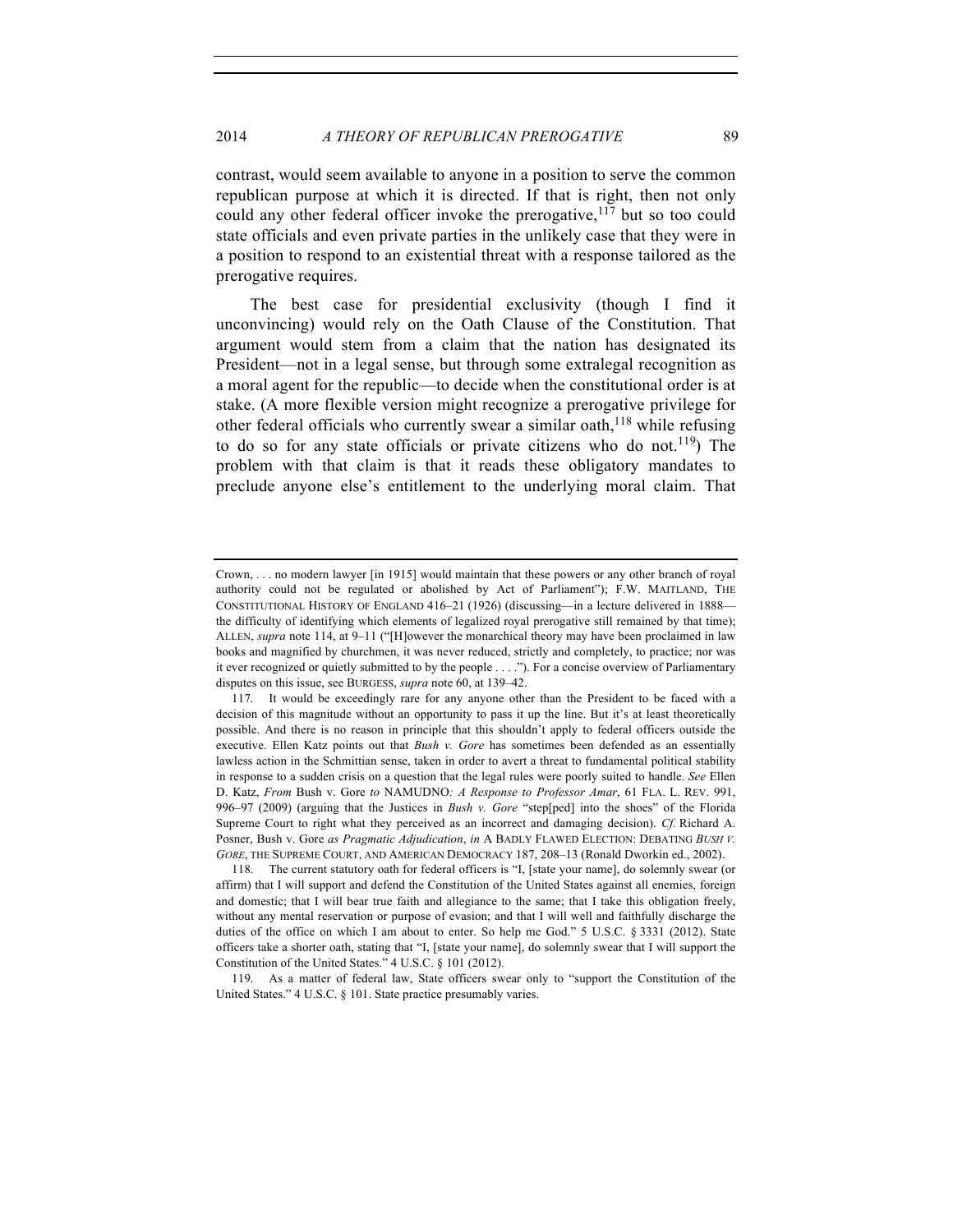would be reading an awful lot into very few words.<sup>120</sup> And the constitutional version in particular would require us to deal with the vexing question of how, since even the President must rely on the cooperation of others, anyone could effectuate an illegal course of action if those who must execute it on his behalf are not understood to have a comparable moral claim to violate the law.

# B. DOES PREROGATIVE MEAN EMERGENCY STATUTES ARE UNNECESSARY?

Debates about the relationship between law and emergency persistently focus on whether to extend legal grants of open-ended crisis powers—and if so, how. A superficial reading of the republican prerogative might imply that it renders legal delegations of emergency power unnecessary and therefore unwise. That view would be mistaken.

The problem is that illegality taxes any executive action to which it applies. So if we're certain that some specific set of identifiable circumstances would require a departure from the ordinary legal framework, then economists would tell us that our failure to provide the requisite contingent legal authority may predictably undersupply necessary action by risk-averse actors who are unable to internalize all its benefits.

More fundamentally, the fact that all legislators necessarily face the Anticipation Problem doesn't mean that they shouldn't try to anticipate problems. In fact, one implication of the republican ethic might actually be that muscular delegations of emergency power are vital to contemporary liberal legalism, at least if structured so as to keep their exercise meaningfully accountable. Contrary to a frequent refrain of "errand boy" theorists that this sort of delegation corrodes the culture of legality, a smart, targeted delegation (perhaps even drafted to follow the lines of the republican prerogative, although there would be no need to stop there) might actually bolster the most important bulwark against executive tyranny: a culture of respect for the principle that the executive is a creature of the laws and the ordinary legal process.<sup>121</sup>

<sup>120.</sup> *Cf.* Michael Stokes Paulsen, Youngstown *Goes to War*, 19 CONST. COMMENT. 215, 239 n.76 (2002) ("The Presidential Oath Clause does not appear, at least in form, to be a *grant* of power to the President."); David A. Strauss, *Presidential Interpretation of the Constitution*, 15 CARDOZO L. REV. 113, 122 (1993) ("An oath is limiting, not empowering.").

<sup>121.</sup> More generally, there is substantial debate on the viability and desirability of institutional and political checks on executive action. *E.g.*, Julian Davis Mortenson, *Law Matters, Even to the Executive*, 112 MICH. L. REV. 1015, 1023 (2014). Some expect the serious consequences of criminality, the uncertainty of ex post approval, and a certain amount of innate human risk aversion to provide just about the right level of disincentive for lawbreaking. Others worry that any form of external review may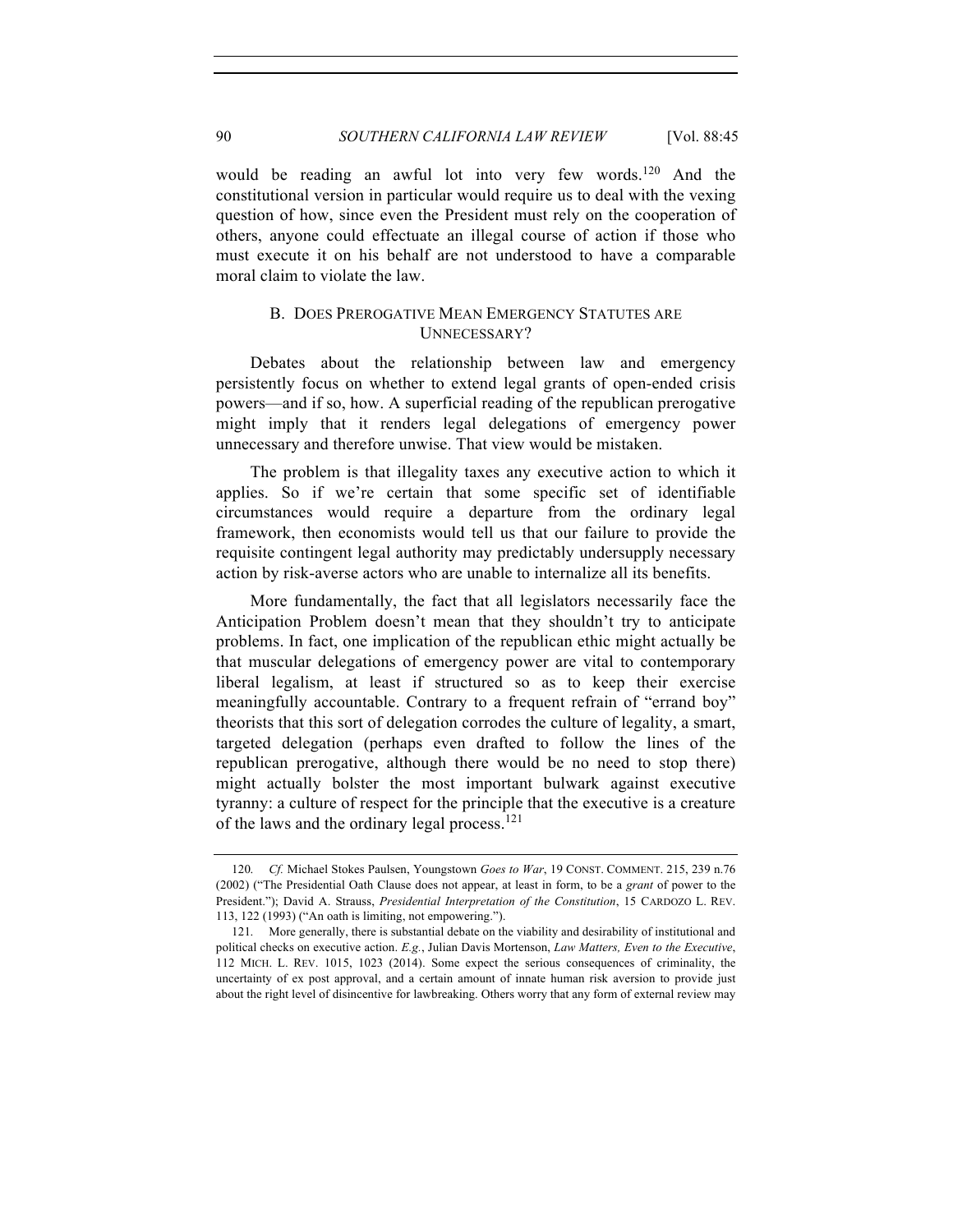If that's right, then we might want to invert Jefferson's strategy of rendering the laws so stiff and so parsimonious that the people would lose respect for them. Instead, precisely by creating significant statutory authorization subject to careful institutional checks (which we might expect to extend a fair amount of deference in the face of genuine emergency), we can cultivate precisely the veneration of laws which is both the basis for and the restraint on prerogative. This is a golden mean problem: too much legal discretion and we abandon the rule of law; too little and we may regularize the social practice of lawbreaking. But even if the solution can only come in the doing, recognizing the project as a balancing act is a crucial first step.

#### C. WHAT ABOUT OTHER MORAL GROUNDS TO DISOBEY THE LAW?

My skepticism that Cheney properly exercised republican prerogative with his shootdown order brings us back to a point made earlier. This Article does not claim that republican prerogative is the *only* moral ground

over-deter necessary action. But the most common concern is a fear that vigorous and forthright law violation by the executive is unlikely to be punished very often. As Locke put it, "the people are very seldom or never scrupulous or nice in the point; they are far from examining prerogative while it is in any tolerable degree employed for the use it was meant." LOCKE, *supra* note 26, § 161, at 92. *Cf.* DYZENHAUS, *supra* note 21, at 98–99 & n.76 (predicting that illegality may have low political cost). Part of the dynamic here surely inheres in the awe that glittering acts of political courage are thought to inspire. WILLIAM SHAKESPEARE, THE SECOND PART OF KING HENRY THE FOURTH act 4, sc. 5, *reprinted in* SHAKESPEARE: THE COMPLETE WORKS 687, 689 (G.B. Harrison ed., 1952) ("Be it thy course to busy giddy minds [w]ith foreign quarrels . . . ."); NICCOLÒ MACHIAVELLI, THE PRINCE 87–91 (Harvey C. Mansfield trans., 1998) (similar). Another part comes from what we might call the Dilution Problem: many Obama supporters who viewed his military actions in Libya as illegal, for example, nonetheless voted for him because in a binary aggregation of preferences they gave his domestic policies much greater weight.

Either way, many worry that insupportable invocations of prerogative will escape sanction. One set of safeguards against this are institutional. From the start, Madison understood that divided power would channel the impure motives of public officials into mutually offsetting checks. This dynamic can play out even within the executive branch, which is not a monolithic entity that operates robotically on the basis of commands from a unitary control center. *E.g.*, Dawn E. Johnsen, *Faithfully Executing the Laws: Internal Legal Constraints on Executive Power*, 54 UCLA L. REV. 1559, 1564–66 (2007); Elizabeth Magill & Adrian Vermeule, *Allocating Power Within Agencies*, 120 YALE L.J. 1032, 1036–41 (2011); Neomi Rao, *Public Choice and International Law Compliance: The Executive Branch Is a 'They,' Not an 'It*,*'* 96 MINN. L. REV. 194, 228–51 (2011). But the most relevant safeguard for present purposes is that the "we" at which republican prerogative is directed is a people that cares about its laws. *Cf.* BURKE, *Reflections on the Revolution in France*, *in* 3 THE WORKS OF EDMUND BURKE, *supra* note 68, at 21, 74 ("[A] jealous, ever-waking vigilance, to guard the treasure of our liberty, not only from invasion, but from decay and corruption, was our best wisdom and our first duty."). That is not to say that our respect for law is any more inflexible than the republican prerogative itself; anyone who has flashed high beams at oncoming traffic on the far side of a speed trap can tell you that. But it is to say that this relationship to law accounts for part of how we view the world, and that meaningful evaluation of executive action relies heavily on that fact.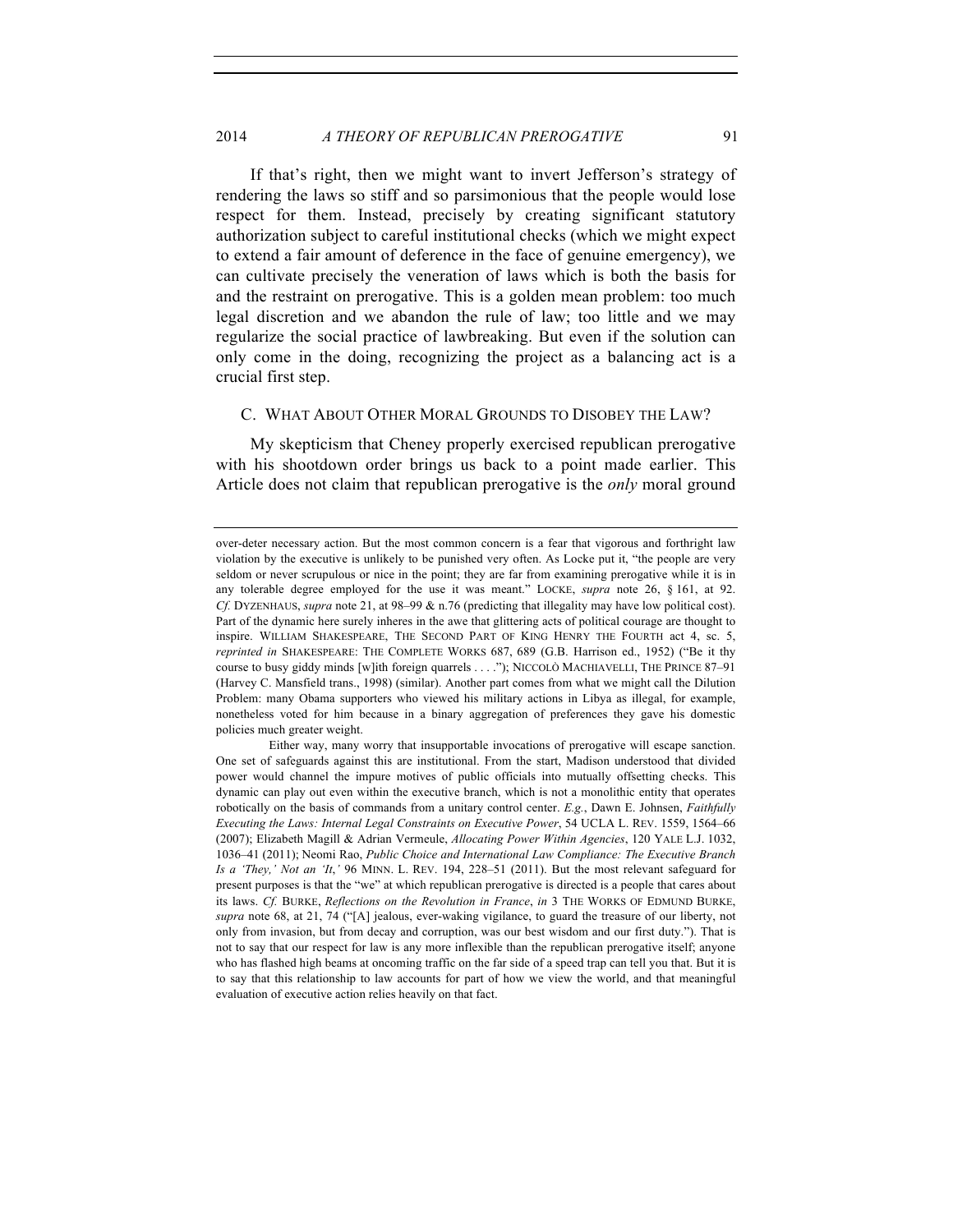on which the executive may break the law. There is still room for a general theory of civil disobedience in the executive branch—even when the threat prompting it, for example, is insufficiently sudden, irregular, or existentially severe to qualify as republican prerogative proper. And perhaps such a theory could defend Cheney's order—or, if you prefer, Edward Snowden's violation of general legal prohibitions and his own official duties in defense of his understanding of liberty and the public good.

But that leaves us with a question: what reason is there for talking about the republican prerogative at all? If there are other circumstances in which public officials might claim a moral right to violate the law, why should we care about this particular form of morally justifiable lawbreaking?

There are several answers. First, there is a longstanding tradition of talking this way about what the executive can do. Purely as a historical matter, this Article identifies one important thread of our intellectual tradition and grapples with its implications, which are not so straightforward. And if you think social practices and cultural understandings carry normative weight—for whatever reason—then the tradition so identified must be reckoned with even as we address new problems in new settings. Second, the fact that other moral privileges to break the law may also exist does not mean that making a case for them is easy: if we can identify one version of moral prerogative that appears defensible, internally coherent, and consistent with our values, that is well worth doing.

Third, and most speculatively, republican morality might actually be an especially privileged basis for executive lawbreaking. The argument for that position would start with the premise that public service is a sacred trust, which presents a countervailing moral duty that complicates the ability of public officials to invoke the immorality of a particular legal restriction as a reason for ignoring it. Our system is dedicated not just to the principle of lawfulness generally, but to the particular expectation that public officials will take care of the laws that we trust them to protect. Indeed, assuming some minimum level of government power, the rule of law probably depends more on the law-abidingness of public officials than that of private citizens.

On this view of government service, there is a special moral cost to the infidelity of illegally coopting public power to advance your own moral views. By voluntarily electing to serve the public, officials incur a special,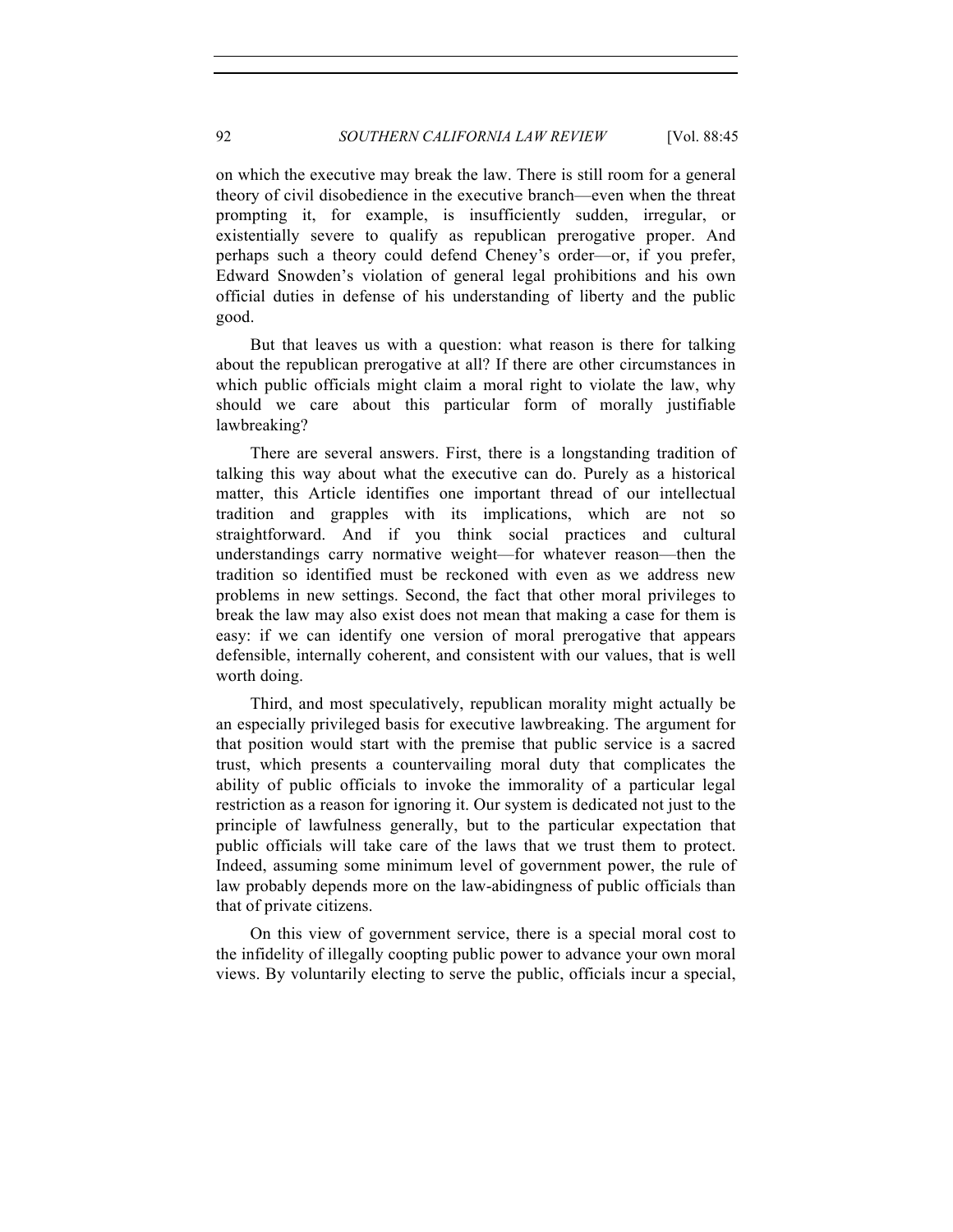## 2014 *A THEORY OF REPUBLICAN PREROGATIVE* 93

relational moral obligation that complicates their ability to act on other moral commitments.<sup>122</sup> Privileging other moral commitments over the demands of law might therefore be inconsistent with the special obligations of public service to a degree that simply isn't true for a private citizen.<sup>123</sup> This in turn would mean that a public official's decision to break the law in service of our collective republican ethic might be easier to defend than her decision to do so on the basis of other moral considerations.

# D. WHAT IF PREROGATIVE REQUIRES SELF-DESTRUCTION?

Before closing, we should consider the most powerful normative challenge to the republican prerogative. That challenge is unlikely to arise in the archetypal prerogative scenario, where the executive is forced to act without any opportunity for the legislature to assess things first. Rather, the challenge arises where there is sufficient time for legislative assessment before the fact, and the legislature—with full awareness of the contours of the specific threat that has just arisen—expressly prohibits the very thing the executive wants to do. Rather than questioning the severity requirement, in other words, this challenge targets the moral coherence of the irregularity and suddenness requirements: if we stipulate that the executive perceives an existentially severe threat to the republic, then how can it make the slightest difference whether that threat is sudden or irregular? Why should the moral authority to preserve our constitutional order dissipate simply because the legislature has had time to deliberate?

Consider first a legislature that in the utmost good faith rejects the executive's plea for permission to take an otherwise prohibited act: the

<sup>122.</sup> This is distinct from other reasons that might convince officials not to use their official roles to impose moral views, such as either a belief in value pluralism or an epistemic moral humility—both of which would seem to apply to officials and private citizens alike. To see that point, imagine that Congress passes the Free Contraception for Everyone Act of 2015. The new Secretary of Health and Human Services is utterly certain that contraception is a categorical moral wrong. But the Secretary also believes that her agreement to serve the public imposes a distinct moral obligation (because of the relational trust she freely elected to assume) to implement the Act despite her minoritarian moral views. Under those circumstances, even the Secretary might well conclude that the wrong of violating the public trust trumps the wrong of distributing birth control.

<sup>123.</sup> This suggests that the relational obligation of public service complicates the invocation of other moral considerations. That problem appears simply to vanish under the republican prerogative, which is by hypothesis directed at precisely the collective public trust of which official service obliges one to take care. For those concerned about epistemic moral uncertainty or value pluralism, we might also expect republican prerogative to be especially likely to command a broad and considered public acceptance. Contrast, for example, the gunman at the abortion clinic or striking employees storming the shop floor—each might be able to make a coherent argument based on their individual moral values that what they have done is morally acceptable, but it is not likely that either will be able to claim the kind of broad approbation that I suspect republican prerogative can.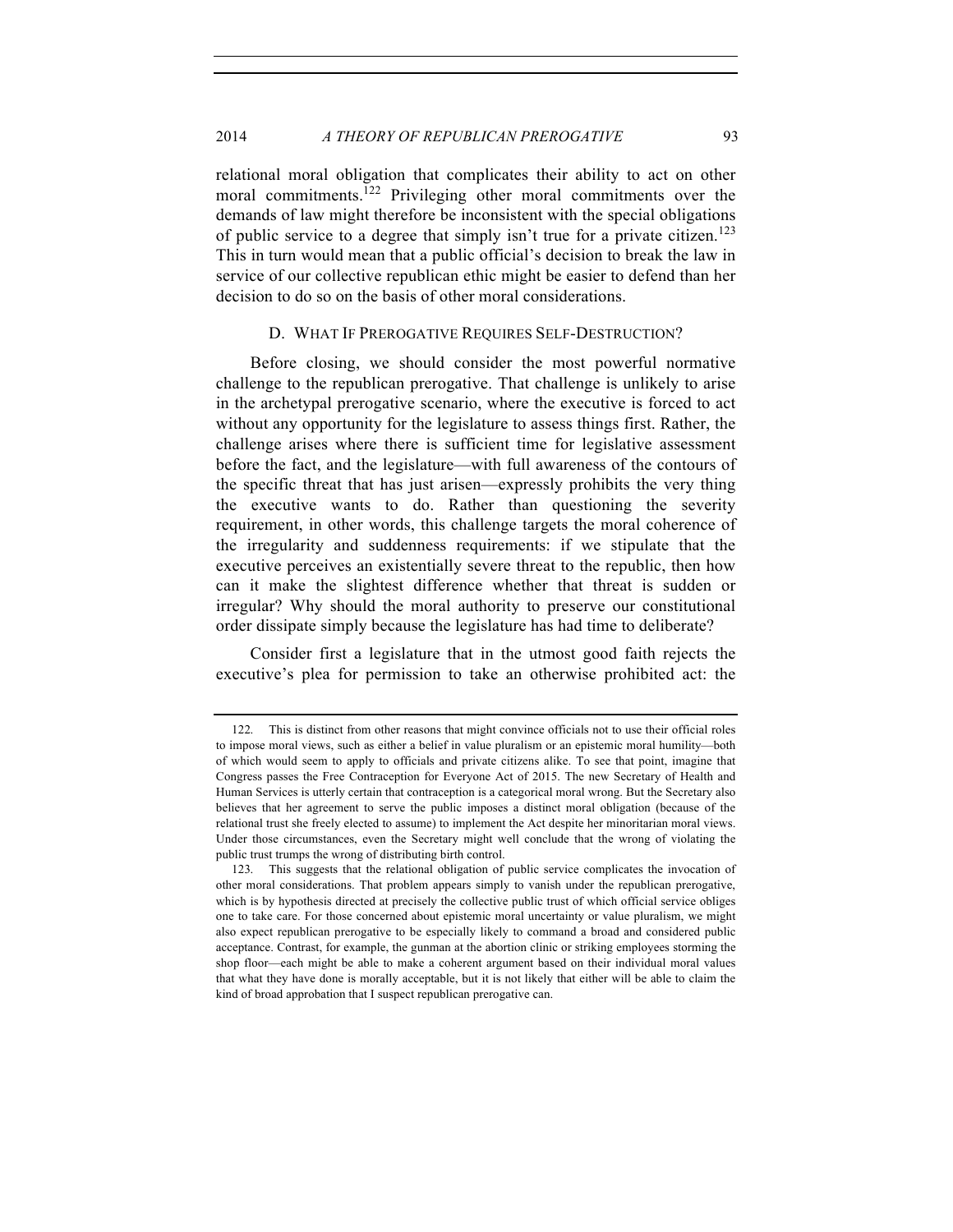legislators look at the same facts as the executive does, but they do not see any emergency that justifies the executive's proposed course of action. A pragmatic defense of republican prerogative's limitations in this setting might easily be grounded in an epistemic assumption that, given the legislative tendency to defer to the executive in crisis, the unusual fact of legislative opposition would strongly suggest that the circumstances do not warrant the measures requested. But there is a deeper point to make here, grounded in the choices Americans have made about who we are. And that, once again, is a society defined by its commitment to the general primacy of law. For us, this means that official authority must be grounded first and foremost in a duly enacted source of law. A considered, focused legislative decision in the very face of a crisis ought to be understood, on this view, as the final word of our society on whether the prohibited action would in fact serve the republic.

Now consider a more pathological situation, in which cynically obstructionist minorities prevent executive action, not because they actually think it unwarranted, but because they expect to capitalize on the political fallout or perhaps to extract more concessions.<sup>124</sup> This latter case is much harder. Indeed, it would present a potentially devastating challenge to the fine generalities of our republican ethic: What moral value could there be the sclerotic pathologies of such an outmoded system? As with the first scenario, one answer might rely on the prediction that, given the low likelihood of this sort of legislative malfeasance in the face of an existential crisis, the republican prerogative's commitment to suddenness and irregularity is morally justified in the long run as a pragmatic safeguard against error by an over-eager executive or manipulations by a bad one. But as with the first example, this scenario may also illuminate a more profound implication of the republican ethic. If our system is so broken as to be non-functional, then the correspondingly diminished appeal of republican prerogative comes about because our constitutional republic has itself ceased being something worth either defending *or* following. In other words, if it is impossible to embrace a rotting version of "us" as a value of surpassing importance, then maybe that has to imply the dissolution of any moral obligation to be bound by the law that "we" make in the first place.

But that would be a choice that itself decides who we are. So at that moment, in deciding whether to follow the laws and ordinary legal process, both the executive and the people have to decide: whether the nation that

<sup>124.</sup> All legislators appearing in this hypothetical are fictitious. Any resemblance to real legislators, living or dead, is entirely coincidental.